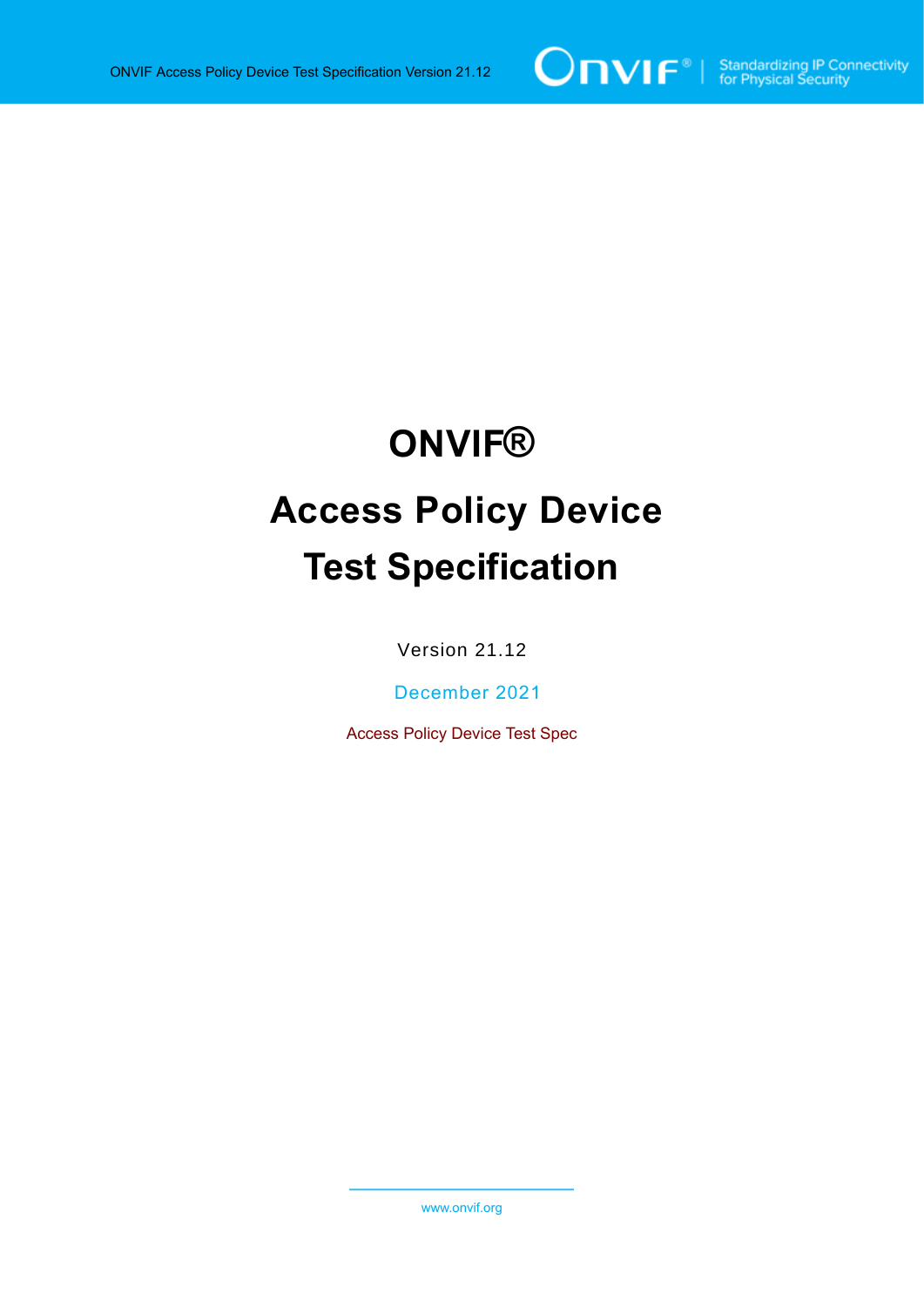#### © 2021 ONVIF, Inc. All rights reserved.

Recipients of this document may copy, distribute, publish, or display this document so long as this copyright notice, license and disclaimer are retained with all copies of the document. No license is granted to modify this document.

THIS DOCUMENT IS PROVIDED "AS IS," AND THE CORPORATION AND ITS MEMBERS AND THEIR AFFILIATES, MAKE NO REPRESENTATIONS OR WARRANTIES, EXPRESS OR IMPLIED, INCLUDING BUT NOT LIMITED TO, WARRANTIES OF MERCHANTABILITY, FITNESS FOR A PARTICULAR PURPOSE, NON-INFRINGEMENT, OR TITLE; THAT THE CONTENTS OF THIS DOCUMENT ARE SUITABLE FOR ANY PURPOSE; OR THAT THE IMPLEMENTATION OF SUCH CONTENTS WILL NOT INFRINGE ANY PATENTS, COPYRIGHTS, TRADEMARKS OR OTHER RIGHTS.

IN NO EVENT WILL THE CORPORATION OR ITS MEMBERS OR THEIR AFFILIATES BE LIABLE FOR ANY DIRECT, INDIRECT, SPECIAL, INCIDENTAL, PUNITIVE OR CONSEQUENTIAL DAMAGES, ARISING OUT OF OR RELATING TO ANY USE OR DISTRIBUTION OF THIS DOCUMENT, WHETHER OR NOT (1) THE CORPORATION, MEMBERS OR THEIR AFFILIATES HAVE BEEN ADVISED OF THE POSSIBILITY OF SUCH DAMAGES, OR (2) SUCH DAMAGES WERE REASONABLY FORESEEABLE, AND ARISING OUT OF OR RELATING TO ANY USE OR DISTRIBUTION OF THIS DOCUMENT. THE FOREGOING DISCLAIMER AND LIMITATION ON LIABILITY DO NOT APPLY TO, INVALIDATE, OR LIMIT REPRESENTATIONS AND WARRANTIES MADE BY THE MEMBERS AND THEIR RESPECTIVE AFFILIATES TO THE CORPORATION AND OTHER MEMBERS IN CERTAIN WRITTEN POLICIES OF THE CORPORATION.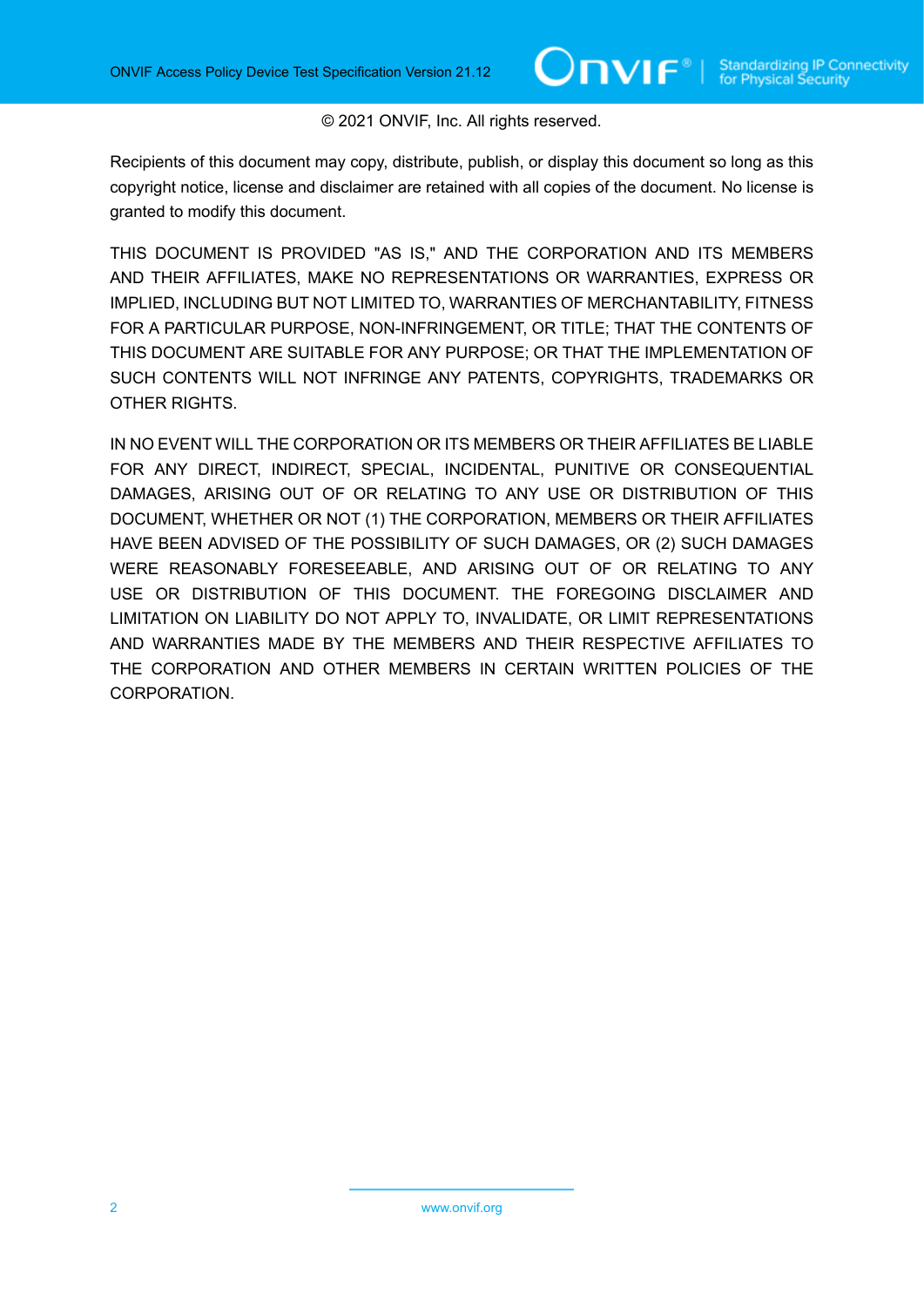

# REVISION HISTORY

| Vers. | <b>Date</b>  | <b>Description</b>                                                                                           |
|-------|--------------|--------------------------------------------------------------------------------------------------------------|
| 21.06 | Jun 09, 2021 | First Issue.                                                                                                 |
| 21.06 | Jun 22, 2021 | Update after Working Groupp review.                                                                          |
| 21.12 | Oct 07, 2021 | The following tests and annexes were moved to Access Policy<br>Device Test Specification according to #2204: |
|       |              | ACCESS POLICY-1-1-2 Default access policy - Anonymous                                                        |
|       |              | ACCESS POLICY-1-1-3 Default access policy - User                                                             |
|       |              | ACCESS POLICY-1-1-4 Default access policy - Administrator and<br>Anonymous                                   |
|       |              | ACCESS POLICY-1-1-5 Default access policy - Administrator And<br>User/Operator                               |
|       |              | A.3 Create user with defined user level                                                                      |
|       |              | A.4 Get service capabilities                                                                                 |
| 21.12 | Oct 08, 2021 | The following annexes were added according to #2233:                                                         |
|       |              | A.5 Acceptable Faults                                                                                        |
|       |              | The following tests were updated according to #2233:                                                         |
|       |              | ACCESS POLICY-1-1-1 ACCESS POLICY (ACCESS<br><b>NOT</b><br>ALLOWED)                                          |
|       |              | The following annexes were updated according to #2232:                                                       |
|       |              | A.1 User Credentials File                                                                                    |
|       |              | The following annexes were updated according to #2213:                                                       |
|       |              | A.2 Access Policy File                                                                                       |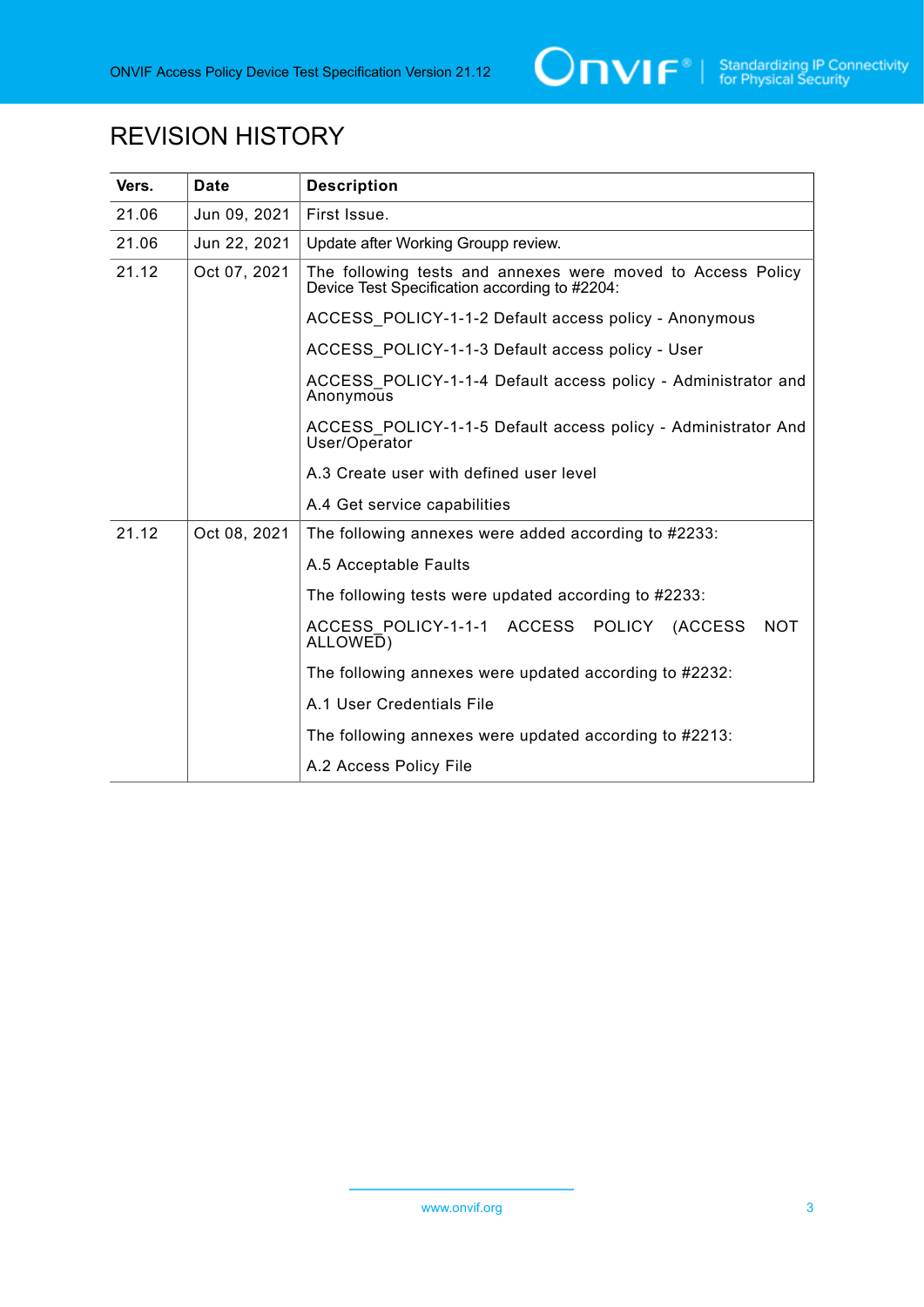|              |     | <b>Table of Contents</b> |  |  |
|--------------|-----|--------------------------|--|--|
| 1            |     |                          |  |  |
|              | 1.1 |                          |  |  |
|              | 1.2 |                          |  |  |
| $\mathbf{2}$ |     |                          |  |  |
| 3            |     |                          |  |  |
|              | 3.1 |                          |  |  |
|              | 3.2 |                          |  |  |
|              | 3.3 |                          |  |  |
| 4            |     |                          |  |  |
|              | 4.1 |                          |  |  |
|              |     | 4.1.1                    |  |  |
|              | 4.2 |                          |  |  |
|              | 4.3 |                          |  |  |
|              |     | 4.3.1                    |  |  |
| 5            |     |                          |  |  |
|              | 5.1 |                          |  |  |
|              | 5.2 |                          |  |  |
|              | 5.3 |                          |  |  |
|              | 5.4 |                          |  |  |
|              | 5.5 |                          |  |  |
| A            |     | . 27                     |  |  |
|              | A.1 |                          |  |  |
|              | A.2 |                          |  |  |
|              | A.3 |                          |  |  |
|              | A.4 |                          |  |  |
|              | A.5 |                          |  |  |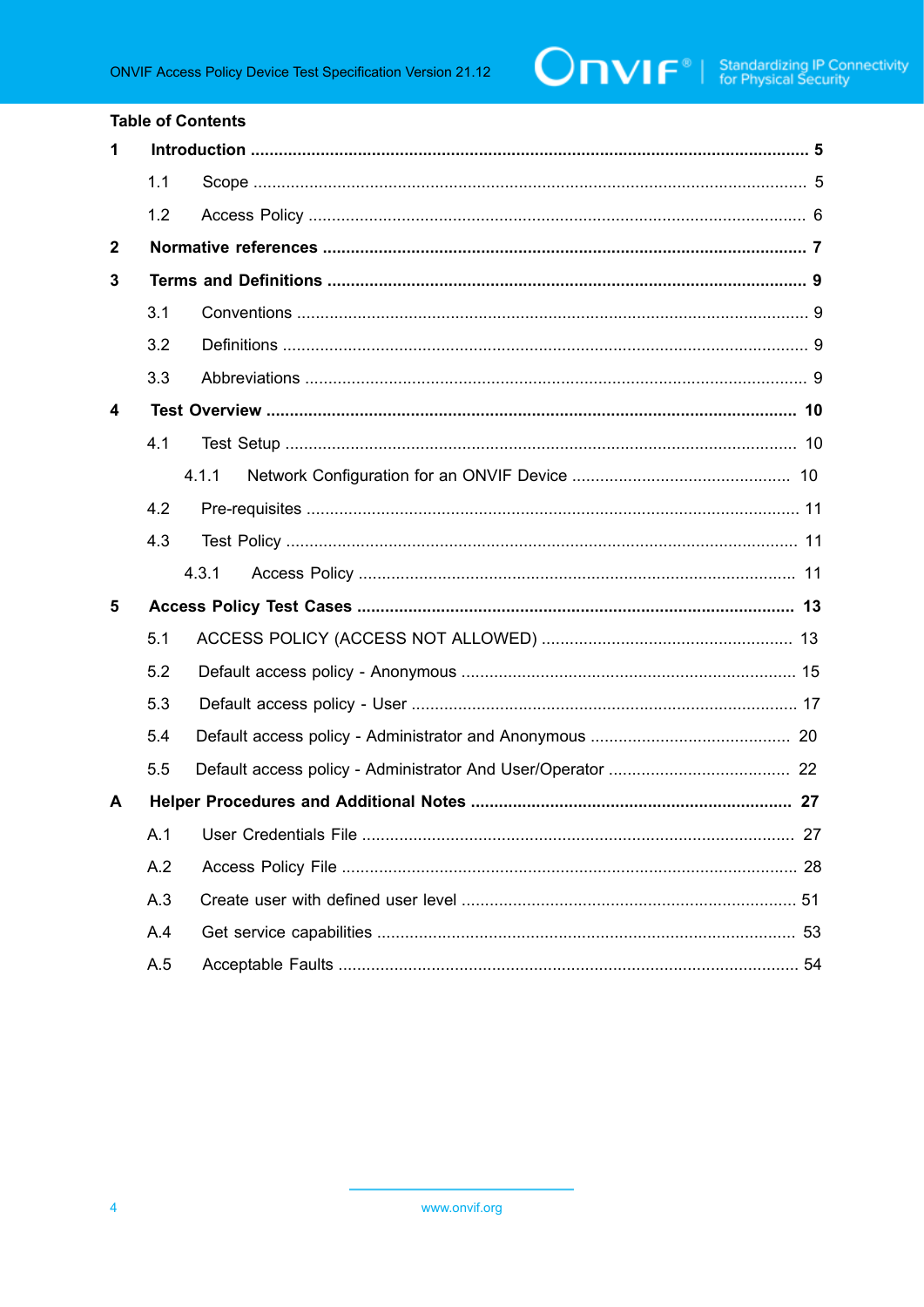# <span id="page-4-0"></span>**1 Introduction**

Access control for ONVIF, including the ONVIF Default Access Policy, is described in the ONVIF Core Specification, section 5.9.2. User-based access control. The recommended access class for each service request is described in the ONVIF service specifications.

This test case has been created so that ONVIF members can test whether a device is correctly following an access policy, whether it is the default access policy or a proprietary access policy.

As the default access policy described in ONVIF Core Specification section 5.9.2.4 is not mandatory, the Default Access Policy Test Case is in Diagnostic mode only in the ONVIF Device Test Tool.

<span id="page-4-1"></span>This test case is currently in beta stage and is provided as is, with no guarantees for its accuracy.

## 1.1 Scope

This ONVIF Access Policy Device Test Specification defines and regulates the testing procedure of the access policy for ONVIF conformant devices. Access policy testing is meant to be nonfunctional black box testing. The objective of this specification to provide test cases to test individual requirements of ONVIF devices according to ONVIF Access Policy Specification which is defined in [ONVIF Network Interface Specifications].

The principal intended purposes are:

- Provide self-assessment tool for implementations.
- Provide comprehensive test suite coverage for [ONVIF Network Interface Specifications].

This specification **does not** address the following:

- Product use cases and functional (performance and regression) testing.
- SOAP Implementation Interoperability test i.e. Web Service Interoperability Basic Profile version 2.0 (WS-I BP 2.0).
- Network protocol implementation, conformance tests for HTTP, HTTPS, RTP and RTSP protocols.
- Poor streaming performance test (audio/video distortions, missing audio/video frames, incorrect library synchronization etc.).

Wi-Fi conformance test.

The set of ONVIF Test Specification will not cover the complete set of requirements as defined in [ONVIF Network Interface Specifications]; instead, it will cover its subset.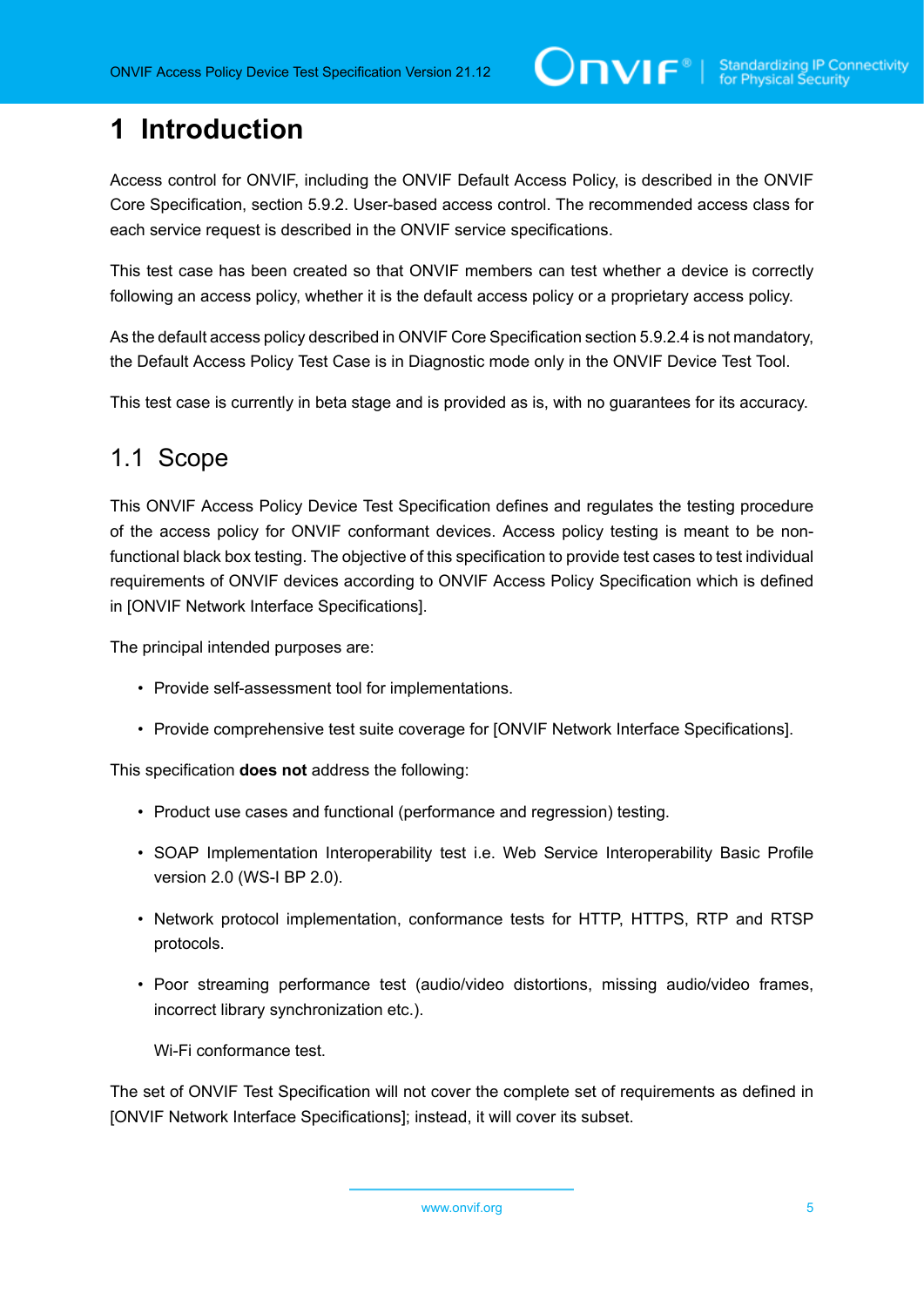This ONVIF Access Policy Device Test Specification covers requirements for user-based access control, which is a functional block of [ONVIF Network Interface Specifications]. The following section gives a brief overview of each functional block and its scope.

 $On$ vi $f^*$ l

# <span id="page-5-0"></span>1.2 Access Policy

Access Policy cases cover verification of user-based access control defined in [ONVIF Core Specification].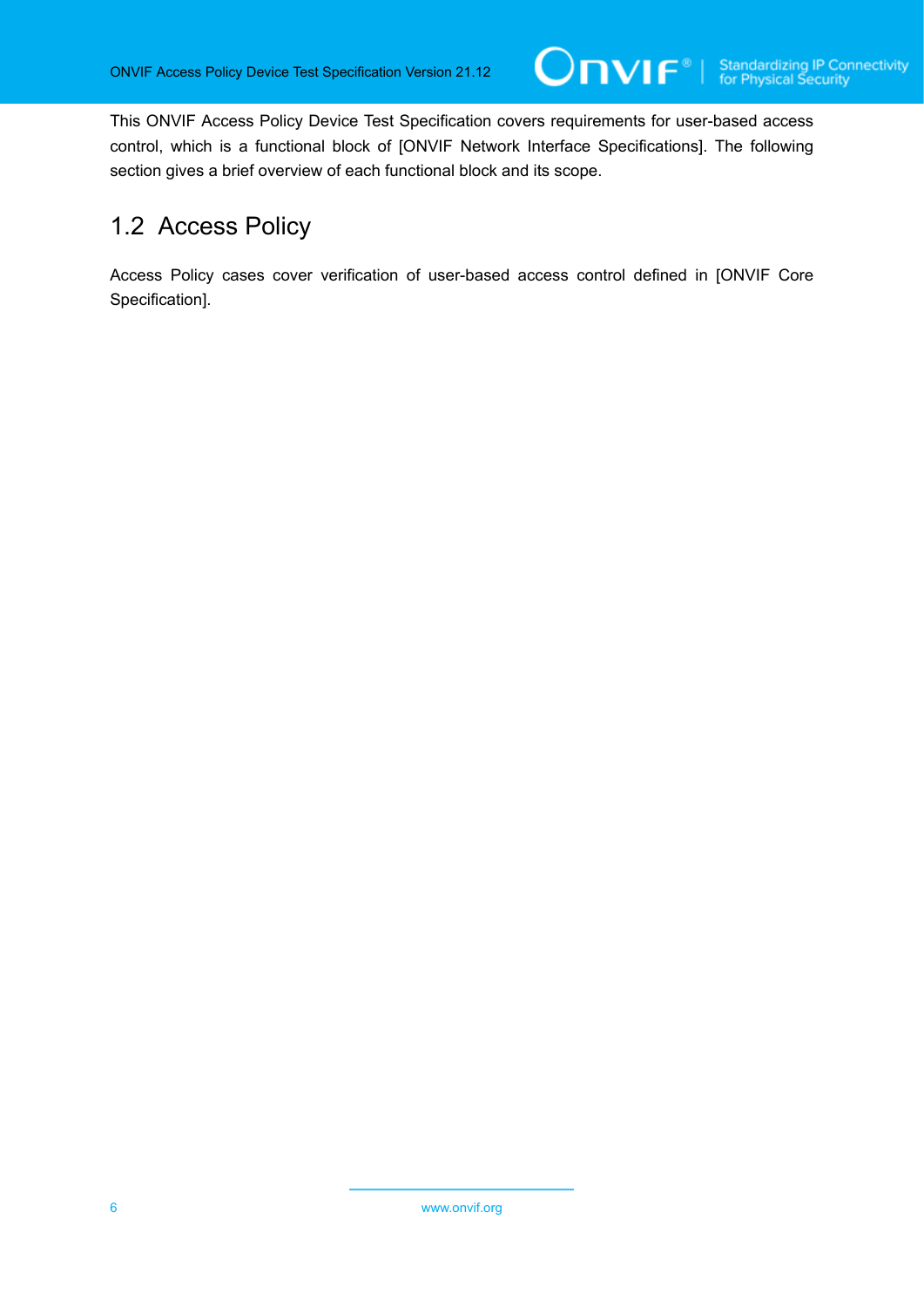# $\sum_{\text{ref}}$   $\sum_{\text{ref}}$   $\sum_{\text{ref}}$  Standardizing IP Connectivity

# <span id="page-6-0"></span>**2 Normative references**

• [ONVIF Conformance] ONVIF Conformance Process Specification:

<https://www.onvif.org/profiles/conformance/>

• [ONVIF Profile Policy] ONVIF Profile Policy:

<https://www.onvif.org/profiles/>

• [ONVIF Network Interface Specs] ONVIF Network Interface Specification documents:

<https://www.onvif.org/profiles/specifications/>

• [ONVIF Core Specs] ONVIF Core Specification:

<https://www.onvif.org/profiles/specifications/>

• [ONVIF Base Test] ONVIF Base Device Test Specification:

<https://www.onvif.org/profiles/conformance/device-test/>

• [ISO/IEC Directives, Part 2] ISO/IEC Directives, Part 2, Annex H:

<http://www.iso.org/directives>

• [ISO 16484-5] ISO 16484-5:2014-09 Annex P:

<https://www.iso.org/obp/ui/#!iso:std:63753:en>

• [SOAP 1.2, Part 1] W3C SOAP 1.2, Part 1, Messaging Framework:

<http://www.w3.org/TR/soap12-part1/>

• [XML-Schema, Part 1] W3C XML Schema Part 1: Structures Second Edition:

<http://www.w3.org/TR/xmlschema-1/>

• [XML-Schema, Part 2] W3C XML Schema Part 2: Datatypes Second Edition:

<http://www.w3.org/TR/xmlschema-2/>

• [WS-Security] "Web Services Security: SOAP Message Security 1.1 (WS-Security 2004)", OASIS Standard, February 2006.:

[http://www.oasis-open.org/committees/download.php/16790/wss-v1.1-spec-os-](http://www.oasis-open.org/committees/download.php/16790/wss-v1.1-spec-os-SOAPMessageSecurity.pdf)[SOAPMessageSecurity.pdf](http://www.oasis-open.org/committees/download.php/16790/wss-v1.1-spec-os-SOAPMessageSecurity.pdf)

www.onvif.org 7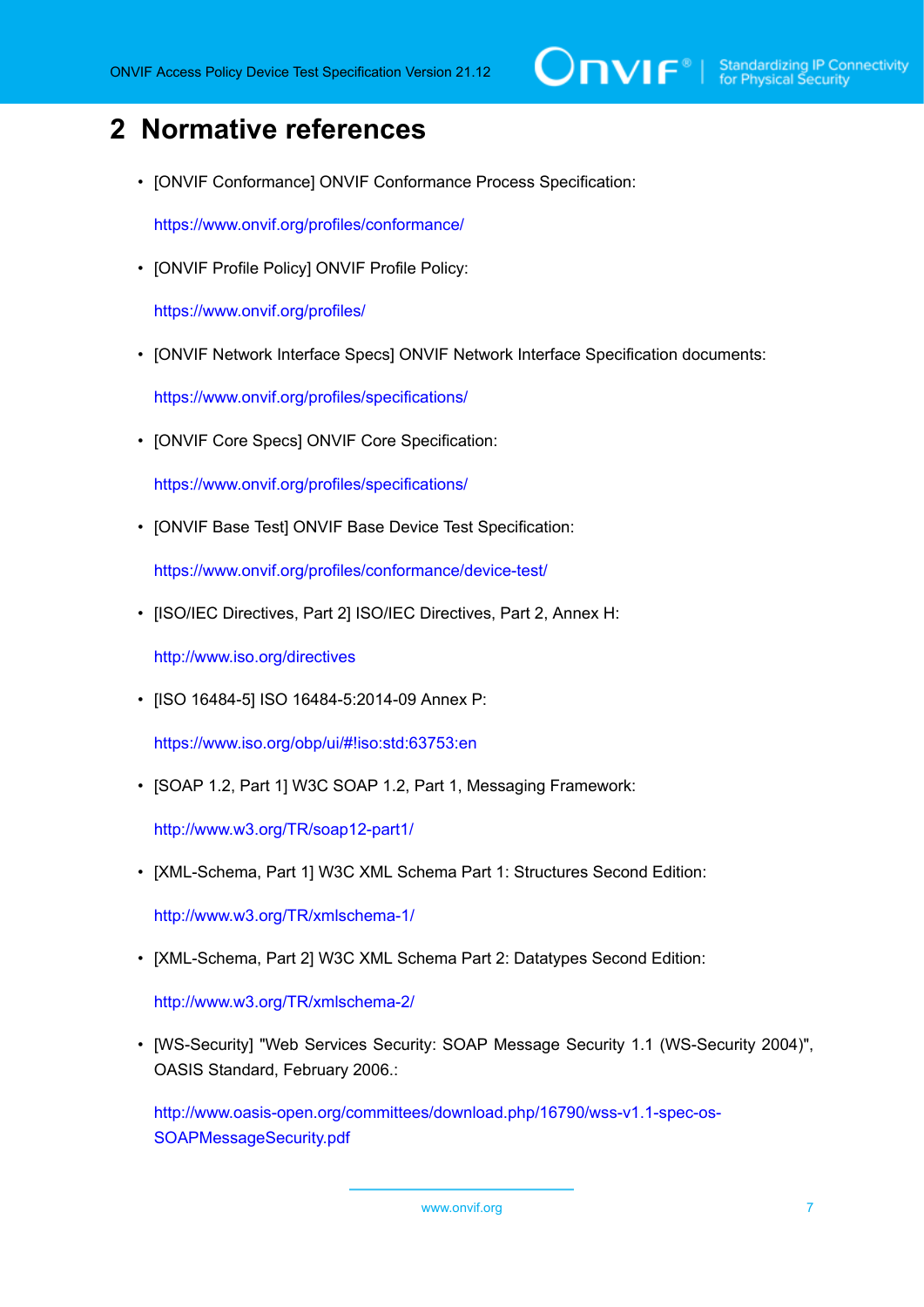

• [RFC 2396] "Uniform Resource Identifiers (URI): Generic Syntax", T. Berners-Lee, MIT/LCS, R. Fielding, U.C. Irvine, L. Masinter, Xerox Corporation, August 1998:

<https://www.ietf.org/rfc/rfc2396.txt>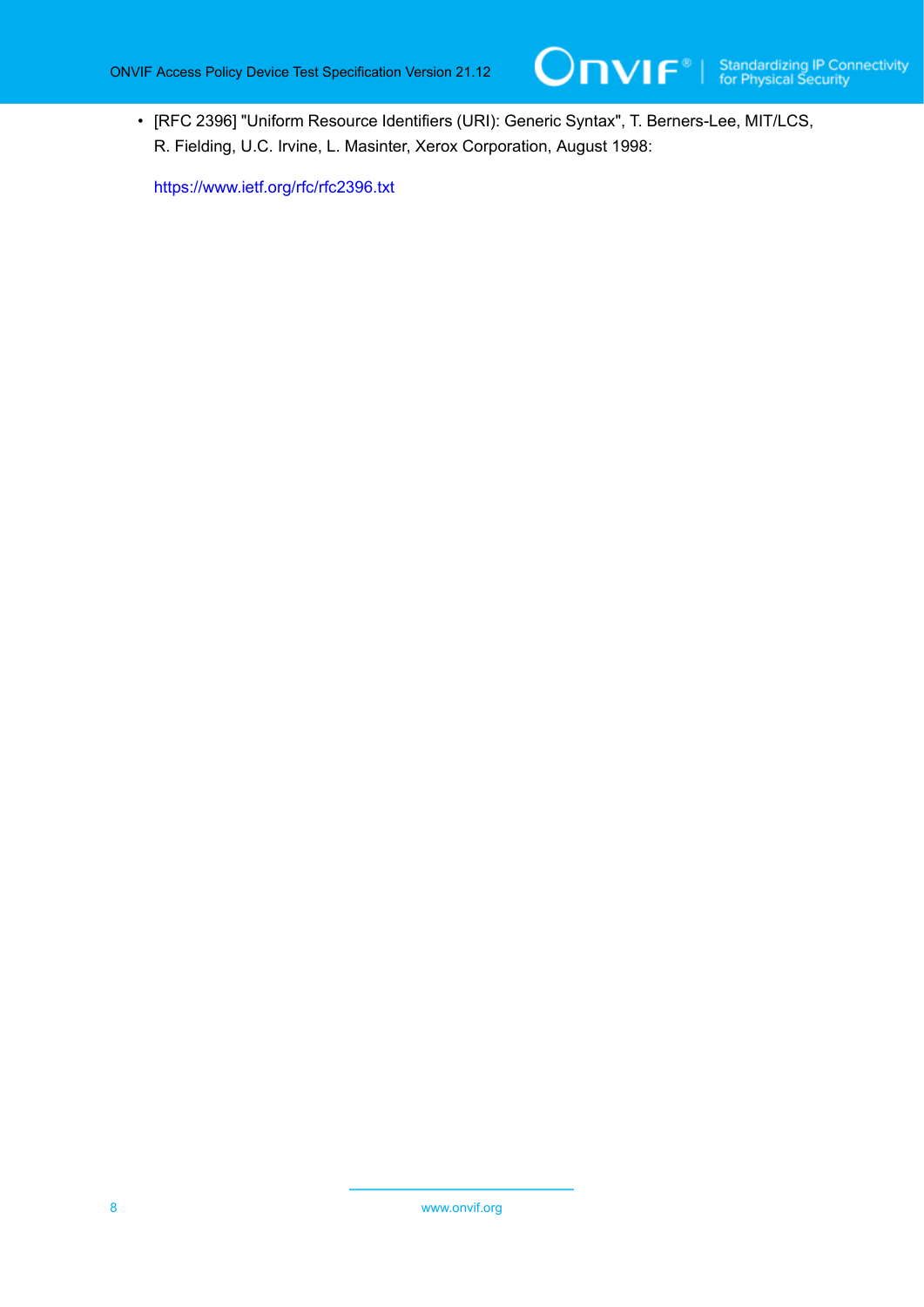$\bigcirc$   $\bigcap$   $\bigvee$   $\bigcap$   $\bigcirc$   $\bigcirc$   $\bigcirc$  Standardizing IP Connectivity

# <span id="page-8-0"></span>**3 Terms and Definitions**

# <span id="page-8-1"></span>3.1 Conventions

The key words "shall", "shall not", "should", "should not", "may", "need not", "can", "cannot" in this specification are to be interpreted as described in [ISO/IEC Directives Part 2].

# <span id="page-8-2"></span>3.2 Definitions

This section describes terms and definitions used in this document.

| <b>ONVIF Device (DUT)</b>     | Computer appliance or software program that exposes one or<br>multiple ONVIF Web Services.                        |
|-------------------------------|-------------------------------------------------------------------------------------------------------------------|
| <b>ONVIF Client</b>           | Computer appliance or software program that uses ONVIF Web<br>Services.                                           |
| <b>ONVIF Device Test Tool</b> | <b>ONVIF Device Test Tool that tests ONVIF Device implementation</b><br>towards the ONVIF Test Specification set. |

## <span id="page-8-3"></span>3.3 Abbreviations

This section describes abbreviations used in this document.

- **UI** User Interface.
- **DUT** Device Under Test.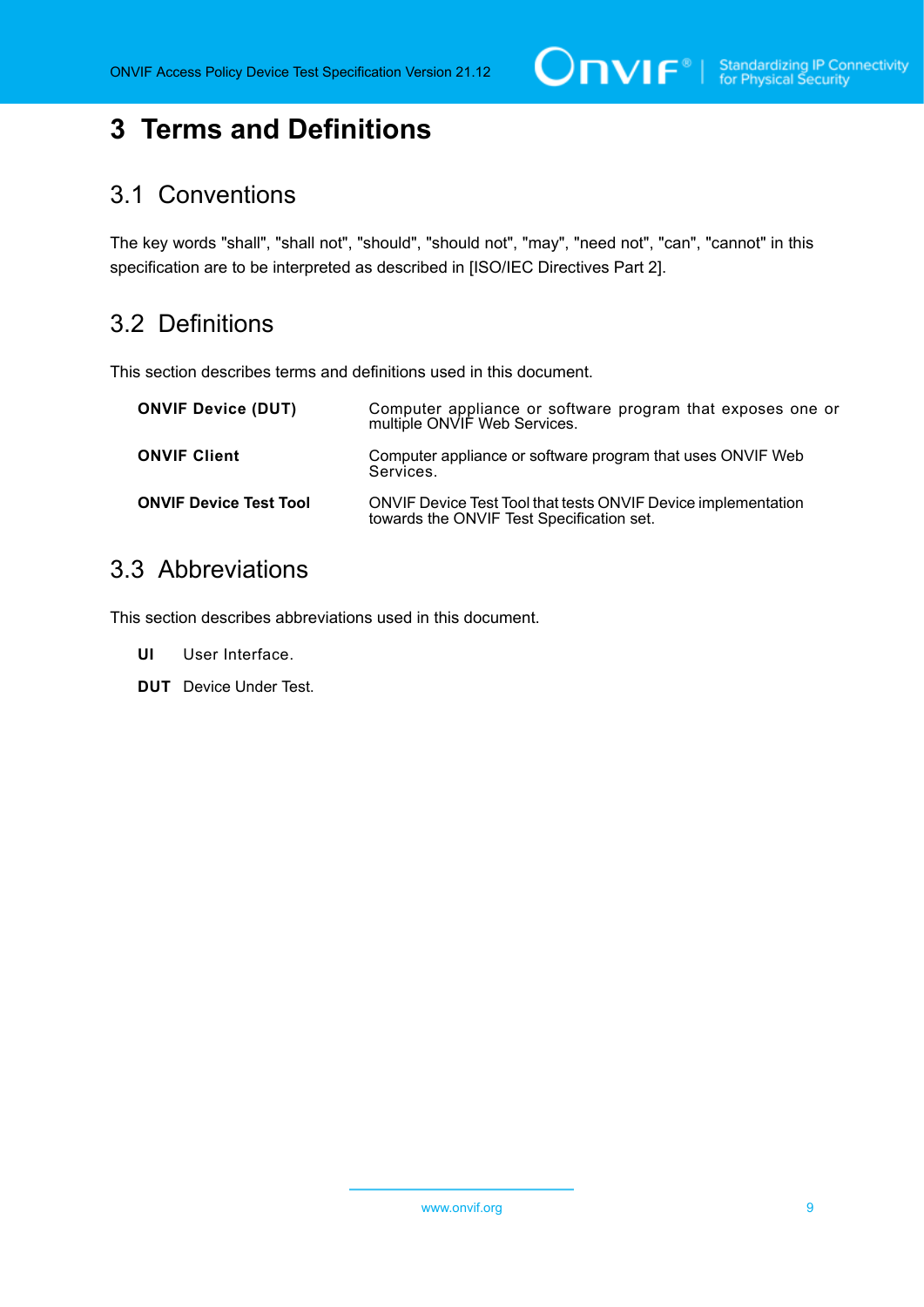# <span id="page-9-0"></span>**4 Test Overview**

This section describes about the test setup and prerequisites needed, and the test policies that should be followed for test case execution.

# <span id="page-9-1"></span>4.1 Test Setup

# <span id="page-9-2"></span>4.1.1 Network Configuration for an ONVIF Device

The generic test configuration for the execution of test cases defined in this document is as shown below (Figure 4.1).

Based on the individual test case requirements, most of the entities in the below setup may not be needed for the execution of those corresponding test cases.





**DUT:** ONVIF device to be tested. Hereafter, this is referred to as DUT (Device Under Test).

**ONVIF Client (Test Tool):** Tests are executed by this system, and it verifies the behavior of the DUT. It handles both expected and unexpected behavior.

**HTTP Proxy:** Provides facilitation in case of RTP and RTSP tunneling over HTTP.

**Wireless Access Point:** Provides wireless connectivity to the devices that support wireless connection.

10 www.onvif.org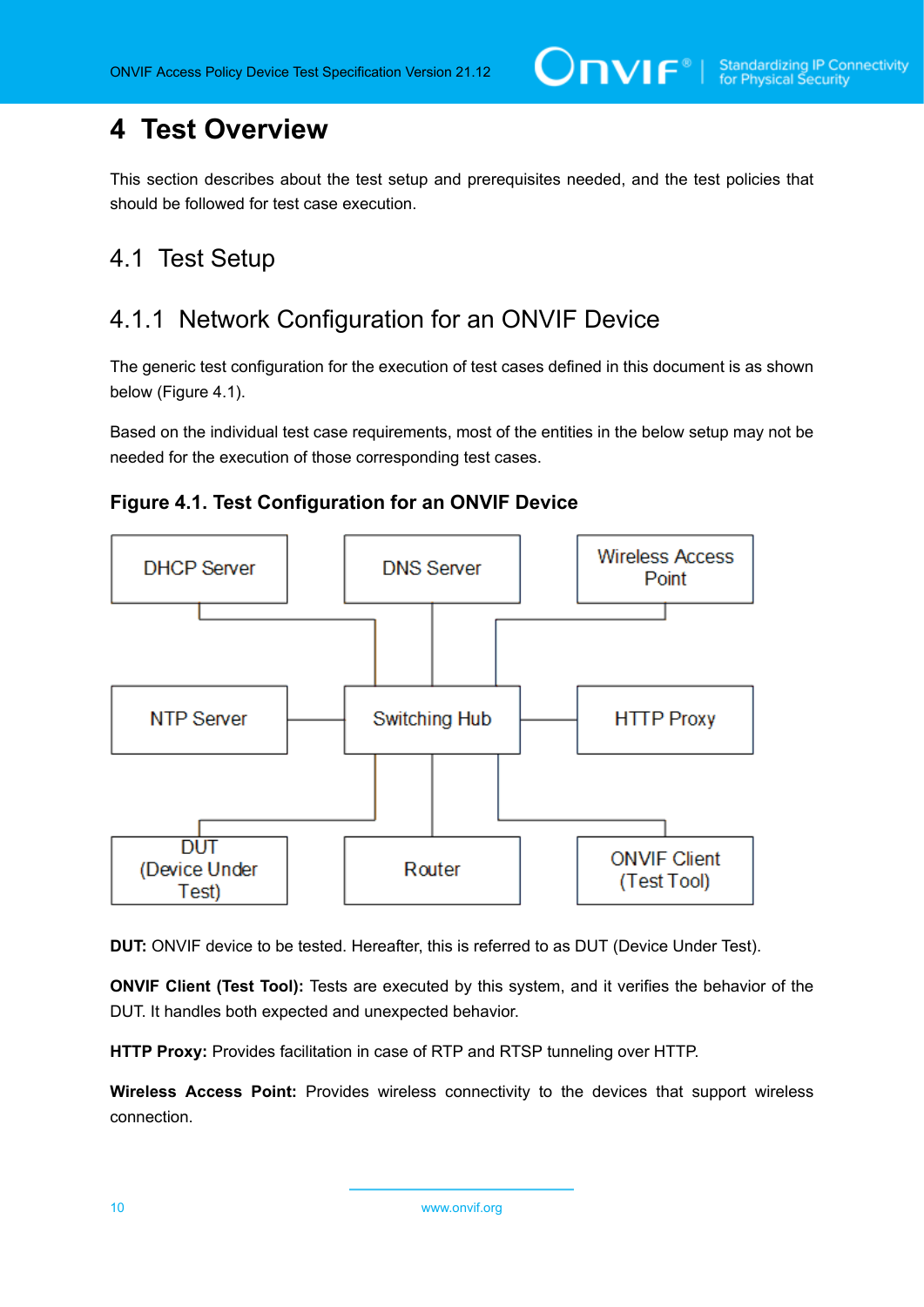**DNS Server:** Provides DNS related information to the connected devices.

**DHCP Server:** Provides IPv4 address to the connected devices.

**NTP Server:** Provides time synchronization between ONVIF Client and DUT.

**Switching Hub:** Provides network connectivity among all the test equipment in the test environment. All devices should be connected to the Switching Hub. When running multiple test instances in parallel on the same network, the Switching Hub should be configured to use filtering to avoid multicast traffic being flooded to all ports, because this may affect test stability.

<span id="page-10-0"></span>**Router:** Provides router advertisements for IPv6 configuration.

## 4.2 Pre-requisites

The pre-requisites for executing the test cases described in this test specification are:

- 1. The ONVIF Device shall be configured with an IPv4 address.
- 2. The ONVIF Device shall be IP reachable in the test environment.
- 3. The ONVIF Device shall be able to be discovered by the Test Tool.
- 4. The ONVIF Device shall be configured with at least one user account from each available user group.

## <span id="page-10-1"></span>4.3 Test Policy

This section describes the test policies, specific to the test case execution of each functional block.

<span id="page-10-2"></span>The ONVIF Device shall adhere to the test policies defined in this section.

## 4.3.1 Access Policy

The following tests are performed

- Negative test case ACCESS POLICY-1-1-1 ACCESS POLICY (ACCESS NOT ALLOWED). This test case goal is checking that a DUT does not allow access for user level lower than the last allowed user level.
	- If Access Policy of a DUT is allowed access to a service request for Administrator only, then a DUT shall reject access for Operator user level.
	- If Access Policy of a DUT is allowed access to a service request for Administrator and Operator, then a DUT shall reject access for User user level.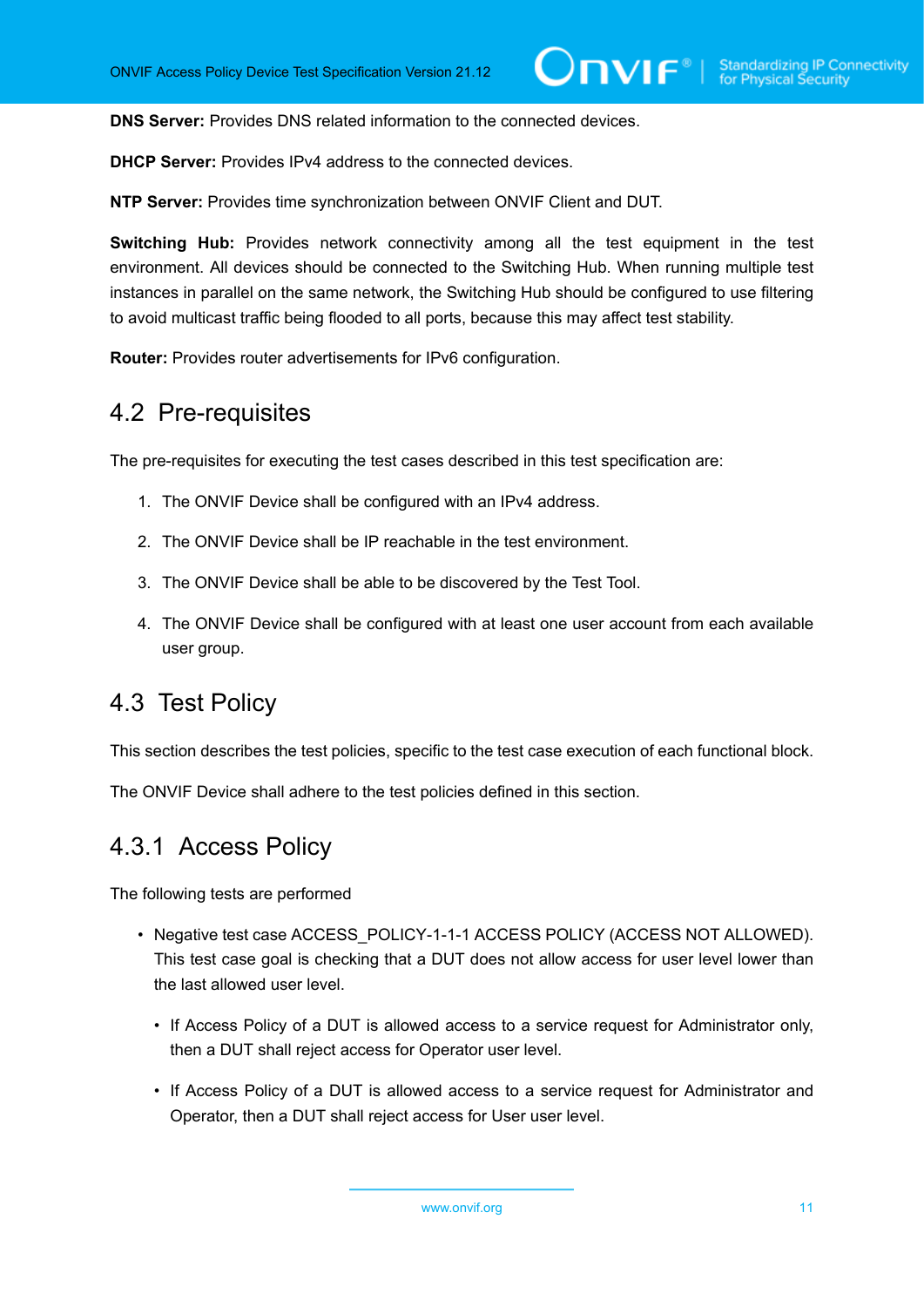• If Access Policy of a DUT is allowed access to a service request for Administrator, Operator, and User, then a DUT shall reject access for Anonymous.

 $\mathsf{Onv}$ ı $\mathsf{F}^\ast$ l

- DTT expects HTTP error code 401 or env:Receiver/ter:ActionNotSupported SOAP fault message or env:Receiver/ter:ActionNotSupported/subcode SOAP fault message from a device.
- A device shall have full set of users in the User Credentials file in case Default Access Policy File is used.

Please, refer to [Section 5](#page-12-0) for Access Policy Test Cases.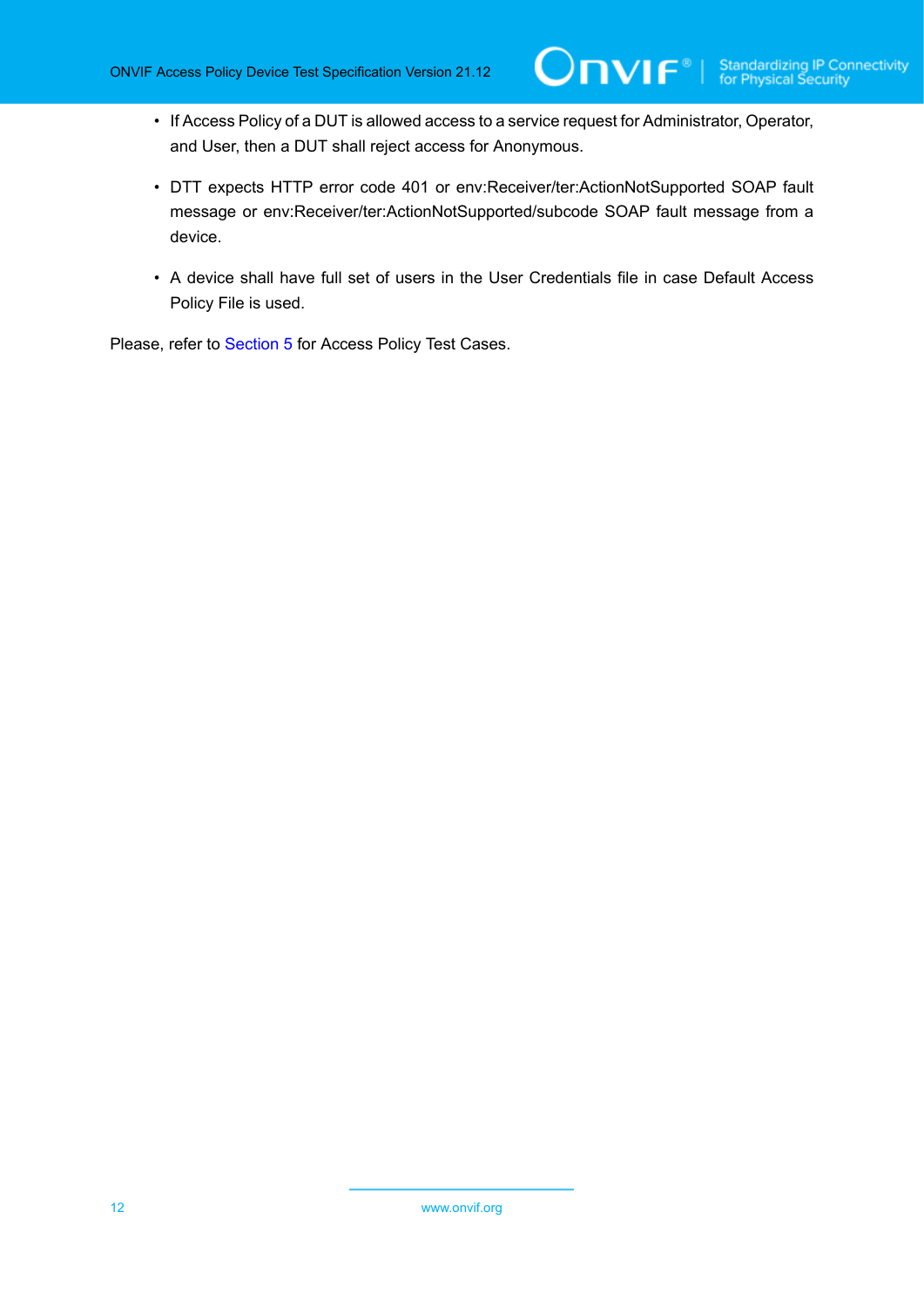# <span id="page-12-0"></span>**5 Access Policy Test Cases**

# <span id="page-12-1"></span>5.1 ACCESS POLICY (ACCESS NOT ALLOWED)

**Test Case ID:** ACCESS\_POLICY-1-1-1

**Specification Coverage:** User-based access control (ONVIF Core Specification)

**Feature Under Test:** Access Policy

**WSDL Reference:** None.

**Test Purpose:** To verify that a DUT does not authorize service requests for users with prohibited security level.

#### **Pre-requisite:**

- Digest is supported by a DUT.
- If a DUT has custom User Credentials, then User Credentials file is provided by Test Operator using the Device Test Tool UI (please, see Annex [Annex A.1\)](#page-26-1).
- If a DUT has custom Access Policy, then Access Policy File is provided by Test Operator using the Device Test Tool UI (please, see Annex [Annex A.2\)](#page-27-0).
- Test operator chose which faults are treated as PASSED (please, see Annex [Annex A.5](#page-53-0)).

#### **Test Configuration:** ONVIF Client and DUT

#### **Test Procedure:**

- 1. Start an ONVIF Client.
- 2. Start the DUT.
- 3. ONVIF Client validates Access Policy File and User Credentials consistency
	- 3.1. Set *userList* := User Credentials file from UI (see Annex [Annex A.1](#page-26-1)).
	- 3.2. If Access Policy File is not provided in the Device Test Tool UI
		- 3.2.1. Set *accessPolicyFile* := Default Access Policy File (see Annex [Annex A.2\)](#page-27-0).
		- 3.2.2. If *userList* does not contain user with user level "User", FAIL the test and skip other steps.
		- 3.2.3. If *userList* does not contain user with user level "Operator", FAIL the test and skip other steps.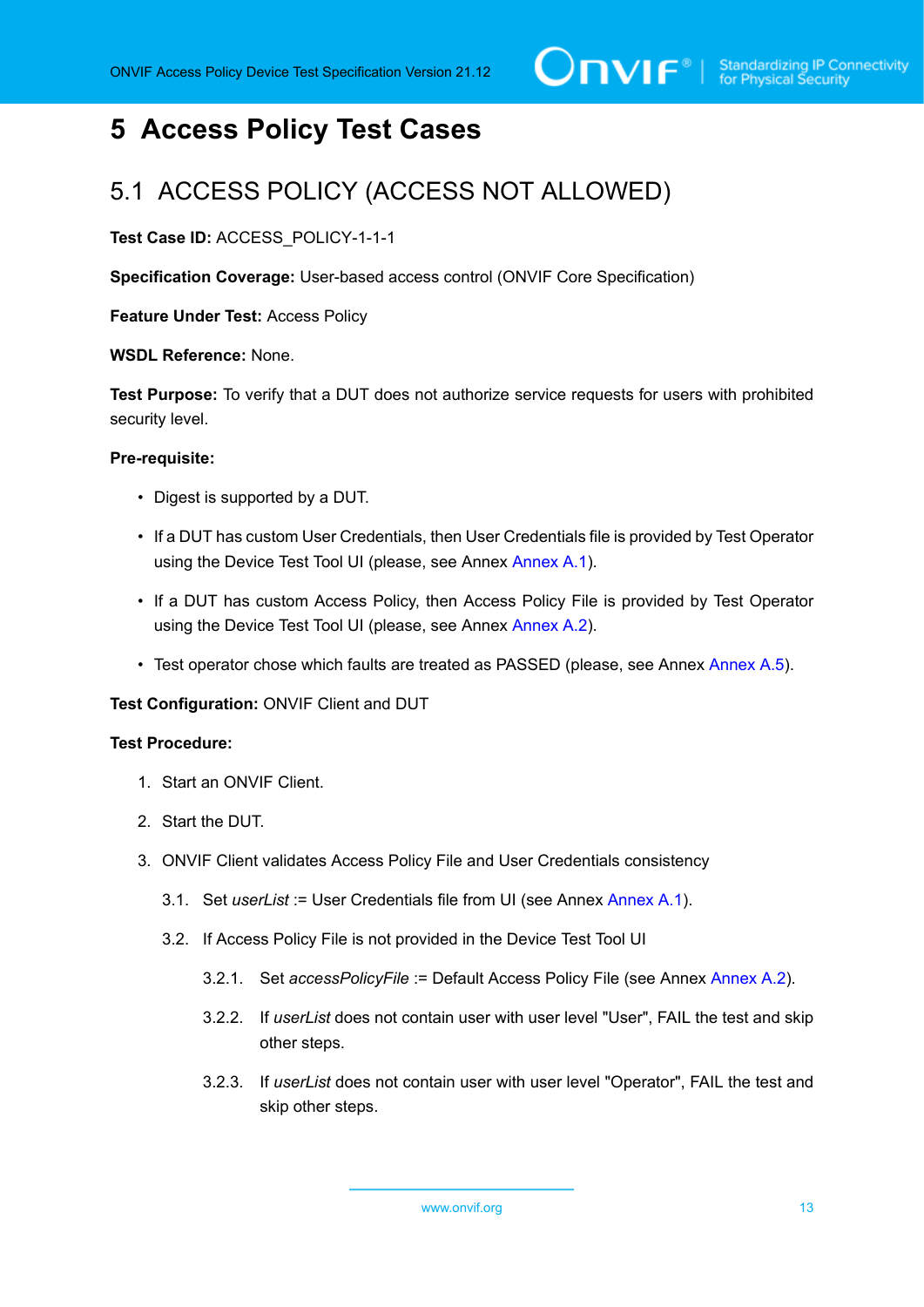- 3.3. If Access Policy File is provided in the Device Test Tool UI
	- 3.3.1. Set *accessPolicyFile* := Custom Access Policy File from UI (see Annex [Annex](#page-27-0) [A.2](#page-27-0)).
	- 3.3.2. If *accessPolicyFile* contains at least one Request in AccessGroup with UserLevel="User" and *userList* does not contain user with user level "User", FAIL the test and skip other steps.
	- 3.3.3. If *accessPolicyFile* contains contains at least one Request in AccessGroup with UserLevel="Operator" and *userList* does not contain user with user level "Operator", FAIL the test and skip other steps.
- 4. ONVIF Client sets users
	- 4.1. Set *user* := User with UserLevel = "User" from *userList* if provided.
	- 4.2. Set *operator* := User with UserLevel = "Operator" from *userList* if provided.
- 5. For each Request (*request*) from AccessGroup with UserLevel="User" from *accessPolicyFile* send the request with user level Anonymous (NOTE: only for services supported by ONVIF Client)
	- 5.1. If DUT supports service that corresponds to Service.SpecificationName value of *request* in *accessPolicyFile*
		- 5.1.1. ONVIF Client generates valid request structure with arbitrary values of parameters for command corresponds to *request*.
		- 5.1.2. ONVIF Client invokes generated *request* without any credentials.
		- 5.1.3. DUT responds with **HTTP error code 401** or with **env:Receiver/ ter:ActionNotSupported** SOAP fault message or with **env:Receiver/ ter:ActionNotSupported/subcode** SOAP fault message (see Annex [Annex](#page-53-0) [A.5](#page-53-0)).
- 6. For each Request (*request*) from AccessGroup with UserLevel="Operator" from *accessPolicyFile* send the request with user level User (NOTE: only for services supported by ONVIF Client)
	- 6.1. If DUT supports service that corresponds to Service.SpecificationName of *request* in *accessPolicyFile*
		- 6.1.1. ONVIF Client generates valid request structure with arbitrary values of parameters for command corresponds to *request*.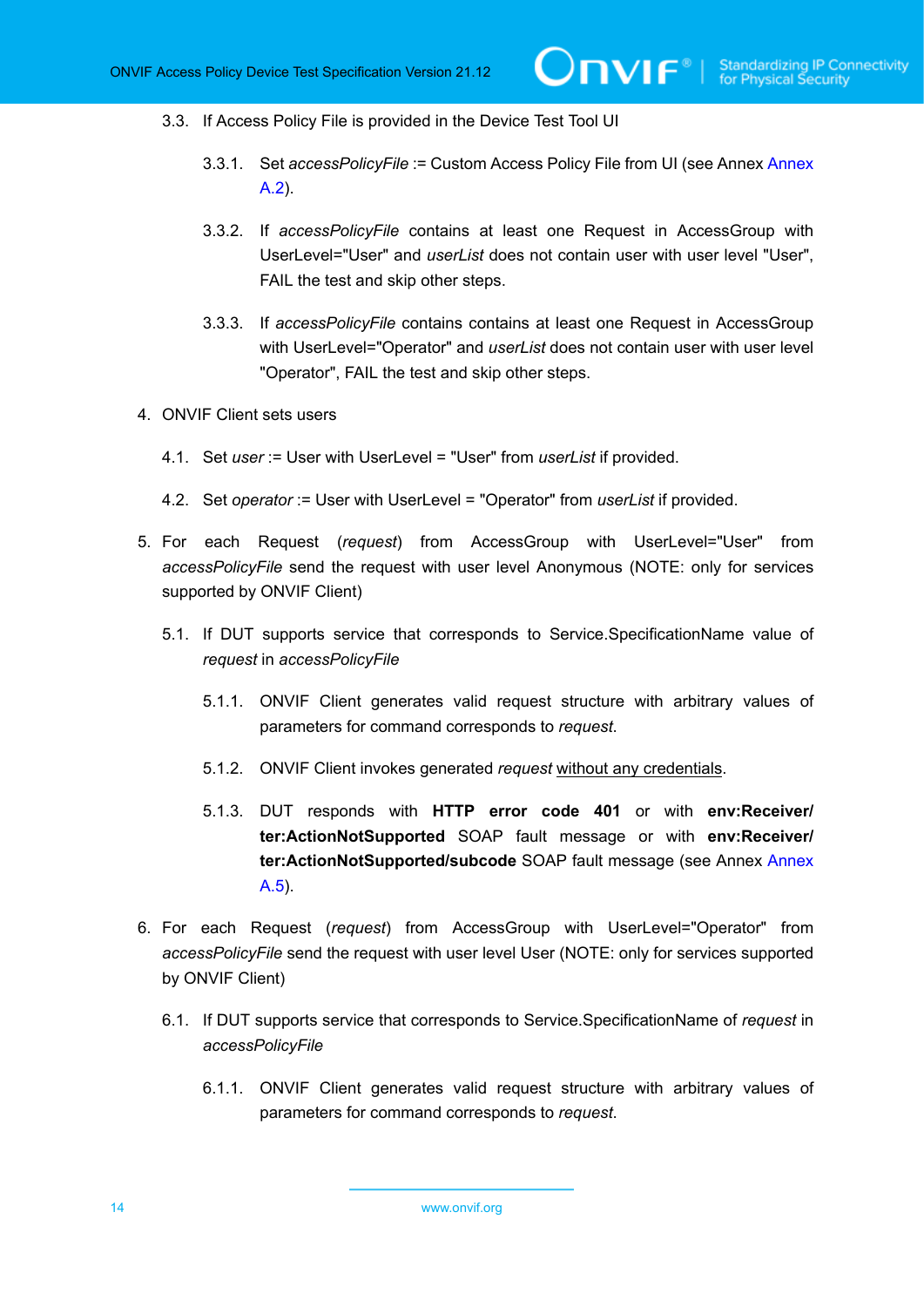- 6.1.2. ONVIF Client invokes generated *request* with credentials of *user*. .
- 6.1.3. DUT responds with **HTTP error code 401** or with **env:Receiver/ ter:ActionNotSupported** SOAP fault message or with **env:Receiver/ ter:ActionNotSupported/subcode** SOAP fault message (see Annex [Annex](#page-53-0) [A.5](#page-53-0)).
- 7. For each Request (*request*) from AccessGroup with UserLevel="Administrator" from *accessPolicyFile* send the request with user level Operator (NOTE: only for services supported by ONVIF Client)
	- 7.1. If DUT supports service that corresponds to Service.SpecificationName of *request* in *accessPolicyFile*
		- 7.1.1. ONVIF Client generates valid request structure with arbitrary values of parameters for command corresponds to *request*.
		- 7.1.2. ONVIF Client invokes generated *request* with credentials of *operator*. .
		- 7.1.3. DUT responds with **HTTP error code 401** or with **env:Receiver/ ter:ActionNotSupported** SOAP fault message or with **env:Receiver/ ter:ActionNotSupported/subcode** SOAP fault message (see Annex [Annex](#page-53-0) [A.5](#page-53-0)).

### **Test Result:**

#### **PASS –**

• DUT passes all assertions.

#### **FAIL –**

• The DUT did not send either HTTP error code 401 or env:Receiver/ter:ActionNotSupported SOAP fault message.

## <span id="page-14-0"></span>5.2 Default access policy - Anonymous

**Test Case ID:** ACCESS\_POLICY-1-1-2

**Specification Coverage:** Default access policy

**Feature Under Test:** GetServices, GetServiceCapabilities, GetHostname, GetSystemDateAndTime

**WSDL Reference:** devicemgmt.wsdl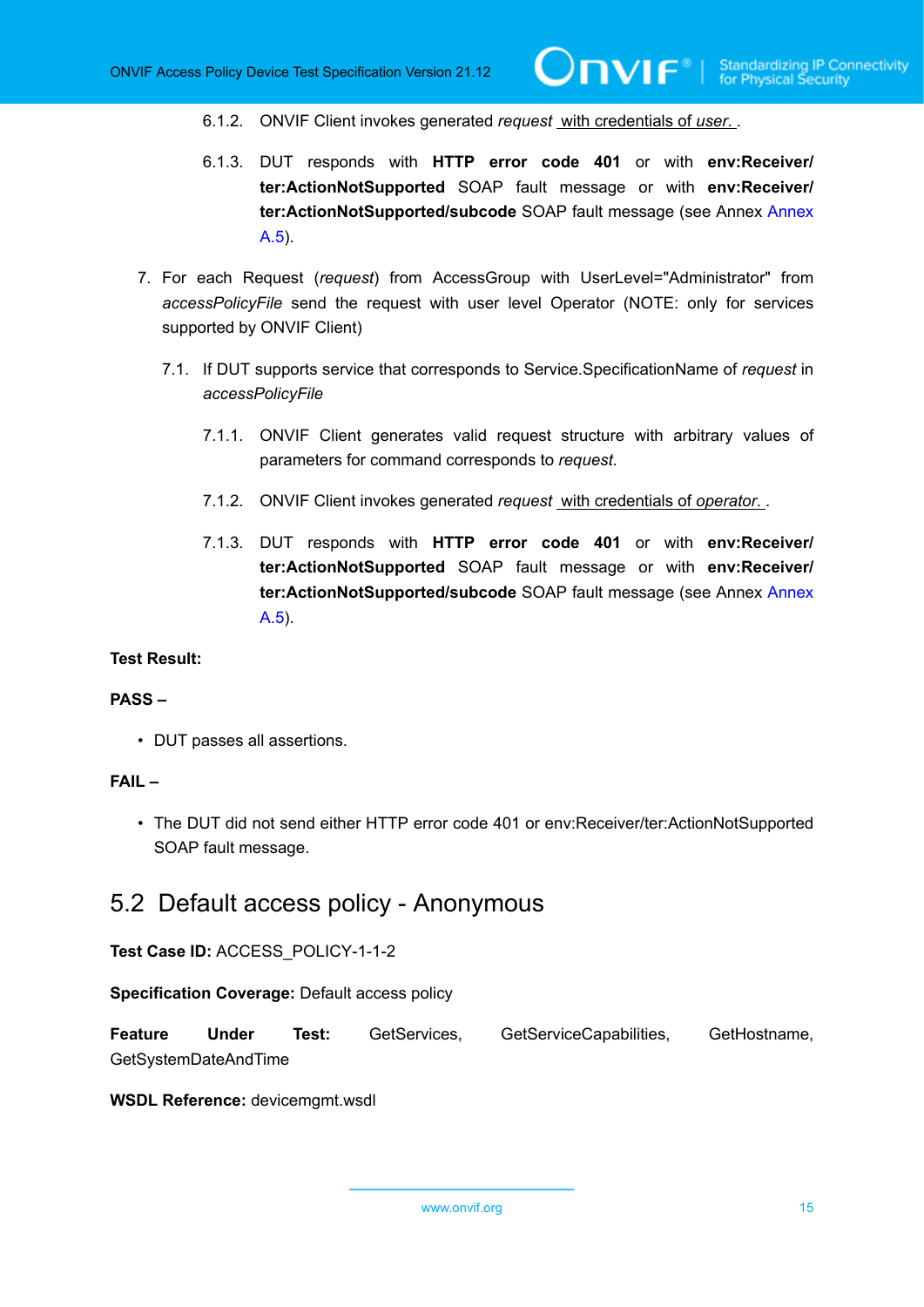**Test Purpose:** To verify that operations in the PRE\_AUTH access class can be accessed without authentication being required.

**Pre-Requisite:** GetServices command is supported by the DUT. Default Access Policy is supported by the DUT as indicated by the Security.DefaultAccessPolicy capability. HTTP Digest Authentication is supported by the DUT as indicated by the Security.HttpDigest capability. Default Access Policy is not modified.

**Test Configuration:** ONVIF Client and DUT

### **Test Sequence:**

- 1. Start an ONVIF Client.
- 2. Start the DUT.
- 3. ONVIF client invokes **GetServices** for Device service without any authentication with parameters
	- IncludeCapability := false
- 4. The DUT responds with **GetServicesResponse** message with parameters
	- Service list
- 5. ONVIF client invokes **GetServiceCapabilities** for Device Service without any authentication.
- 6. The DUT responds with **GetServiceCapabilitiesResponse** message with parameters
	- Capabilities
- 7. ONVIF client invokes **GetHostname** without any authentication.
- 8. The DUT responds with **GetHostnameResponse** message with parameters
	- HostnameInformation
- 9. ONVIF client invokes **GetSystemDateAndTime** without any authentication.
- 10.The DUT responds with **GetSystemDateAndTimeResponse** message with parameters
	- SystemDateAndTime

### **Test Result:**

**PASS –**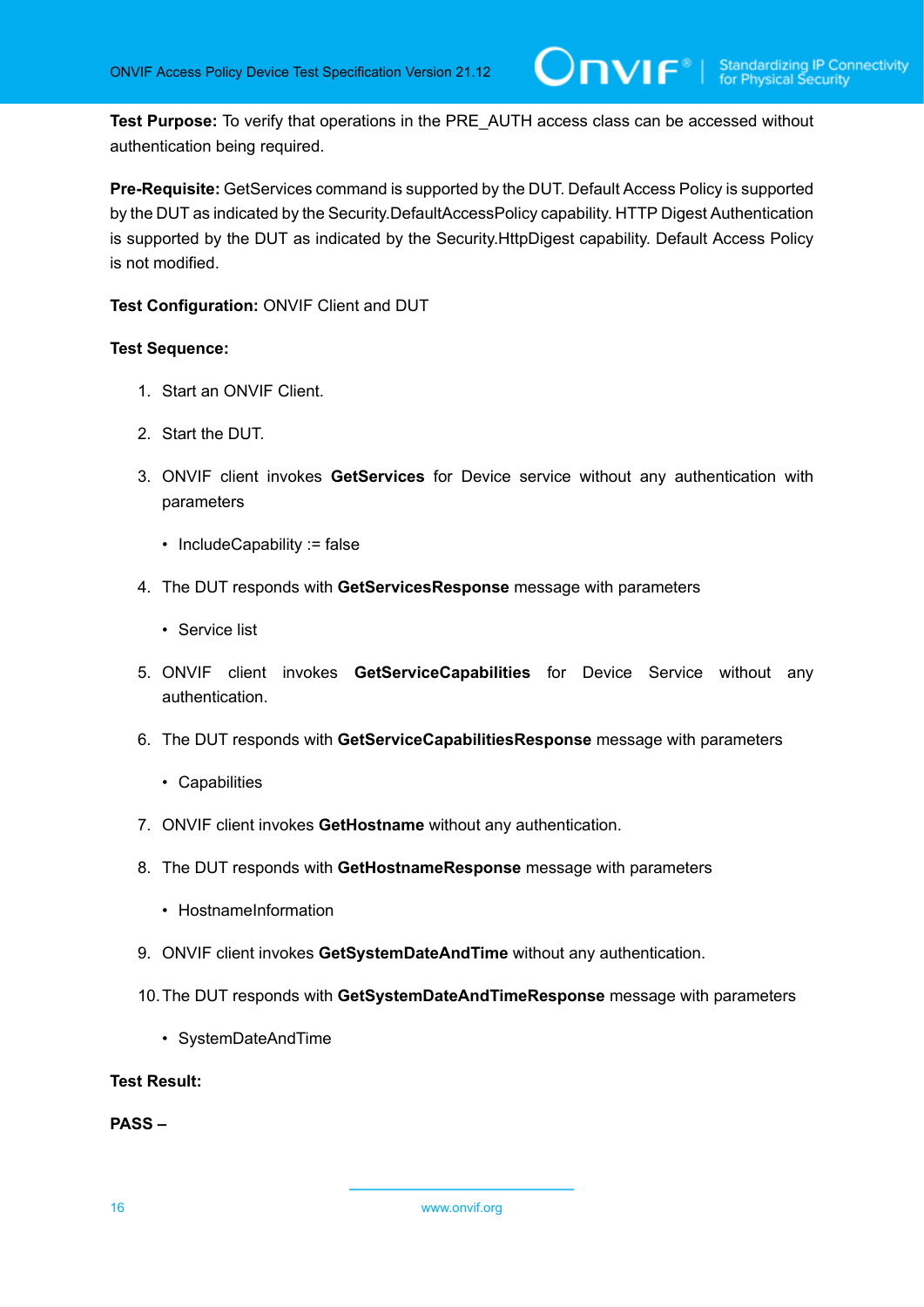• The DUT passed all assertions.

### **FAIL –**

- The DUT did not allow Anonymous access to the **GetServices** command.
- The DUT did not allow Anonymous access to the **GetServiceCapabilities** command.
- The DUT did not allow Anonymous access to the **GetHostname** command.
- The DUT did not allow Anonymous access to the **GetSystemDateAndTime** command.
- The DUT did not send **GetServicesResponse** message.
- The DUT did not send **GetServiceCapabilitiesResponse** message.
- The DUT did not send **GetHostnameResponse** message.
- The DUT did not send **GetSystemDateAndTimeResponse** message.

## <span id="page-16-0"></span>5.3 Default access policy - User

**Test Case ID:**ACCESS\_POLICY-1-1-3

**Specification Coverage:** Default access policy

**Feature Under Test:** GetNTP, GetNetworkInterfaces, GetScopes, GetDiscoveryMode, **GetEventProperties** 

### **WSDL Reference:** devicemgmt.wsdl

**Test Purpose:** To verify that operations in the READ\_SYSTEM and READ\_MEDIA access classes can be accessed with authentication level User.

**Pre-Requisite:** GetServices command is supported by the DUT. Event Service was received from the DUT. Default Access Policy is supported by the DUT as indicated by the Security.DefaultAccessPolicy capability. HTTP Digest Authentication is supported by the DUT as indicated by the Security.HttpDigest capability. Maximum Username Length is supported by the DUT as indicated by the Capabilities.Security.MaxUsernameLength, Maximum Password Length is supported by the DUT as indicated by the Capabilities.Security.MaxPasswordLength. Default Access Policy is not modified.

#### **Test Configuration:** ONVIF Client and DUT

#### **Test Sequence:**

1. Start an ONVIF Client.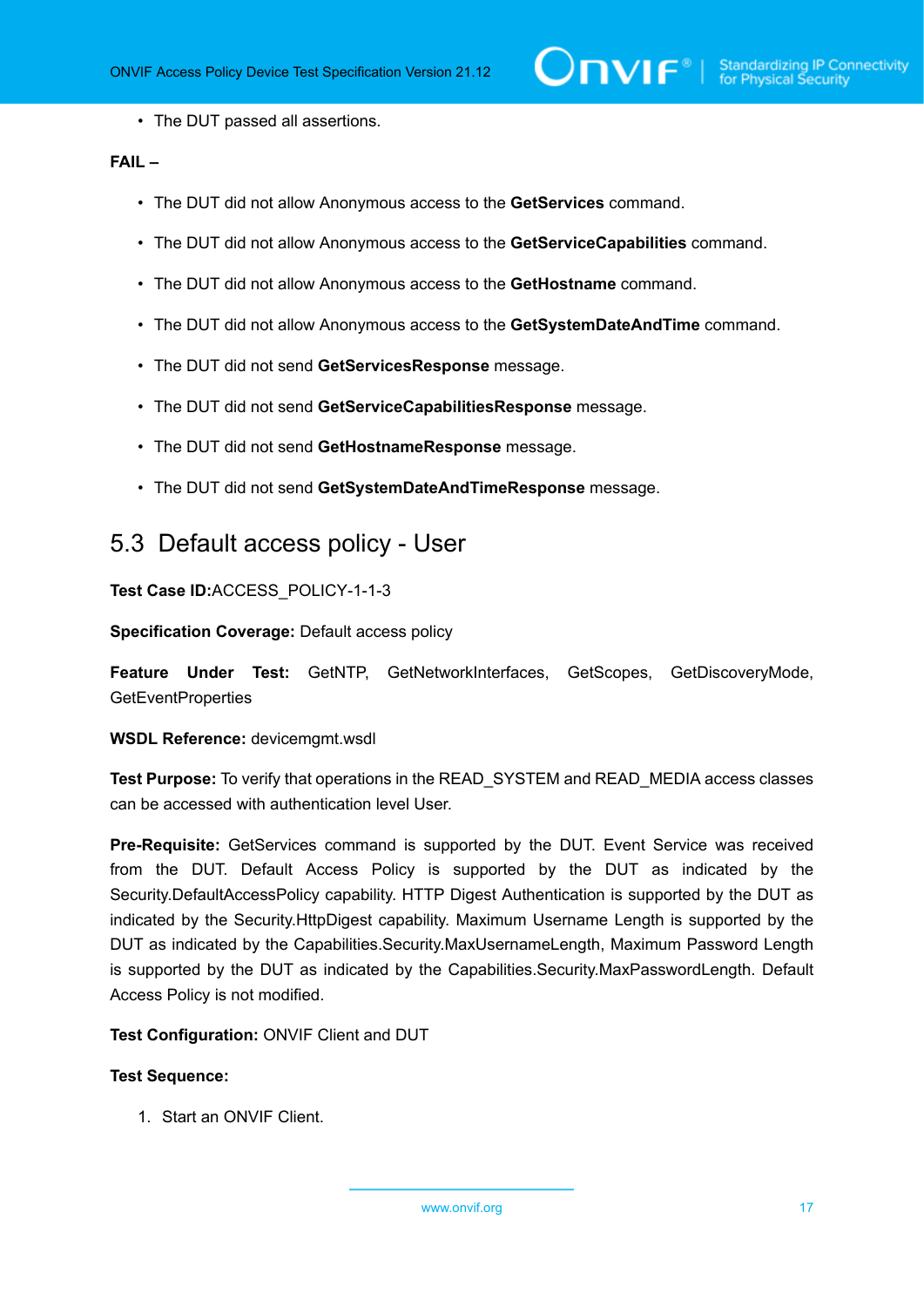- 2. Start the DUT.
- 3. Set the following:
	- *userLevel* := User
- 4. ONVIF Client generates creates user with predefined user level (in *userLevel*) and user login (out *userLogin*) and password (out *password*) by following the procedure mentioned in [Annex A.3.](#page-50-0)
- 5. If the DUT supports NTP as indicated by Network.NTP capability:
	- 5.1. ONVIF client invokes **GetNTP** without any authentication.
	- 5.2. The DUT responds with **HTTP 401 Unauthorized** error.
	- 5.3. ONVIF client invokes **GetNTP** with user with the user level User credantials (*userLogin* and *password*).
	- 5.4. The DUT responds with **GetNTPResponse** message with parameters
		- NTPInformation
- 6. ONVIF client invokes **GetNetworkInterfaces** without any authentication.
- 7. The DUT responds with **HTTP 401 Unauthorized** error.
- 8. ONVIF client invokes **GetNetworkInterfaces** with user with the user level User credantials (userLogin and password).
- 9. The DUT responds with **GetNetworkInterfacesResponse** message with parameters
	- NetworkInterfaces list
- 10.ONVIF client invokes **GetScopes** without any authentication.
- 11. The DUT responds with **HTTP 401 Unauthorized** error.
- 12.ONVIF client invokes **GetScopes** with user with the user level User credantials (*userLogin* and *password*).
- 13.The DUT responds with GetScopesResponse message with parameters
	- Scopes list
- 14.ONVIF client invokes **GetDiscoveryMode** without any authentication.
- 15.The DUT responds with **HTTP 401 Unauthorized** error.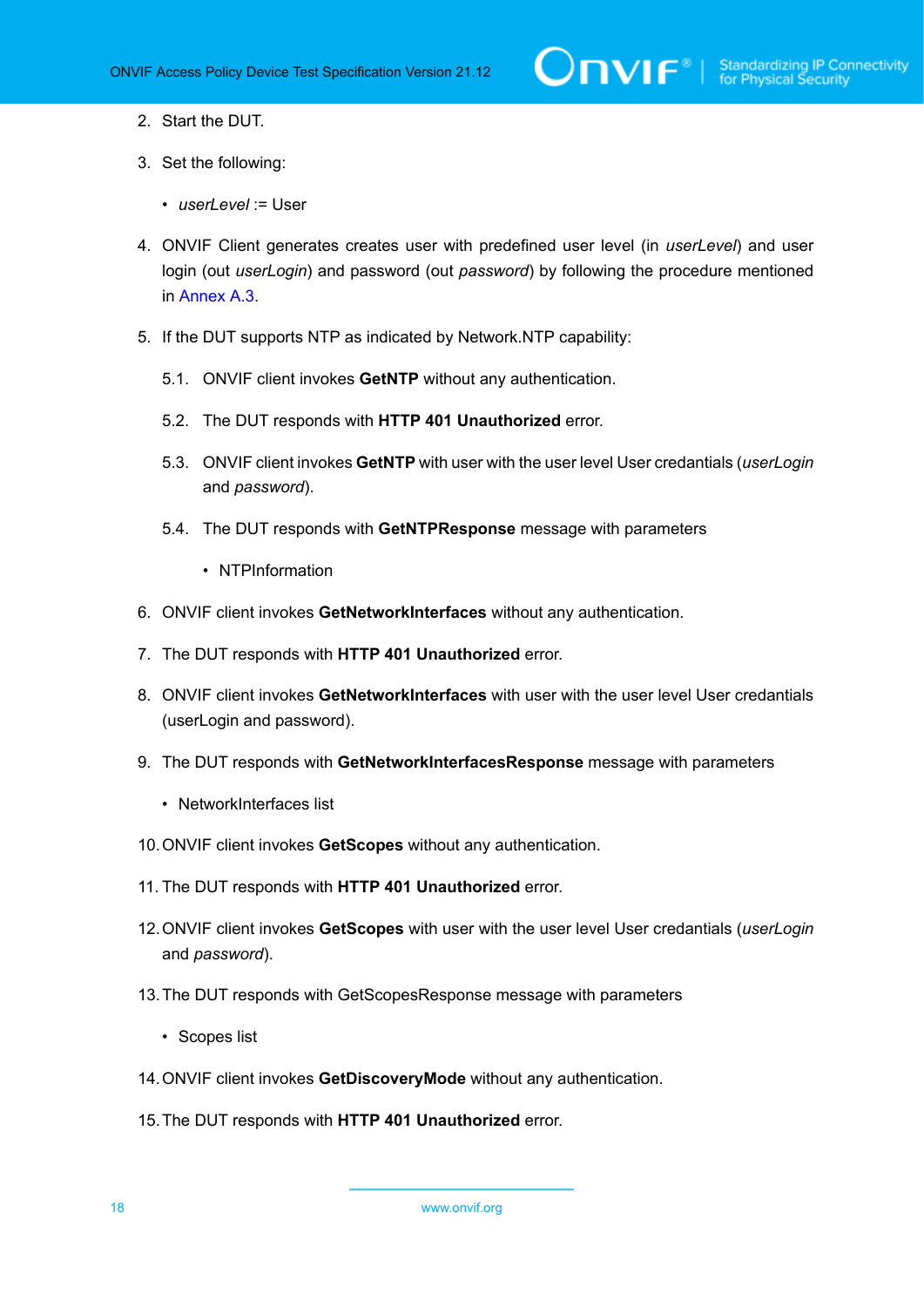16.ONVIF client invokes **GetDiscoveryMode** with user with the user level User credantials (*userLogin* and *password*).

 $\mathsf{D}\mathbf{N}\mathsf{I}\mathsf{F}^\ast$ l

- 17.The DUT responds with **GetDiscoveryModeResponse** message with parameters
	- DiscoveryMode
- 18.ONVIF client invokes **GetEventProperties** without any authentication.
- 19.The DUT responds with **HTTP 401 Unauthorized** error.
- 20.ONVIF client invokes **GetEventProperties** with user with the user level User credantials (*userLogin* and *password*).
- 21.The DUT responds with **GetEventPropertiesResponse** message with parameters
	- TopicNamespaceLocation list
	- FixedTopicSet
	- TopicSet
	- TopicExpressionDialect list
	- MessageContentFilterDialect list
	- ProducerPropertiesFilterDialect list
	- MessageContentSchemaLocation list
	- Other additional fields if any

### **Test Result:**

### **PASS –**

• The DUT passed all assertions.

### **FAIL –**

- The DUT allow Anonymous access to the **GetNTP** command.
- The DUT allow Anonymous access to the **GetNetworkInterfaces** command.
- The DUT allow Anonymous access to the **GetScopes** command.
- The DUT allow Anonymous access to the **GetDiscoveryMode** command.
- The DUT allow Anonymous access to the **GetEventProperties** command.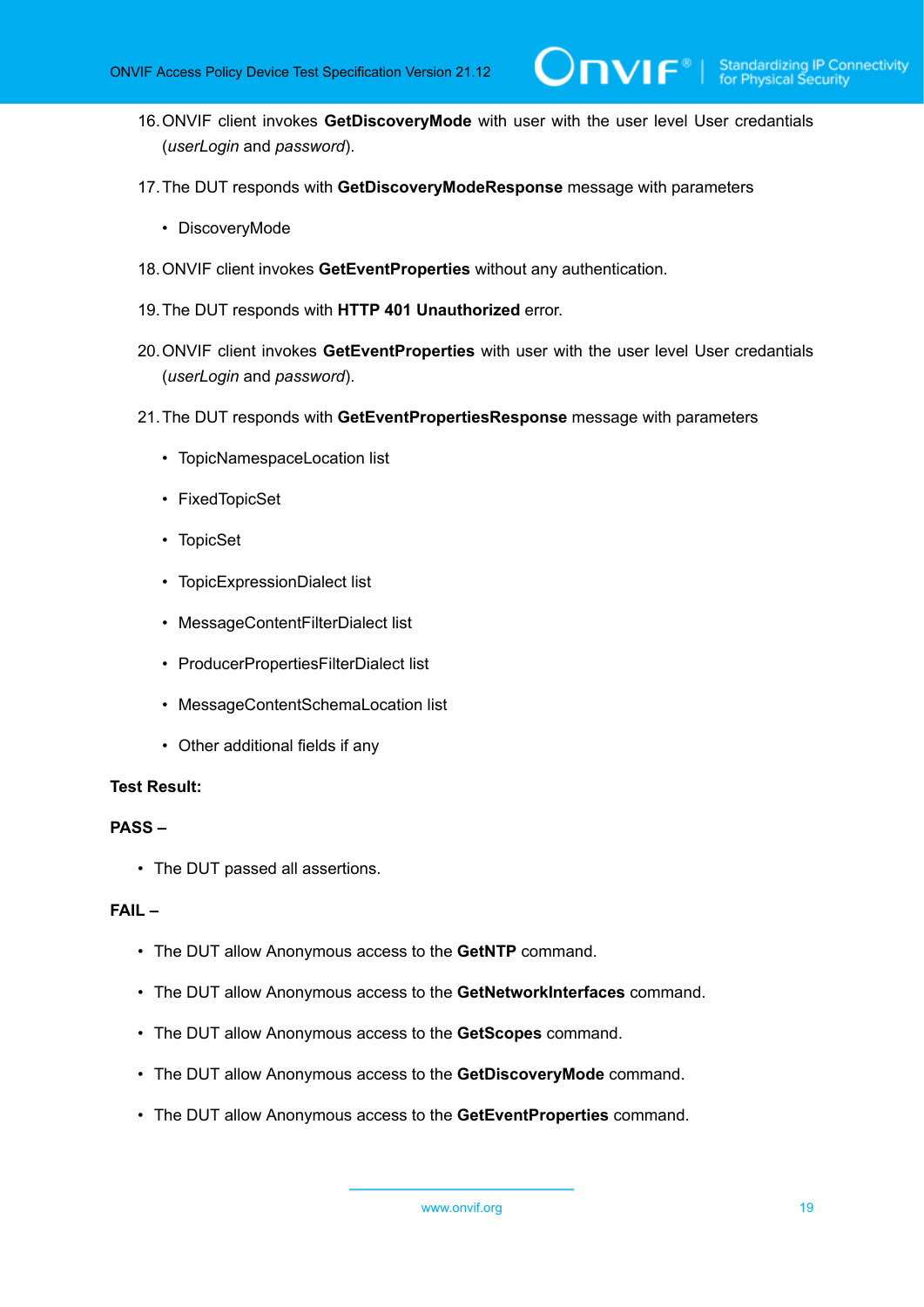- The DUT did not allow user with the user level User access to the **GetNTP** command.
- The DUT did not allow user with the user level User access to the **GetNetworkInterfaces** command.
- The DUT did not allow user with the user level User access to the **GetScopes** command.
- The DUT did not allow user with the user level User access to the **GetDiscoveryMode** command.
- The DUT did not allow user with the user level User access to the **GetEventProperties** command.
- The DUT did not send **GetNTPResponse** message.
- The DUT did not send **GetNetworkInterfacesResponse** message.
- The DUT did not send **GetScopesResponse** message.
- The DUT did not send **GetDiscoveryModeResponse** message.
- The DUT did not send **GetEventPropertiesResponse** message.

## <span id="page-19-0"></span>5.4 Default access policy - Administrator and Anonymous

**Test Case ID:** ACCESS\_POLICY-1-1-4

**Specification Coverage:** Default access policy

**Feature Under Test:** SetScopes, SetDiscoveryMode, GetAccessPolicy, CreateUsers, SetSystemDateAndTime

**WSDL Reference:** devicemgmt.wsdl

**Test Purpose:** To verify that operations in the UNRECOVERABLE, WRITE\_SYSTEM and READ SYSTEM SECRET access classes can notbe accessed without authentication level Administrator.

**Pre-Requisite:** GetServices command is supported by the DUT. Default Access Policy is supported by the DUT as indicated by the Security.DefaultAccessPolicy capability. HTTP Digest Authentication is supported by the DUT as indicated by the Security.HttpDigest capability. Default Access Policy is not modified.

**Test Configuration:** ONVIF Client and DUT

**Test Sequence:**

20 www.onvif.org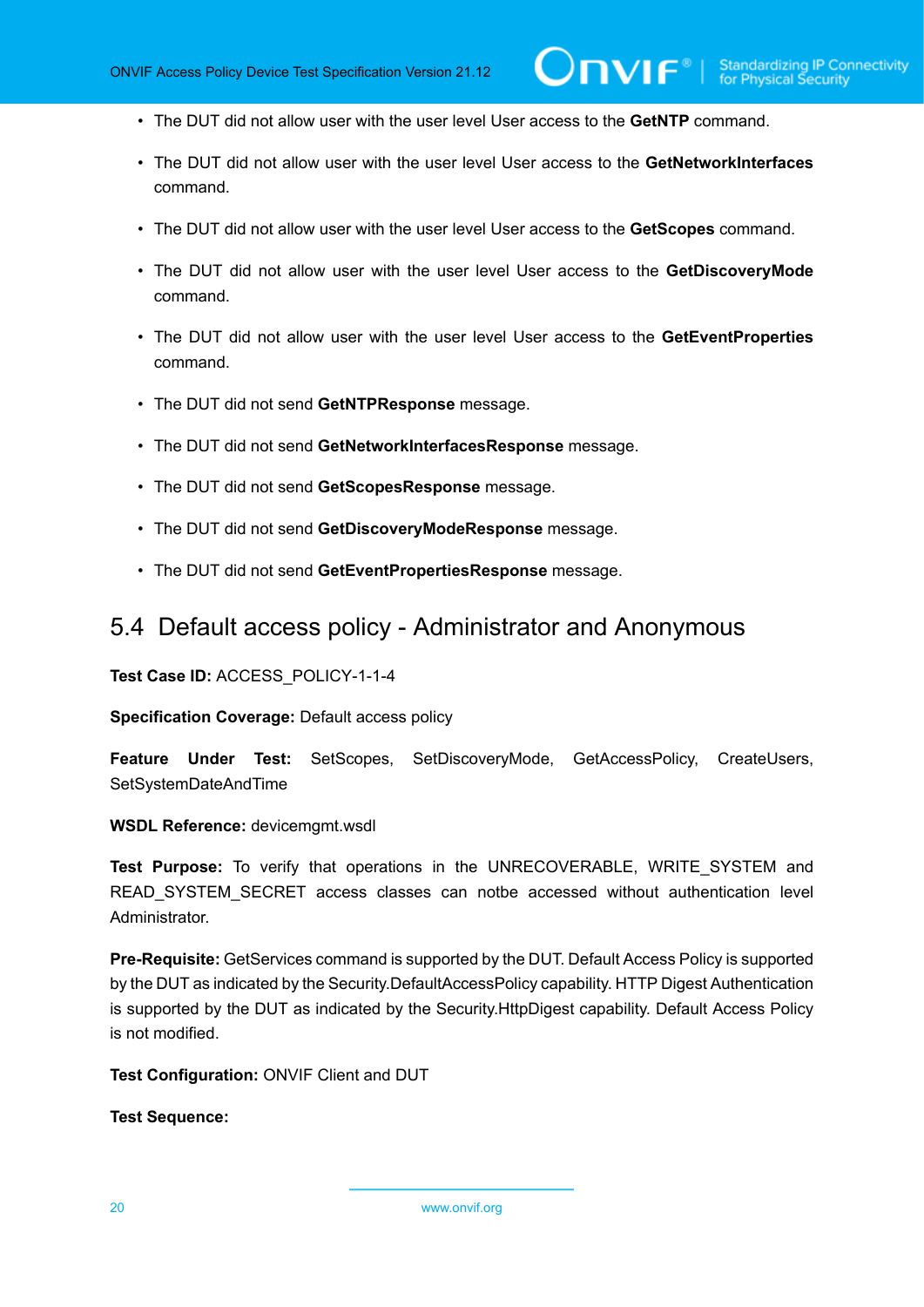- 1. Start an ONVIF Client.
- 2. Start the DUT.
- 3. ONVIF Client gets the service capabilities (out cap) by following the procedure mentioned in [Annex A.4](#page-52-0)
- 4. ONVIF client invokes **SetScopes** without any authentication with parameters
	- Scopes[0] := "onvif://www.onvif.org/location/test"
- 5. The DUT responds with **HTTP 401 Unauthorized** error.
- 6. ONVIF client invokes **SetDiscoveryMode** without any authentication with parameters
	- DiscoveryMode := Discoverable
- 7. The DUT responds with **HTTP 401 Unauthorized** error
- 8. If cap.Security contains AccessPolicyConfig and cap.Security.AccessPolicyConfig equals to true:
	- 8.1. ONVIF client invokes **GetAccessPolicy** without any authentication.
	- 8.2. The DUT responds with **HTTP 401 Unauthorized** error.
- 9. ONVIF client invokes **CreateUsers** without any authentication with parameters.
	- User[0].Username := "Test"
	- User[0].Password := "Test"
	- User[0].UserLevel := Administrator
	- Extension skipped
- 10.The DUT responds with **HTTP 401 Unauthorized** error.
- 11. ONVIF client invokes **SetSystemDateAndTime** without any authentication with parameters
	- DateTimeType := NTP
	- DaylightSavings := true
	- TimeZone skipped
	- UTCDateTime skipped
- 12.The DUT responds with **HTTP 401 Unauthorized** error.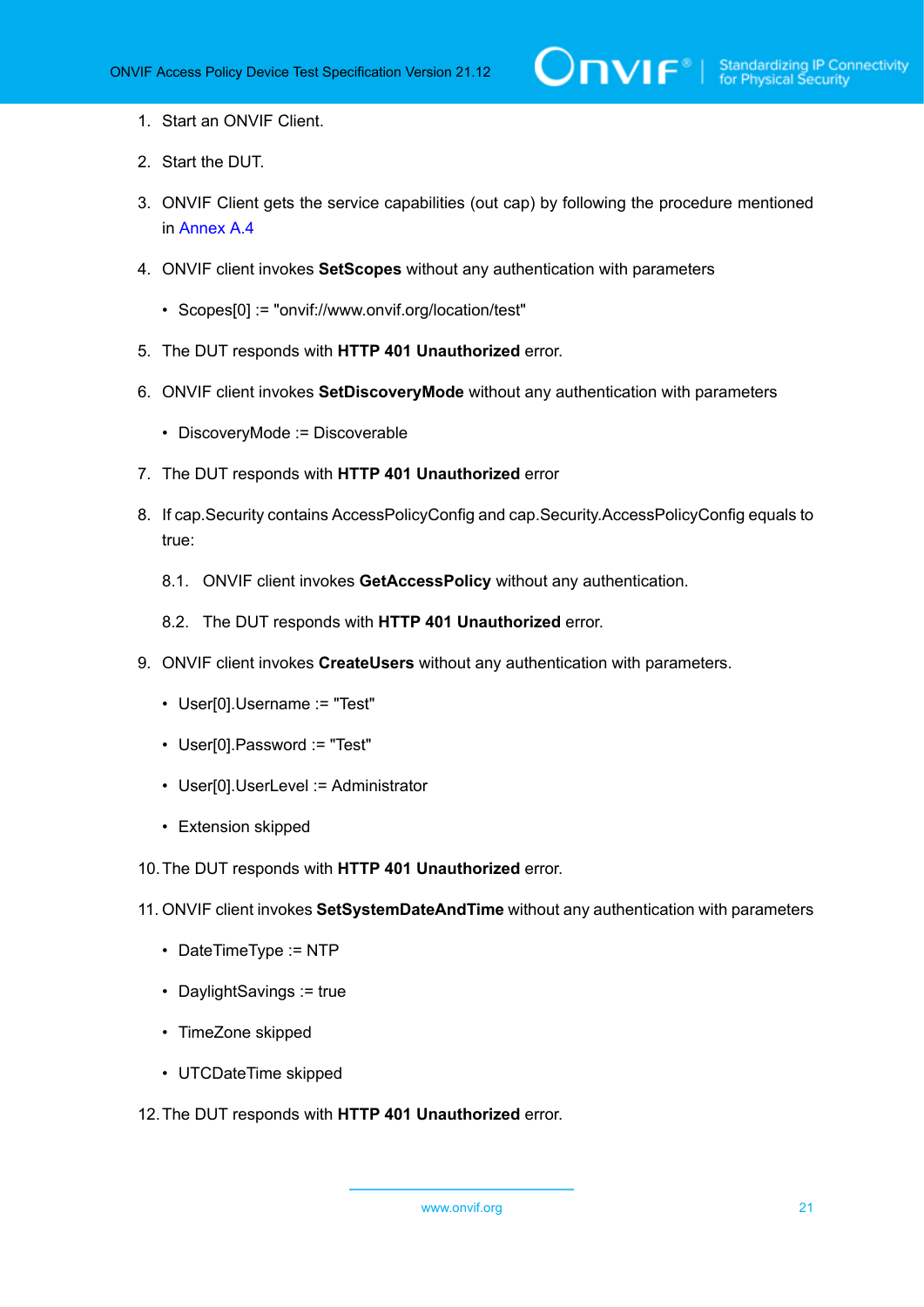#### **Test Result:**

#### **PASS –**

• The DUT passed all assertions.

#### **FAIL –**

- The DUT allowed Anonymous access to the **SetScopes** command.
- The DUT allowed Anonymous access to the **SetDiscoveryMode** command.
- The DUT allowed Anonymous access to the **GetAccessPolicy** command.
- The DUT allowed Anonymous access to the **CreateUsers** command.
- The DUT allowed Anonymous access to the **SetSystemDateAndTime** command.

**Note:** ONVIF client uses password values from Management tab for CreateUsers and StUser operations if 'Provide own passwords' is active on Management tab.

## <span id="page-21-0"></span>5.5 Default access policy - Administrator And User/Operator

**Test Case ID:** ACCESS\_POLICY-1-1-5

**Specification Coverage:** Default access policy

**Feature Under Test:** SetScopes, SetDiscoveryMode, GetAccessPolicy, CreateUsers, SetSystemDateAndTime

**WSDL Reference:** devicemgmt.wsdl

**Test Purpose:** To verify that operations in the UNRECOVERABLE, WRITE\_SYSTEM and READ SYSTEM SECRET access classes can not be accessed without authentication level **Administrator** 

**Pre-Requisite:** GetServices command is supported by the DUT. Default Access Policy is supported by the DUT as indicated by the Security.DefaultAccessPolicy capability. HTTP Digest Authentication is supported by the DUT as indicated by the Security.HttpDigest capability. Maximum Username Length is supported by the DUT as indicated by the Capabilities.Security.MaxUsernameLength, Maximum Password Length is supported by the DUT as indicated by the Capabilities.Security.Max PasswordLength.Default Access Policy is not modified.

**Test Configuration:** ONVIF Client and DUT

**Test Sequence:**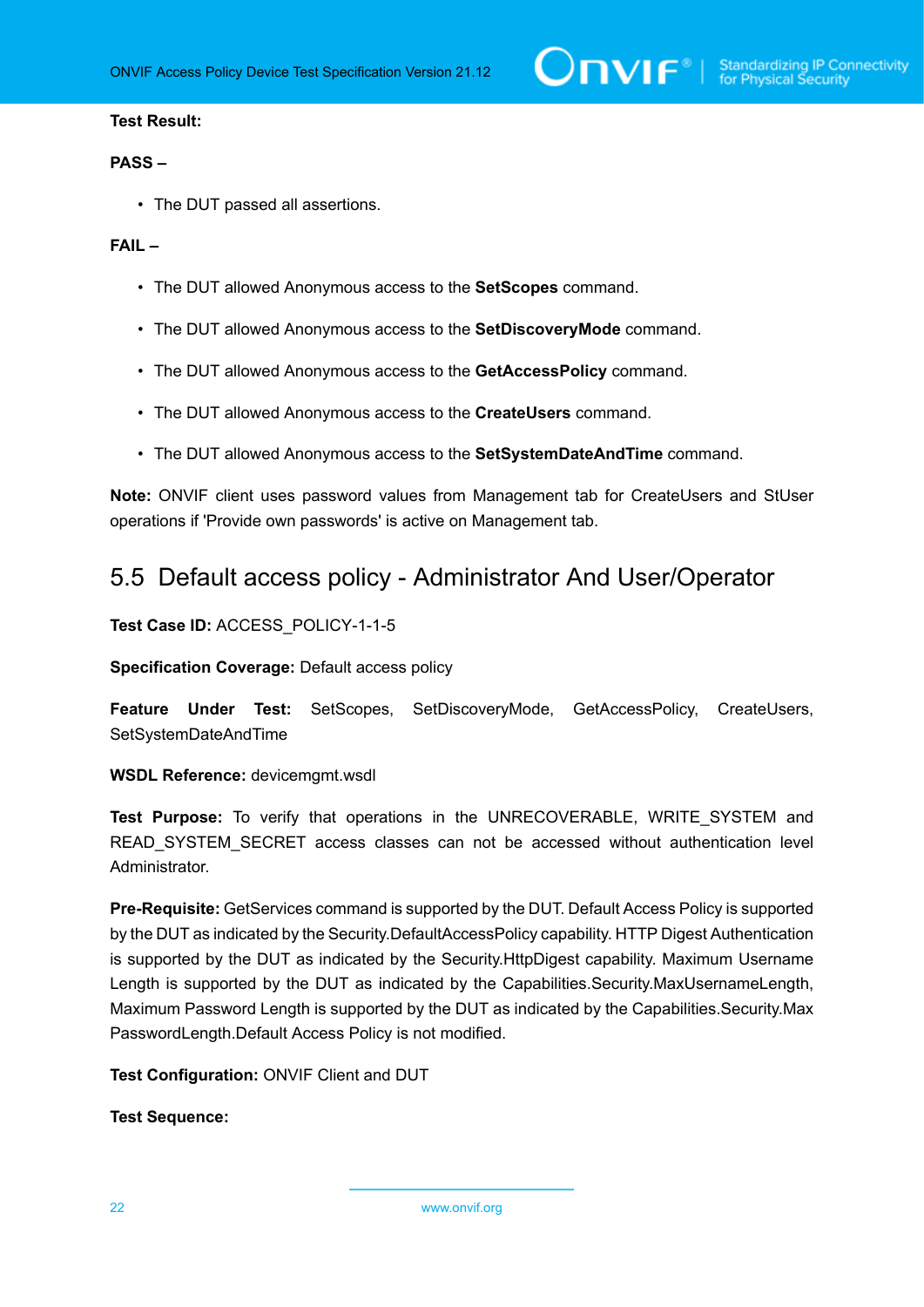- 1. Start an ONVIF Client.
- 2. Start the DUT.
- 3. Set the following:
	- *userLevelUser* := User
	- *userLevelOperator*:= Operator
- 4. ONVIF Client generates creates user with predefined user level (in *userLevelUser*) and user login (out *userLoginUser*) and password (out *passwordUser*) by following the procedure mentioned in [Annex A.3.](#page-50-0)
	- Scopes[0] := "onvif://www.onvif.org/location/test"
- 5. ONVIF Client gets the service capabilities (out cap) by following the procedure mentioned in [Annex A.4.](#page-52-0)
- 6. ONVIF client invokes **SetScopes** with user with the user level User credantials (*userLoginUser* and *passwordUser*) with parameters
	- Scopes[0] := "onvif://www.onvif.org/location/test"
- 7. The DUT responds with **HTTP 401 Unauthorized** error
- 8. ONVIF client invokes **SetDiscoveryMode** with user with the user level User credantials (*userLoginUser* and *passwordUser*) with parameters
	- DiscoveryMode := Discoverable
- 9. The DUT responds with **HTTP 401 Unauthorized** error.
- 10.If *cap*.Security contains AccessPolicyConfig and *cap*.Security.AccessPolicyConfig equals to true:
	- 10.1. ONVIF client invokes **GetAccessPolicy** with user with the user level User credantials (*userLoginUser* and *passwordUser*).
	- 10.2. The DUT responds with **HTTP 401 Unauthorized** error.
- 11. ONVIF client invokes **CreateUsers** with user with the user level User credantials (*userLoginUser* and *passwordUser*).
	- User[0].Username := "Test"
	- User[0].Password := "Test"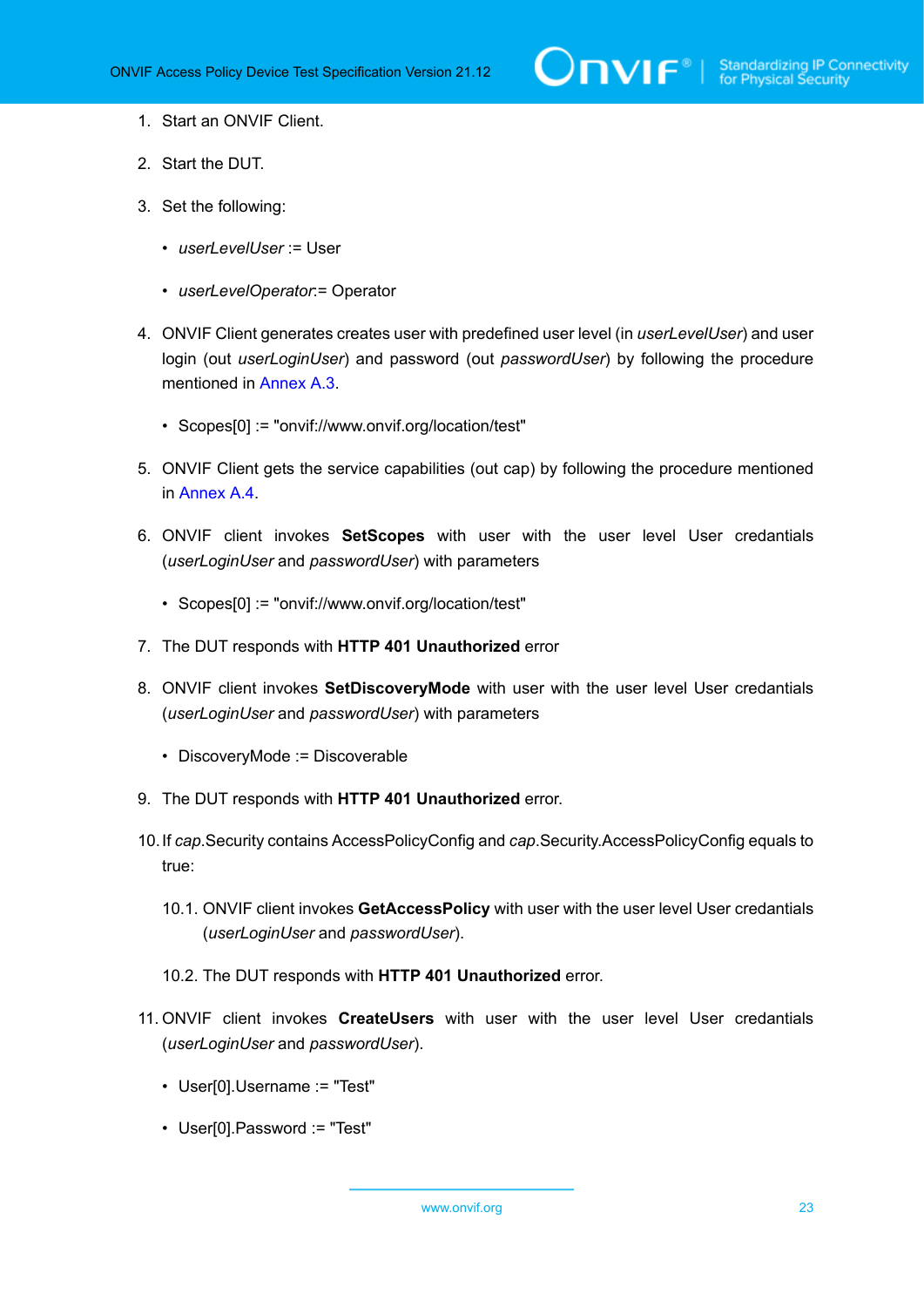- User[0].UserLevel := Administrator
- Extension skipped
- 12.The DUT responds with **HTTP 401 Unauthorized** error.
- 13.ONVIF client invokes **SetSystemDateAndTime** with user with the user level User credantials (*userLoginUser* and *passwordUser*).
	- DateTimeType := NTP
	- DaylightSavings := true
	- TimeZone skipped
	- UTCDateTime skipped
- 14.The DUT responds with **HTTP 401 Unauthorized** error.
- 15.ONVIF Client generates creates user with predefined user level (in userLevelOperator) and user login (out userLoginOperator) and password (out passwordOperator) by following the procedure mentioned in [Annex A.3](#page-50-0).
- 16.ONVIF client invokes **SetScopes** with user with the user level Operator credantials (*userLoginOperator* and *passwordOperator*) with parameters
	- DiscoveryMode := Discoverable
- 17.The DUT responds with **HTTP 401 Unauthorized** error.
- 18.ONVIF client invokes **SetDiscoveryMode** with user with the user level Operator credantials (*userLoginOperator* and *passwordOperator*) with parameters
	- DiscoveryMode := Discoverable
- 19.The DUT responds with **HTTP 401 Unauthorized** error.
- 20.If *cap*.Security contains AccessPolicyConfig and *cap*.Security.AccessPolicyConfig equals to true:
	- 20.1. ONVIF client invokes **GetAccessPolicy** with user with the user level User credantials (*userLoginUser* and *passwordUser*).
	- 20.2. The DUT responds with **HTTP 401 Unauthorized** error.
- 21.ONVIF client invokes **CreateUsers** with user with the user level User credantials (*userLoginUser* and *passwordUser*).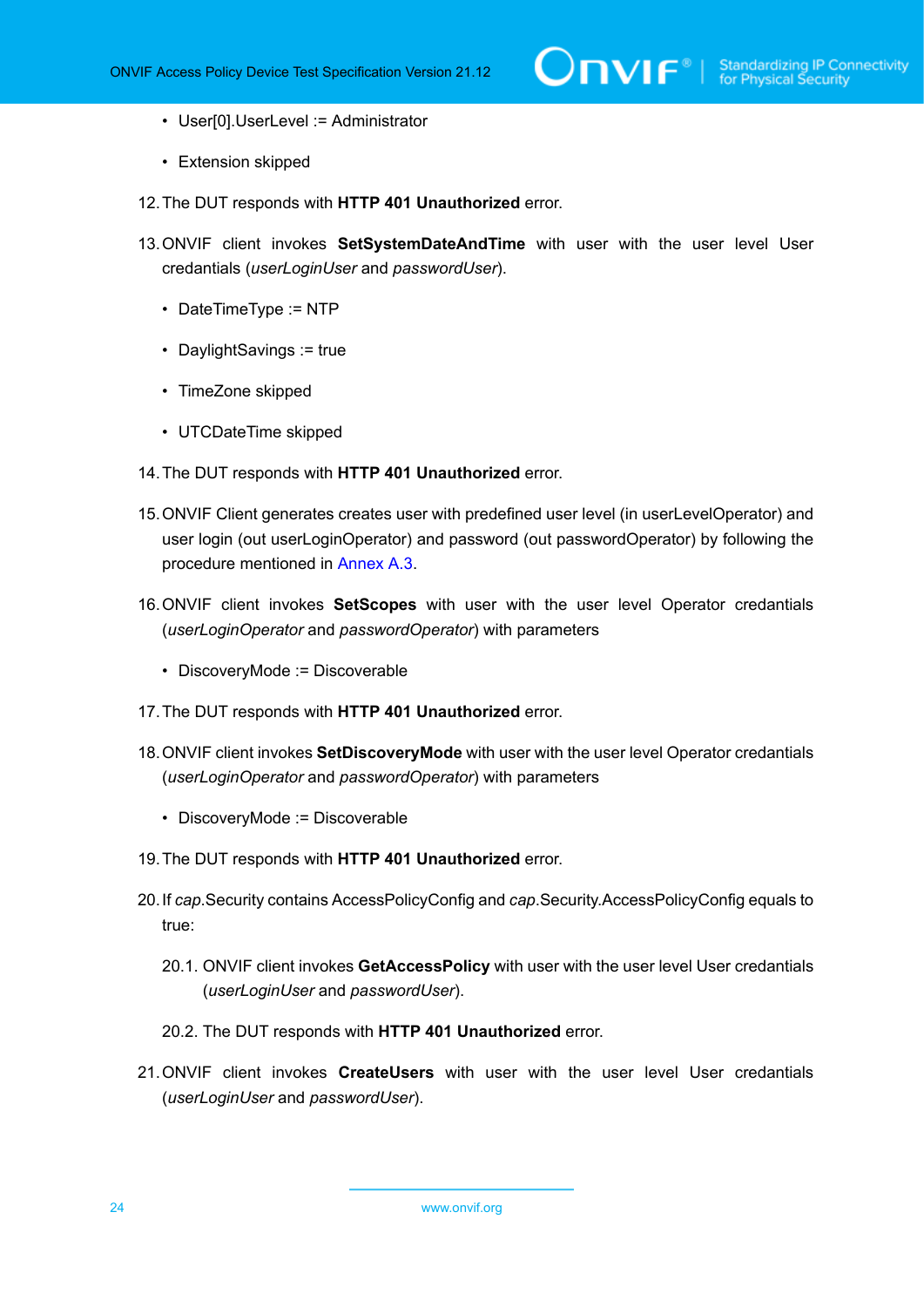- User[0].Username := "Test"
- User[0].Password := "Test"
- User[0].UserLevel := Administrator
- Extension skipped
- 22.The DUT responds with **HTTP 401 Unauthorized** error.
- 23.ONVIF client invokes **SetSystemDateAndTime** with user with the user level User credantials (*userLoginUser* and *passwordUser*).
	- DateTimeType := NTP
	- DaylightSavings := true
	- TimeZone skipped
	- UTCDateTime skipped
- 24.The DUT responds with **HTTP 401 Unauthorized** error.

### **Test Result:**

#### **PASS –**

• The DUT passed all assertions.

#### **FAIL –**

- The DUT allowed User access to the **SetScopes** command.
- The DUT allowed User access to the **SetDiscoveryMode** command.
- The DUT allowed User access to the **GetAccessPolicy** command.
- The DUT allowed User access to the **CreateUsers** command.
- The DUT allowed User access to the **SetSystemDateAndTime** command.
- The DUT allowed Operator access to the **SetScopes** command.
- The DUT allowed Operator access to the **SetDiscoveryMode** command.
- The DUT allowed Operator access to the **GetAccessPolicy** command.
- The DUT allowed Operator access to the **CreateUsers** command.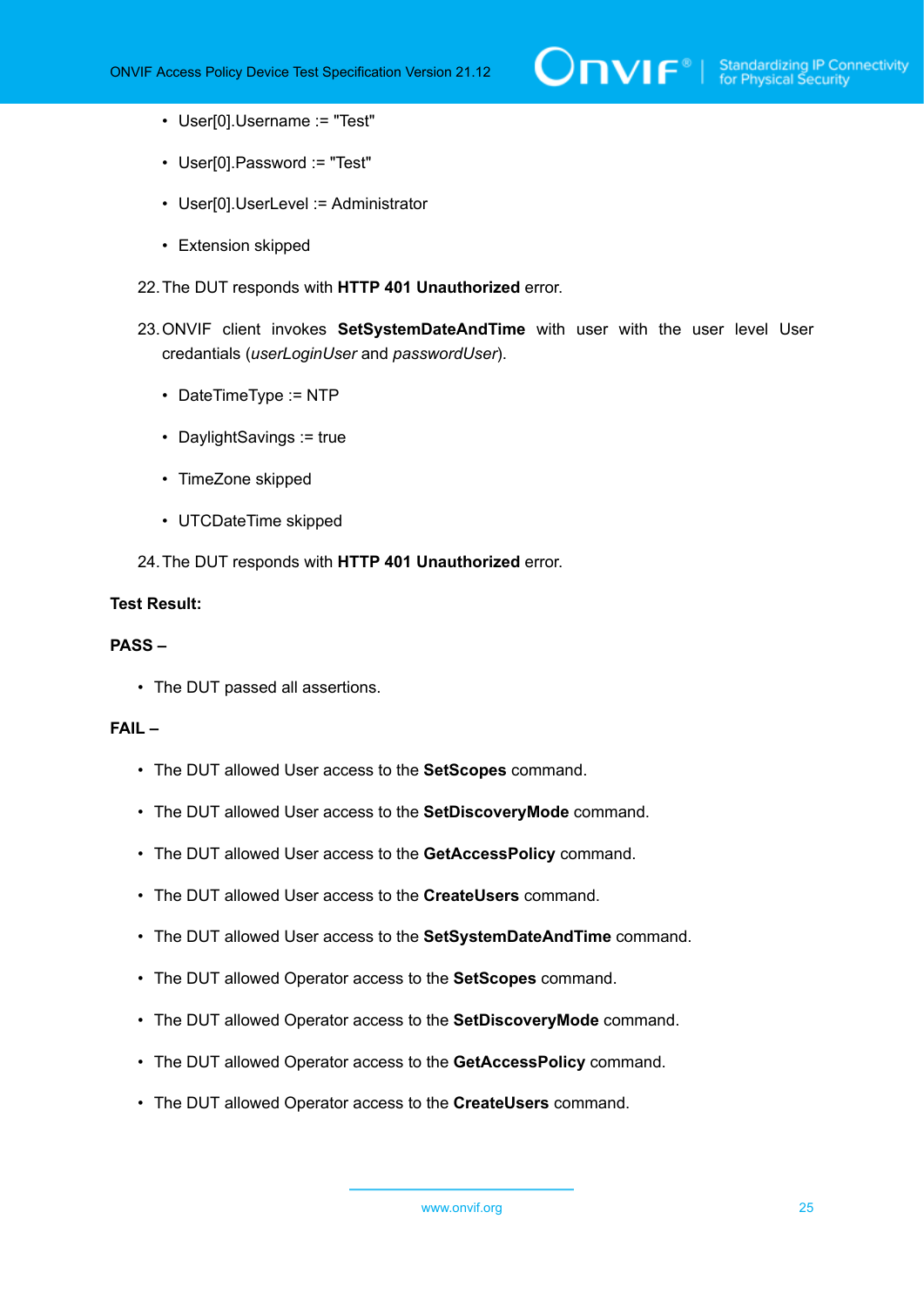• The DUT allowed Operator access to the **SetSystemDateAndTime** command.

**Note:** ONVIF client uses password values from Management tab for CreateUsers and StUser operations if 'Provide own passwords' is active on Management tab.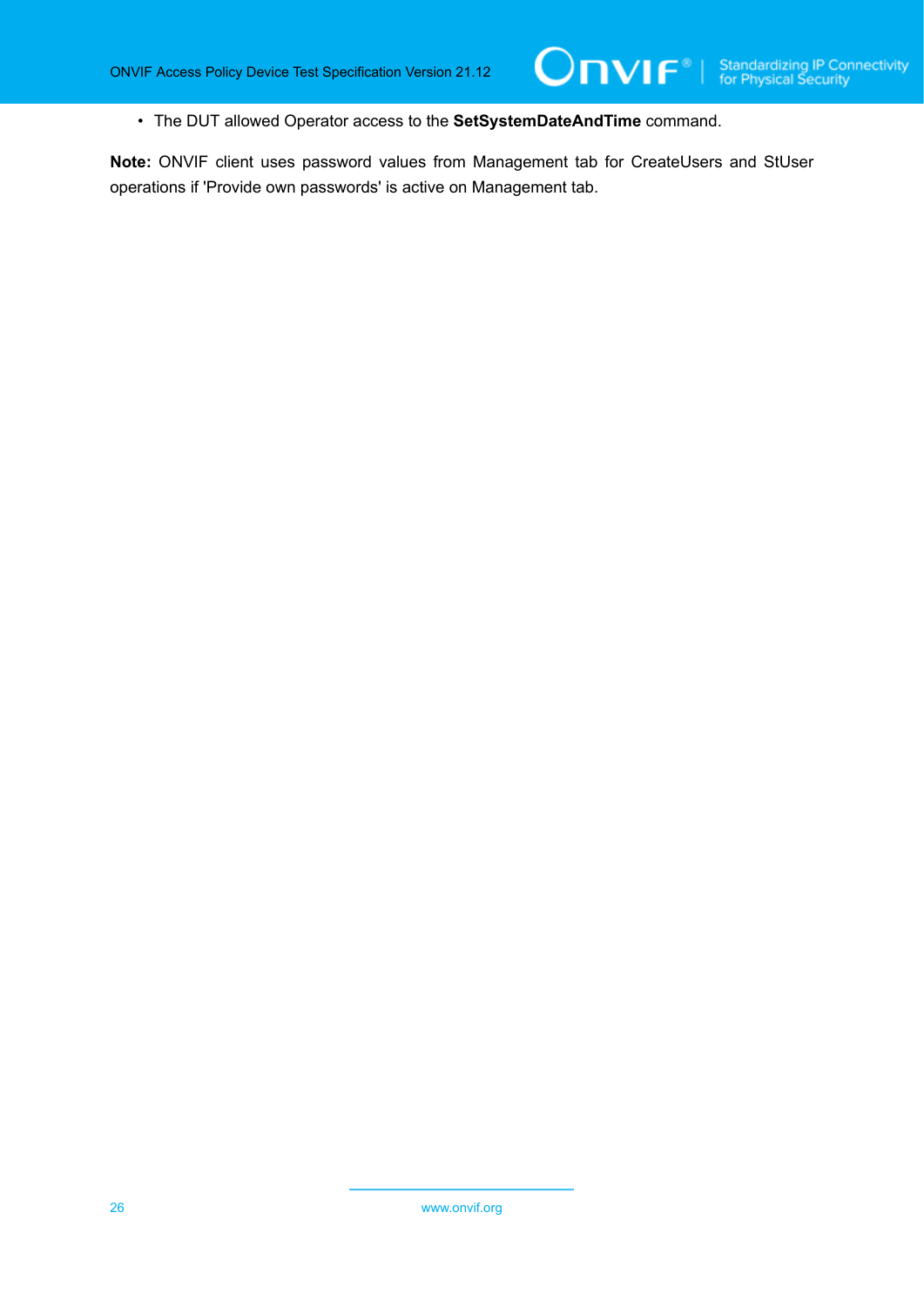# <span id="page-26-0"></span>**Annex A Helper Procedures and Additional Notes**

# <span id="page-26-1"></span>A.1 User Credentials File

The Device Test Tool uses the User Credentials File in ACCESS\_POLICY-1-1-1 ACCESS POLICY (ACCESS NOT ALLOWED) test case.

This is a file that contains the username and password for two users that have user levels Operator and User respectively.

There are two options for the User Credentials File: **Default User Credentials File** and **Custom User Credentials File**.

- 1. Default User Credentials File:
	- It is an internal file provided with the Device Test Tool.
	- By default (if User Credentials File is not provided in the Device Test Tool UI), the ONVIF Client uses this Default User Credentials File.
	- Test operator shall create users on the Device Under Test with username/password specified in the Default User Credentials File.
- 2. Custom User Credentials File:
	- How to create Custom User Credentials File:
		- Get Default User Credentials File in the folder ONVIF Test Tool is installed to.
		- Modify User Credentials Policy File with username/password of users that already exist on the Device Under Test.
		- Provide modified file in the Device Test Tool UI.

Here is template of User Credentials File.

```
<?xml version="1.0"?>
<UserCredentialsDefinition xmlns:xsi="http://www.w3.org/2001/XMLSchema-instance" xm
     <AccessLevels>
         <AccessLevel Name="Operator" Username="operator" Password="op_password"/>
         <AccessLevel Name="User" Username="user" Password="user_password"/>
     </AccessLevels>
</UserCredentialsDefinition>
```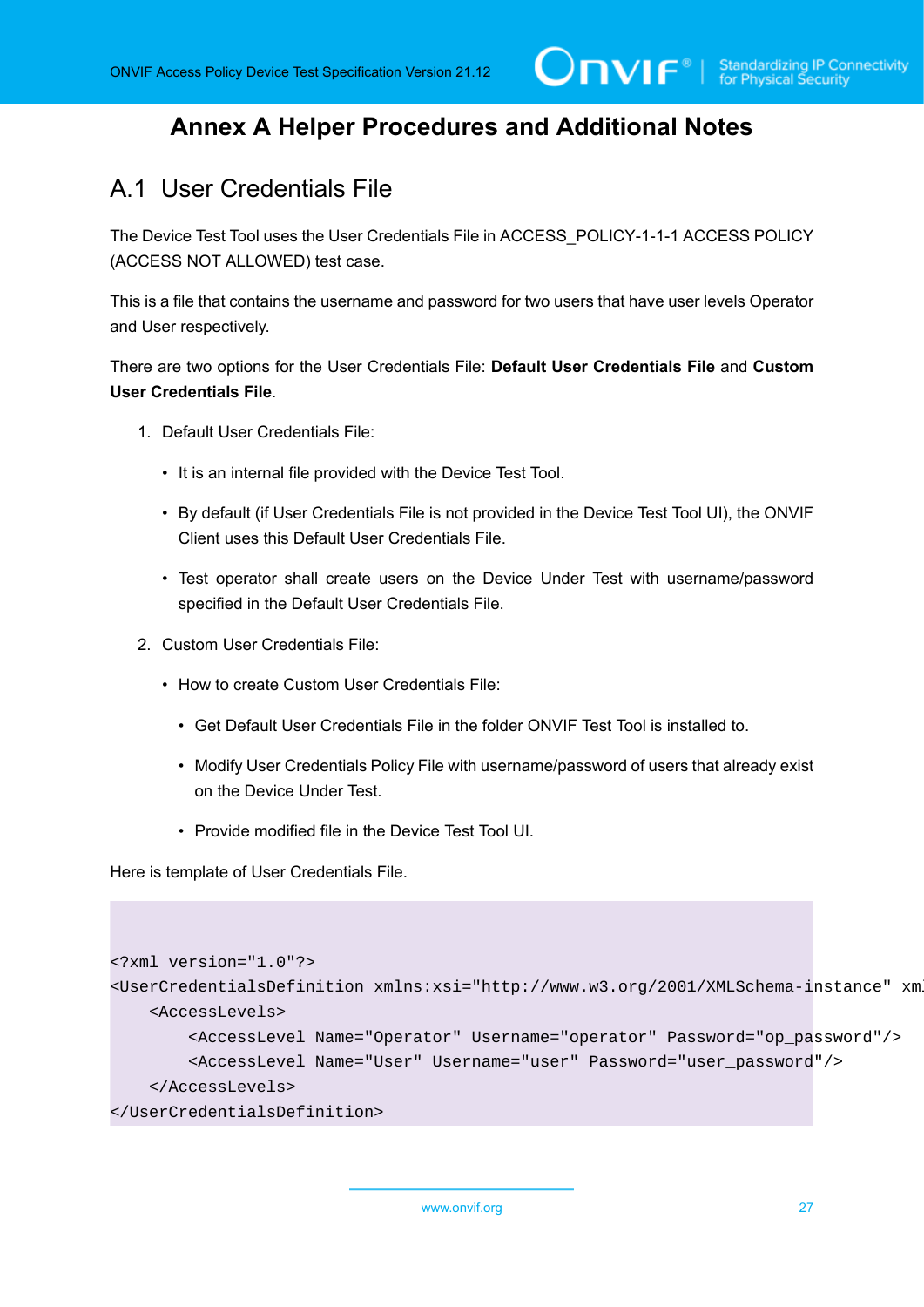# <span id="page-27-0"></span>A.2 Access Policy File

The Device Test Tool uses the Access Policy File in ACCESS\_POLICY-1-1-1 ACCESS POLICY (ACCESS NOT ALLOWED) test case.

There are two options for the Access Policy File: **Default Access Policy File** and **Custom Access Policy File**.

- 1. Default Access Policy File:
	- It is an internal file provided with the Device Test Tool. It corresponds to Default Access Policy (defined in the Table 6 Default Access Policy Definition in ONVIF Core Specification).
	- By default (if Access Policy File is not provided in the Device Test Tool UI), the ONVIF Client uses this Default Access Policy File.
	- If a DUT Access Policy is the same as defined in the Table 6 Default Access Policy Definition of ONVIF Core Specification, test operator does not have to do anything with Access Policy File.
- 2. Custom Access Policy File:
	- If a DUT Access Policy differs from defined in the Table 6 Default Access Policy Definition of ONVIF Core Specification, test operator shall provide Custom Access Policy File in the Device Test Tool UI.
	- How to create Custom Access Policy File:
		- Get Default Access Policy File in the folder ONVIF Test Tool is installed to.
		- Modify Default Access Policy File with custom access policy.
		- Provide modified file in the Device Test Tool UI.

Description of Access Policy File structure:

- AccessGroup with UserLevel="Anonymous" contains set of requests that allow access for the following users levels: anonymous access and all user levels ("User", "Operator", "Administrator").
- AccessGroup with UserLevel="User" contains set of requests that allow access for the following users levels: "User", "Operator", "Administrator". Anonymous access is not allowed.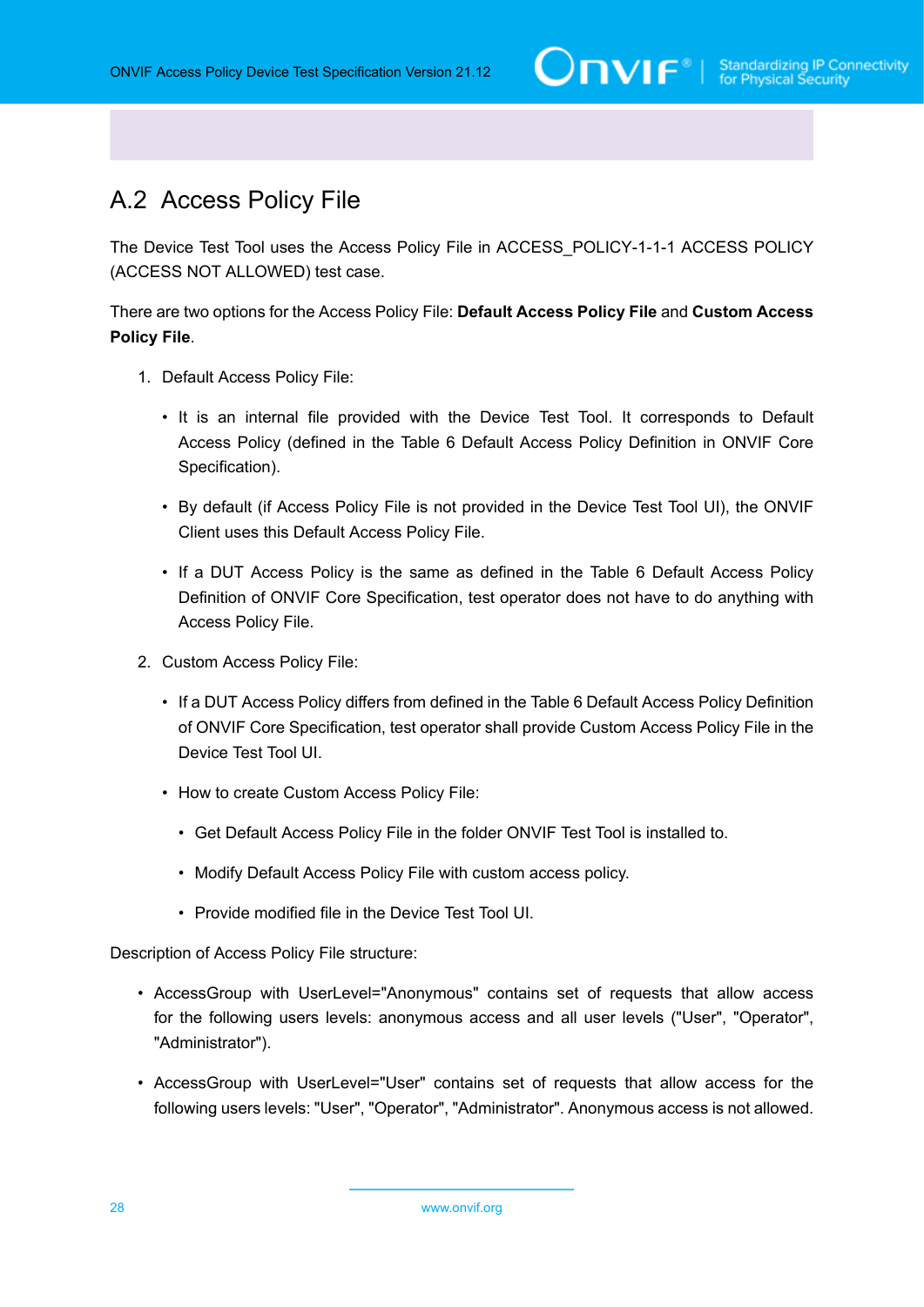- AccessGroup with UserLevel="Operator" contains set of requests that allow access for the following users levels: "Operator", "Administrator". Anonymous access and access for "User" user level are not allowed.
- AccessGroup with UserLevel="Administrator" contains set of requests that allow access for "Administrator" user level only. Anonymous access and access for "User" and "Operator" user levels are not allowed.
- Service.@SpecificationName attribute has the name of specification where service operation is coming from as value.

Here is template of Access Policy File.

```
<?xml version="1.0"?>
<AccessPolicyDefinition xmlns:xsi="http://www.w3.org/2001/XMLSchema-instance" xmlns
   <AccessGroups>
     <AccessGroup UserLevel="Administrator">
       <Services>
         <Service SpecificationName="AccessControl">
           <Requests>
             <Request Name="CreateAccessPoint" />
             <Request Name="SetAccessPoint" />
             <Request Name="ModifyAccessPoint" />
             <Request Name="DeleteAccessPoint" />
             <Request Name="CreateArea" />
             <Request Name="SetArea" />
             <Request Name="ModifyArea" />
             <Request Name="DeleteArea" />
           </Requests>
         </Service>
         <Service SpecificationName="AccessRules">
           <Requests>
             <Request Name="CreateAccessProfile" />
             <Request Name="SetAccessProfile" />
             <Request Name="ModifyAccessProfile" />
             <Request Name="DeleteAccessProfile" />
           </Requests>
         </Service>
         <Service SpecificationName="ActionEngine">
           <Requests>
```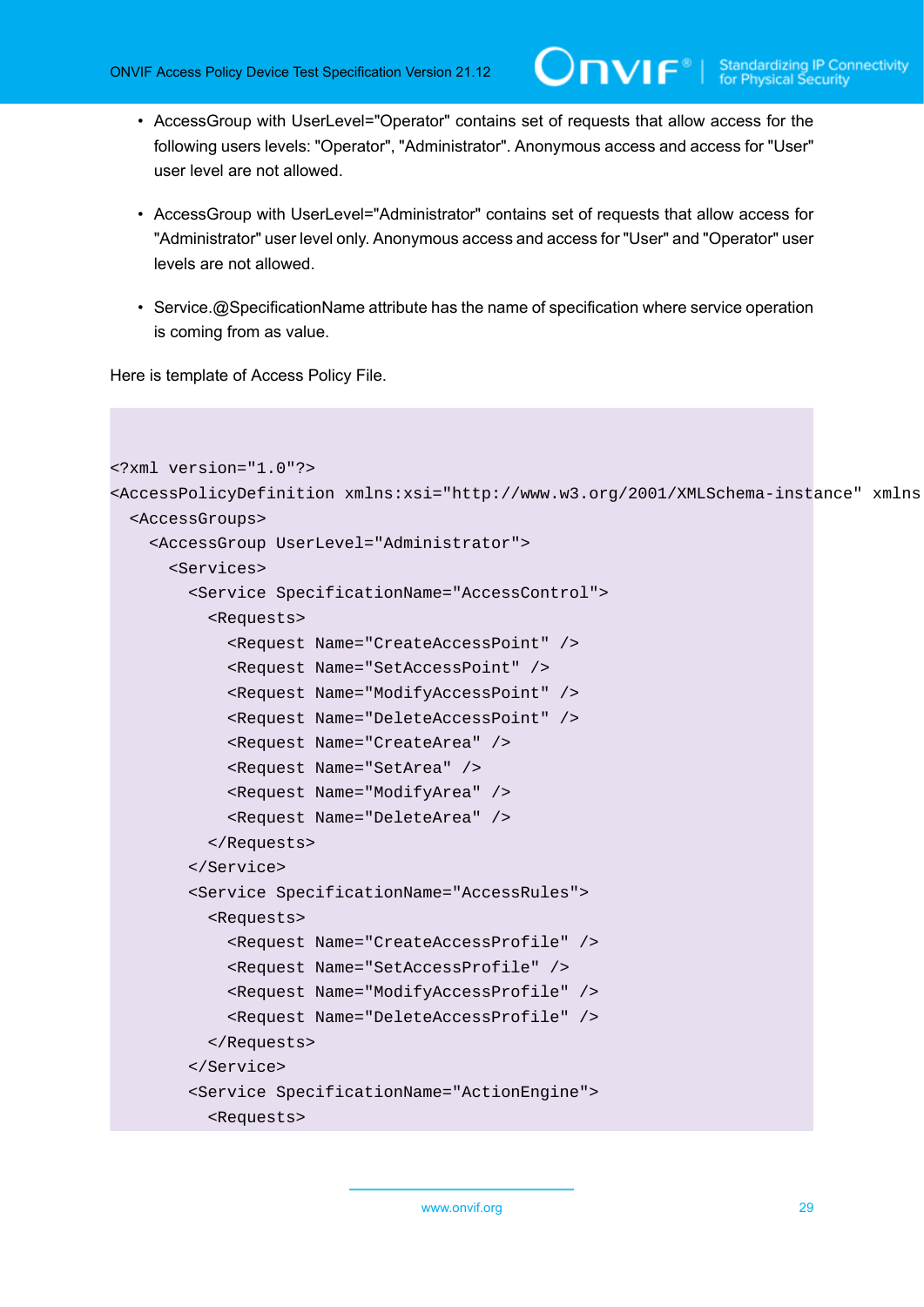```
 <Request Name="CreateActions" />
     <Request Name="ModifyActions" />
     <Request Name="DeleteActions" />
     <Request Name="CreateActionTriggers" />
     <Request Name="ModifyActionTriggers" />
     <Request Name="DeleteActionTriggers" />
   </Requests>
 </Service>
 <Service SpecificationName="AnalyticsEngine">
   <Requests>
     <Request Name="DeleteAnalyticsModules" />
   </Requests>
 </Service>
 <Service SpecificationName="ApplicationManagement">
   <Requests>
     <Request Name="Uninstall" />
     <Request Name="Activate" />
     <Request Name="Deactivate" />
     <Request Name="GetInstalledApps" />
     <Request Name="GetAppsInfo" />
     <Request Name="InstallLicense" />
   </Requests>
 </Service>
 <Service SpecificationName="AuthenticationBehavior">
   <Requests>
     <Request Name="CreateAuthenticationProfile" />
     <Request Name="SetAuthenticationProfile" />
     <Request Name="ModifyAuthenticationProfile" />
     <Request Name="DeleteAuthenticationProfile" />
     <Request Name="CreateSecurityLevel" />
     <Request Name="SetSecurityLevel" />
     <Request Name="ModifySecurityLevel" />
     <Request Name="DeleteSecurityLevel" />
   </Requests>
 </Service>
 <Service SpecificationName="Core">
   <Requests>
     <Request Name="SetHostname" />
     <Request Name="SetHostnameFromDHCP" />
     <Request Name="SetDNS" />
```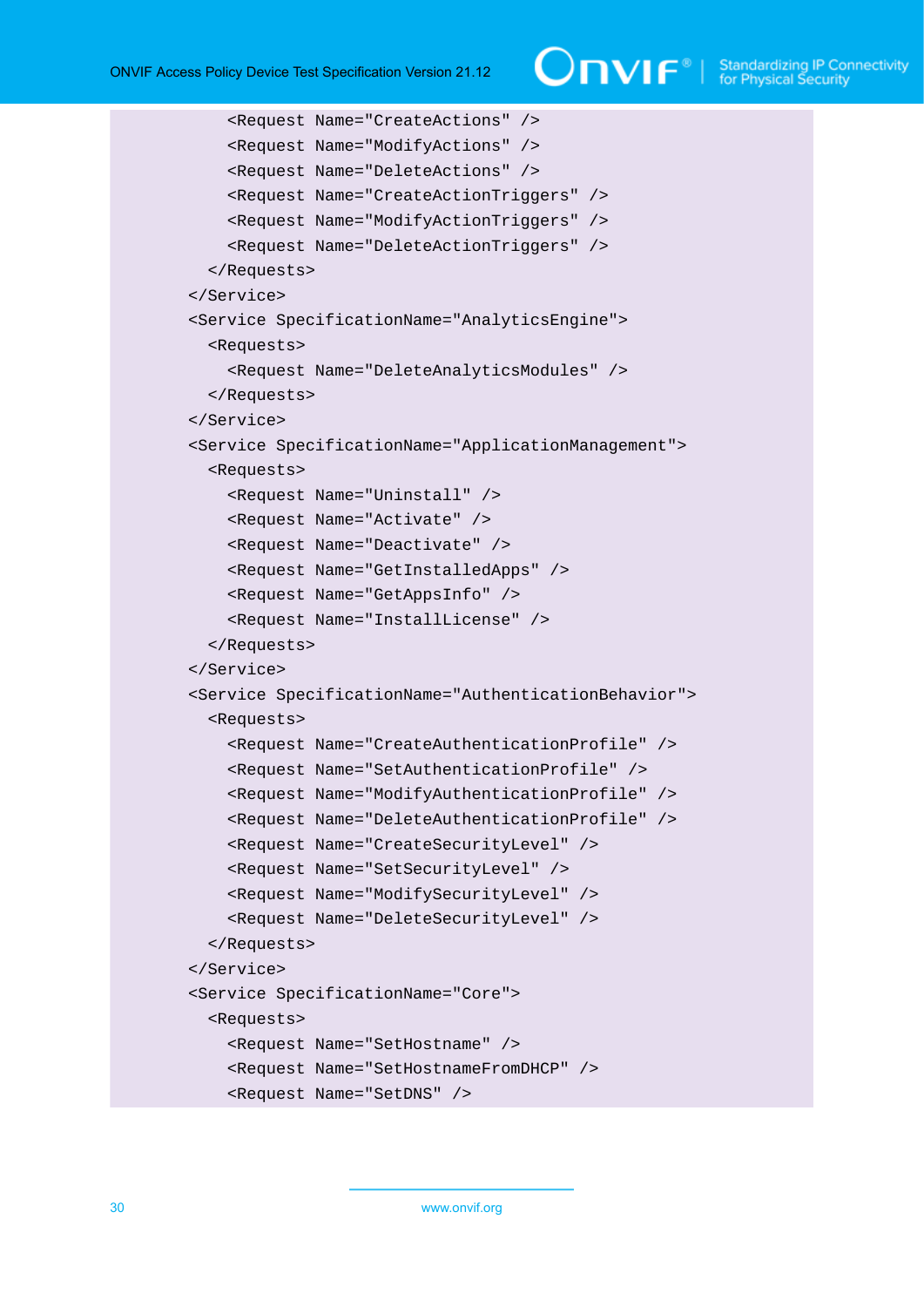```
 <Request Name="SetNTP" />
     <Request Name="SetDynamicDNS" />
     <Request Name="SetNetworkInterfaces" />
     <Request Name="SetNetworkProtocols" />
     <Request Name="SetNetworkDefaultGateway" />
     <Request Name="SetZeroConfiguration" />
     <Request Name="SetIPAddressFilter" />
     <Request Name="AddIPAddressFilter" />
     <Request Name="RemoveIPAddressFilter" />
     <Request Name="GetSystemBackup" />
     <Request Name="RestoreSystem" />
     <Request Name="StartSystemRestore" />
     <Request Name="SetSystemDateAndTime" />
     <Request Name="SetSystemFactoryDefault" />
     <Request Name="UpgradeSystemFirmware" />
     <Request Name="StartFirmwareUpgrade" />
     <Request Name="GetSystemLog" />
     <Request Name="GetSystemSupportInformation" />
     <Request Name="SystemReboot" />
     <Request Name="SetScopes" />
     <Request Name="AddScopes" />
     <Request Name="RemoveScopes" />
     <Request Name="SetDiscoveryMode" />
     <Request Name="SetGeoLocation" />
     <Request Name="DeleteGeoLocation" />
     <Request Name="GetAccessPolicy" />
     <Request Name="SetAccessPolicy" />
     <Request Name="GetUsers" />
     <Request Name="CreateUsers" />
     <Request Name="DeleteUsers" />
     <Request Name="SetUser" />
     <Request Name="SetRemoteUser" />
     <Request Name="SetPasswordComplexityConfiguration" />
     <Request Name="SetPasswordHistoryConfiguration" />
     <Request Name="SetAuthFailureWarningConfiguration" />
     <Request Name="AddEventBroker" />
     <Request Name="DeleteEventBroker" />
   </Requests>
 </Service>
 <Service SpecificationName="Credential">
```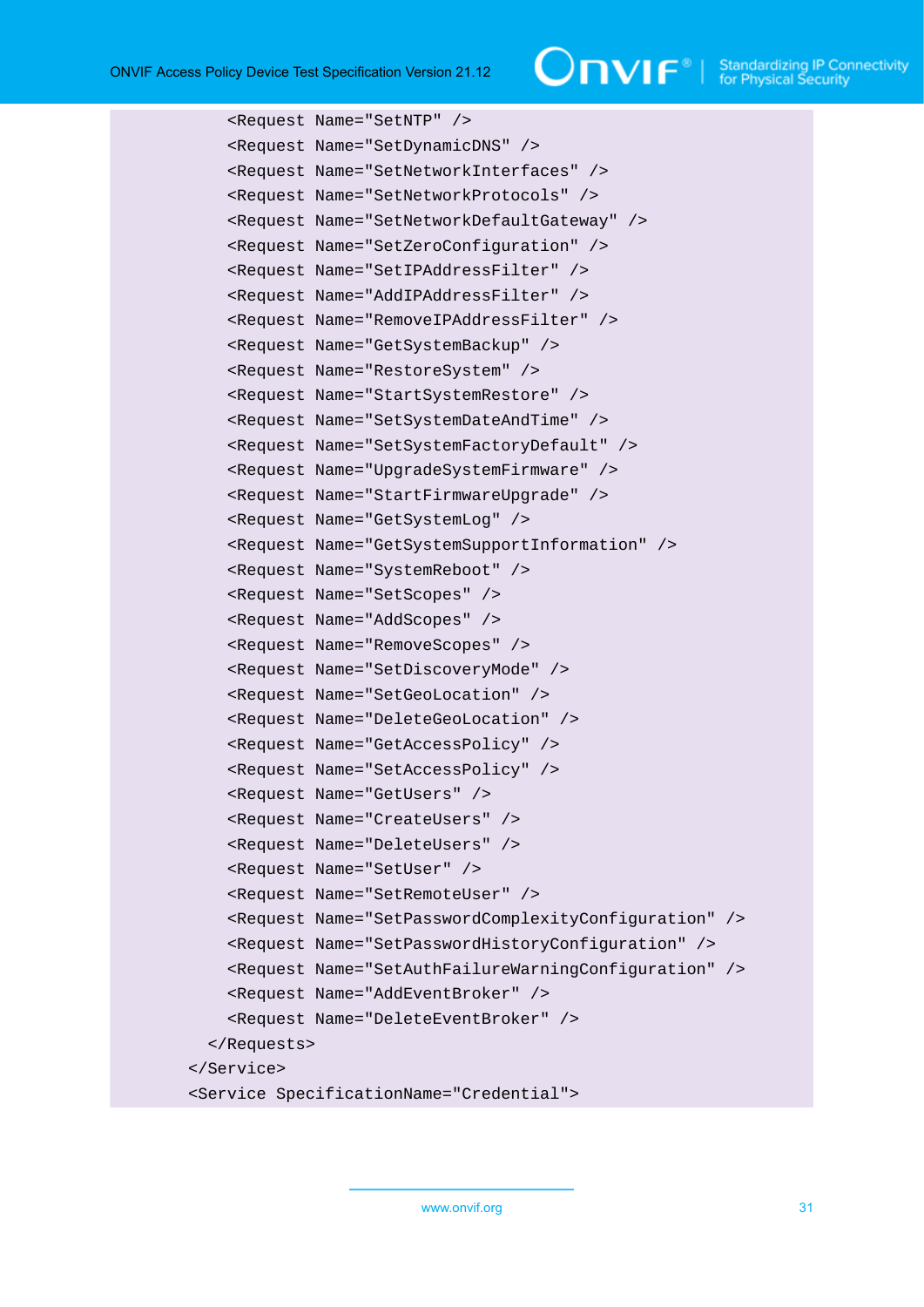$\bigcirc$   $\blacksquare$   $\blacksquare$   $\blacksquare$   $\blacksquare$  Standardizing IP Connectivity

```
 <Requests>
     <Request Name="GetCredentialInfoList" />
     <Request Name="GetCredentials" />
     <Request Name="GetCredentialList" />
     <Request Name="CreateCredential" />
     <Request Name="SetCredential" />
     <Request Name="ModifyCredential" />
     <Request Name="DeleteCredential" />
     <Request Name="GetCredentialIdentifiers" />
     <Request Name="SetCredentialIdentifier" />
     <Request Name="DeleteCredentialIdentifier" />
     <Request Name="GetWhitelist" />
     <Request Name="AddToWhitelist" />
     <Request Name="RemoveFromWhitelist" />
     <Request Name="DeleteWhitelist" />
     <Request Name="GetBlacklist" />
     <Request Name="AddToBlacklist" />
     <Request Name="RemoveFromBlacklist" />
     <Request Name="DeleteBlacklist" />
   </Requests>
 </Service>
 <Service SpecificationName="DeviceIO">
   <Requests>
     <Request Name="GetVideoOutputConfigurationOptions" />
   </Requests>
 </Service>
 <Service SpecificationName="DoorControl">
   <Requests>
     <Request Name="CreateDoor" />
     <Request Name="SetDoor" />
     <Request Name="ModifyDoor" />
     <Request Name="DeleteDoor" />
   </Requests>
 </Service>
 <Service SpecificationName="Imaging">
   <Requests>
     <Request Name="GetImagingSettings" />
     <Request Name="GetOptions" />
   </Requests>
 </Service>
```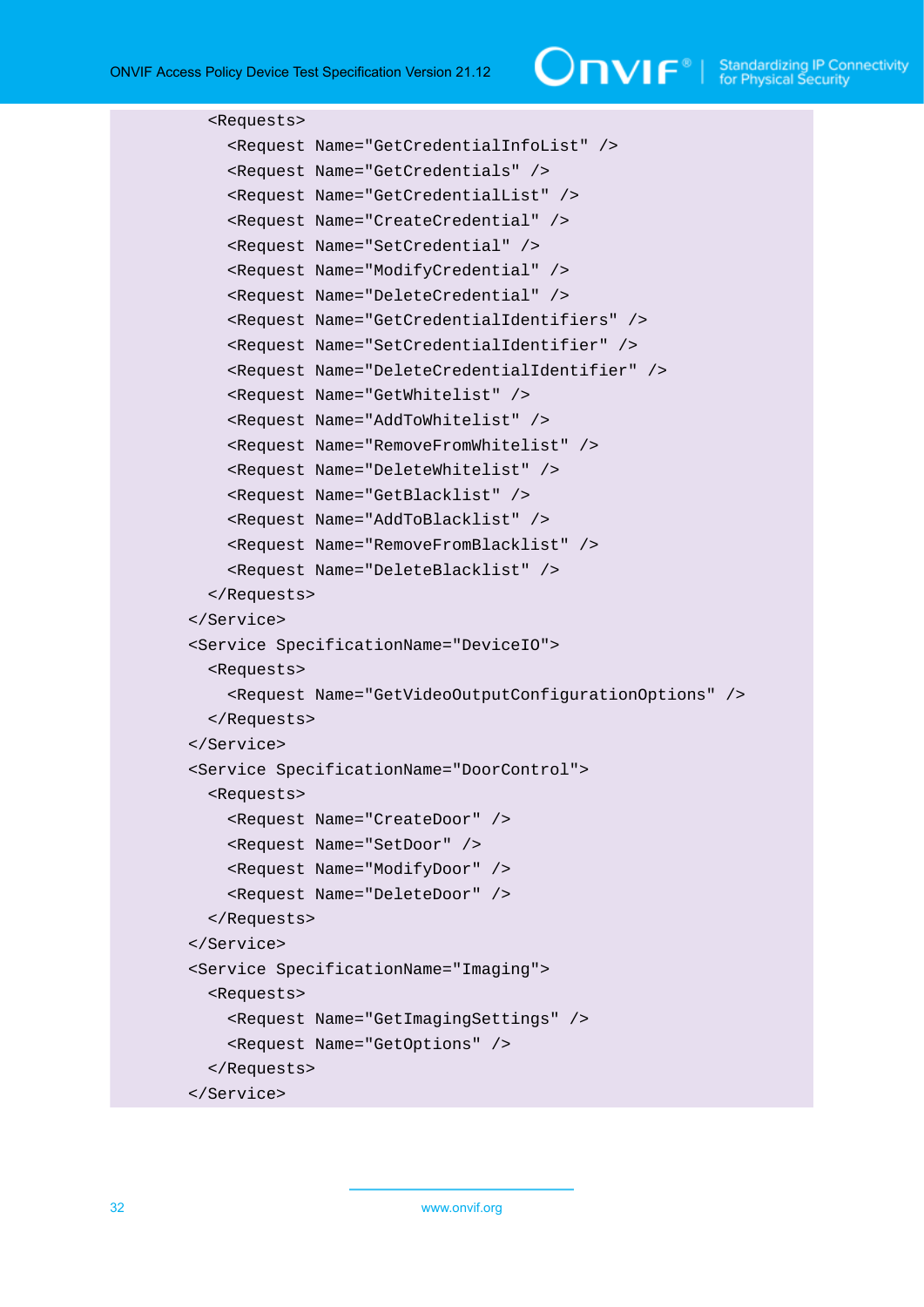$\bigcirc$   $\blacksquare$   $\blacksquare$   $\blacksquare$   $\blacksquare$  Standardizing IP Connectivity

```
 <Service SpecificationName="Media">
   <Requests>
     <Request Name="SetVideoSourceMode" />
   </Requests>
 </Service>
 <Service SpecificationName="Media2">
   <Requests>
     <Request Name="SetVideoSourceMode" />
   </Requests>
 </Service>
 <Service SpecificationName="Provisioning">
   <Requests>
     <Request Name="PanMove" />
     <Request Name="TiltMove" />
     <Request Name="ZoomMove" />
     <Request Name="RollMove" />
     <Request Name="FocusMove" />
     <Request Name="Stop" />
   </Requests>
 </Service>
 <Service SpecificationName="Receiver">
   <Requests>
     <Request Name="GetReceivers" />
     <Request Name="GetReceiver" />
     <Request Name="GetReceiverState" />
   </Requests>
 </Service>
 <Service SpecificationName="RecordingSearch">
   <Requests>
     <Request Name="EndSearch" />
   </Requests>
 </Service>
 <Service SpecificationName="Schedule">
   <Requests>
     <Request Name="CreateSchedule" />
     <Request Name="SetSchedule" />
     <Request Name="ModifySchedule" />
     <Request Name="DeleteSchedule" />
     <Request Name="CreateSpecialDayGroup" />
     <Request Name="SetSpecialDayGroup" />
```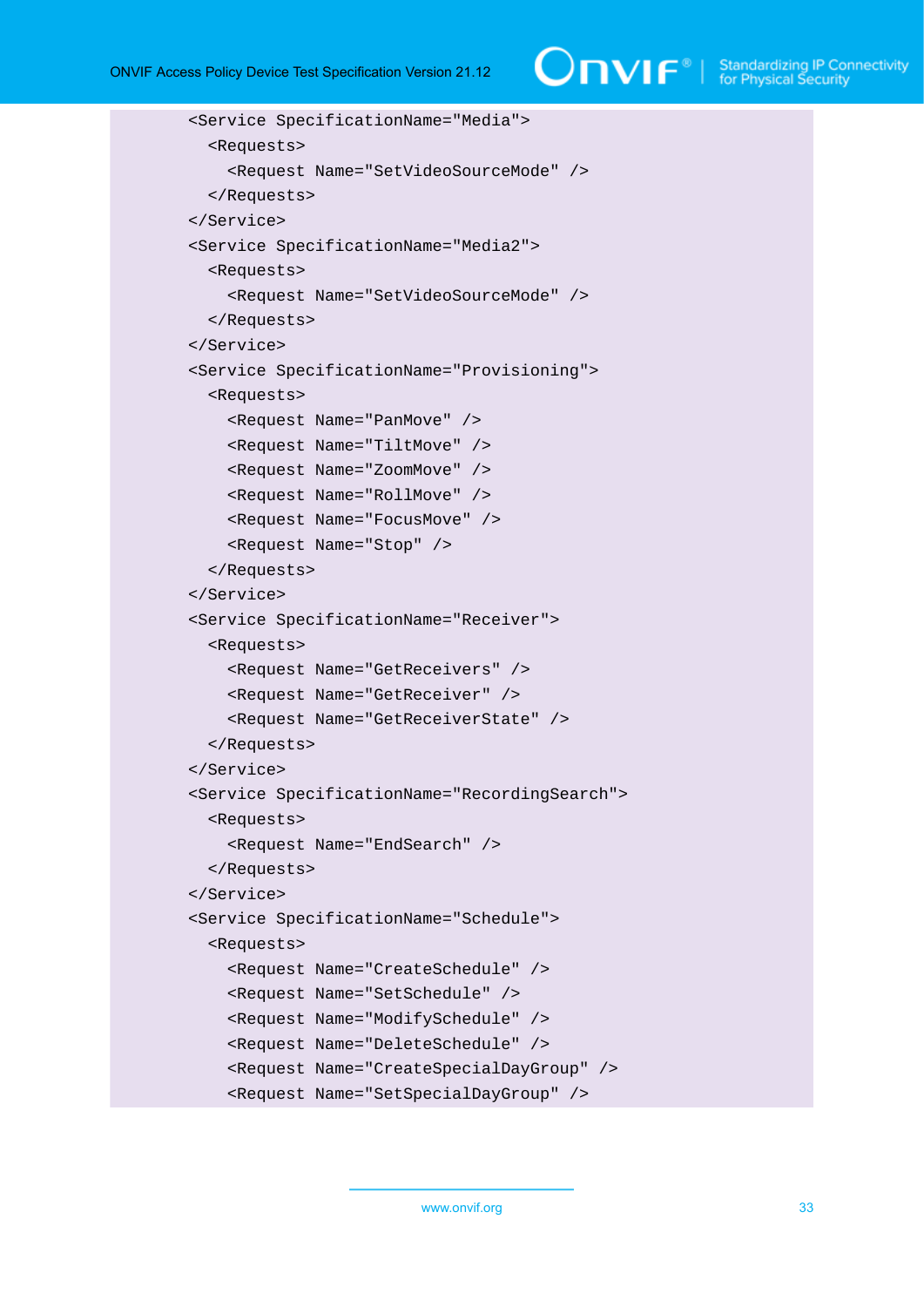$\bigcirc$   $\bigcap$   $\bigvee$   $\bigcirc$   $\bigcirc$   $\bigcirc$   $\bigcirc$   $\bigcirc$   $\bigcirc$   $\bigcirc$   $\bigcirc$   $\bigcirc$   $\bigcirc$   $\bigcirc$   $\bigcirc$   $\bigcirc$   $\bigcirc$   $\bigcirc$   $\bigcirc$   $\bigcirc$   $\bigcirc$   $\bigcirc$   $\bigcirc$   $\bigcirc$   $\bigcirc$   $\bigcirc$   $\bigcirc$   $\bigcirc$   $\bigcirc$   $\bigcirc$   $\bigcirc$   $\bigcirc$   $\bigcirc$   $\bigcirc$   $\bigcirc$   $\bigcirc$   $\bigcirc$ 

```
 <Request Name="ModifySpecialDayGroup" />
     <Request Name="DeleteSpecialDayGroup" />
   </Requests>
 </Service>
 <Service SpecificationName="Security">
   <Requests>
     <Request Name="UploadPassphrase" />
     <Request Name="GetAllPassphrases" />
     <Request Name="DeletePassphrase" />
     <Request Name="CreateRSAKeyPair" />
     <Request Name="UploadKeyPairInPKCS8" />
     <Request Name="GetKeyStatus" />
     <Request Name="GetPrivateKeyStatus" />
     <Request Name="GetAllKeys" />
     <Request Name="DeleteKey" />
     <Request Name="CreateSelfSignedCertificate" />
     <Request Name="UploadCertificate" />
     <Request Name="UploadCertificateWithPrivateKeyInPKCS12" />
     <Request Name="GetCertificate" />
     <Request Name="GetAllCertificates" />
     <Request Name="DeleteCertificate" />
     <Request Name="CreateCertificationPath" />
     <Request Name="GetCertificationPath" />
     <Request Name="GetAllCertificationPaths" />
     <Request Name="DeleteCertificationPath" />
     <Request Name="UploadCRL" />
     <Request Name="GetCRL" />
     <Request Name="GetAllCRLs" />
     <Request Name="DeleteCRL" />
     <Request Name="CreateCertPathValidationPolicy" />
     <Request Name="GetCertPathValidationPolicy" />
     <Request Name="GetAllCertPathValidationPolicies" />
     <Request Name="DeleteCertPathValidationPolicy" />
     <Request Name="AddServerCertificateAssignment" />
     <Request Name="RemoveServerCertificateAssignment" />
     <Request Name="ReplaceServerCertificateAssignment" />
     <Request Name="GetAssignedServerCertificates" />
     <Request Name="SetClientAuthenticationRequired" />
     <Request Name="SetCnMapsToUser" />
     <Request Name="AddCertPathValidationPolicyAssignment" />
```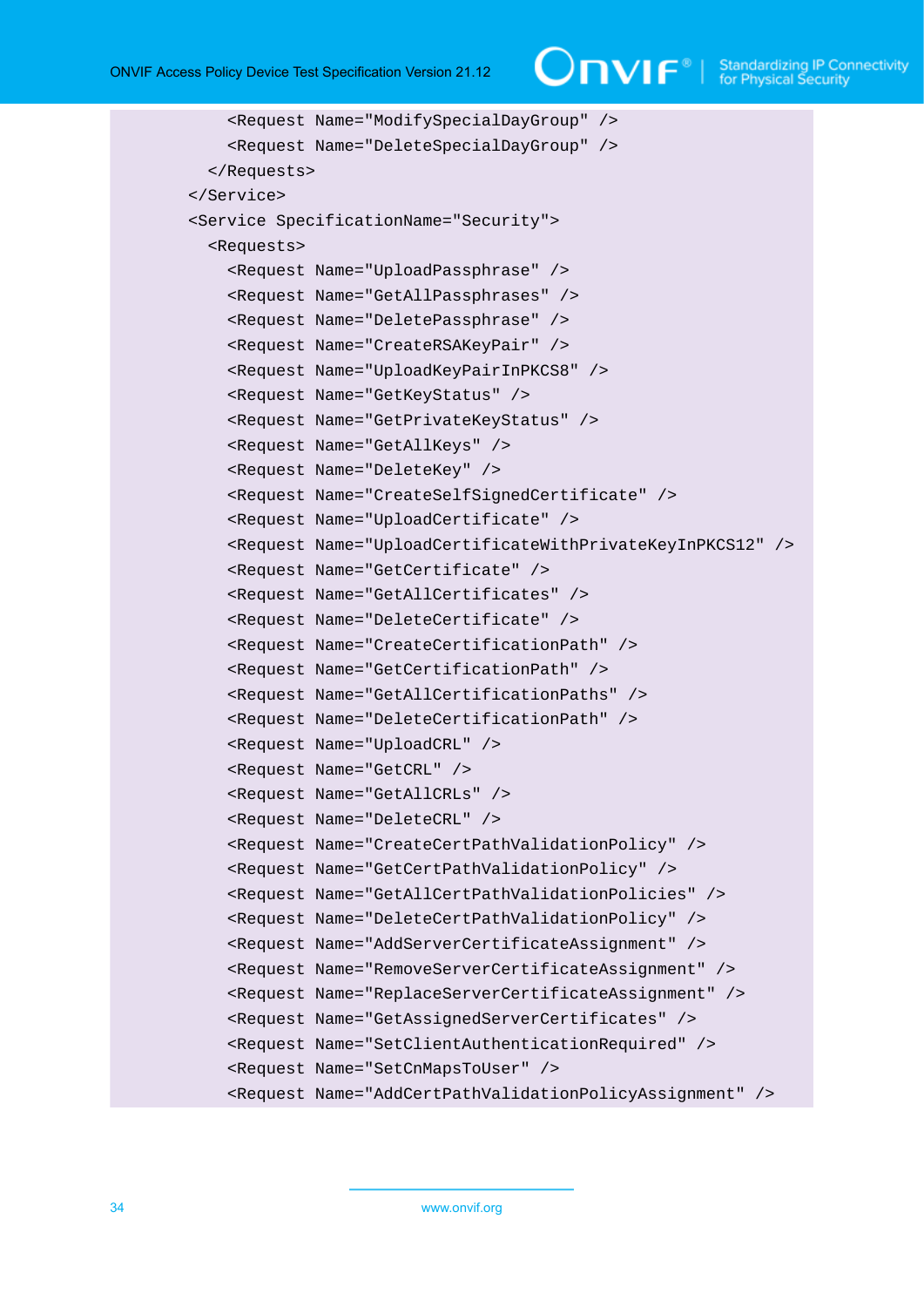# $\bigcirc$  MIF<sup>®</sup> | Standardizing IP Connectivity

```
 <Request Name="RemoveCertPathValidationPolicyAssignment" />
         <Request Name="ReplaceCertPathValidationPolicyAssignment" />
         <Request Name="GetAssignedCertPathValidationPolicies" />
         <Request Name="SetEnabledTLSVersions" />
         <Request Name="AddDot1XConfiguration" />
         <Request Name="GetAllDot1XConfigurations" />
         <Request Name="GetDot1XConfiguration" />
         <Request Name="DeleteDot1XConfiguration" />
         <Request Name="SetNetworkInterfaceDot1XConfiguration" />
         <Request Name="GetNetworkInterfaceDot1XConfiguration" />
         <Request Name="DeleteNetworkInterfaceDot1XConfiguration" />
       </Requests>
     </Service>
   </Services>
 </AccessGroup>
 <AccessGroup UserLevel="Operator">
   <Services>
     <Service SpecificationName="AccessControl">
       <Requests>
         <Request Name="SetAccessPointAuthenticationProfile" />
         <Request Name="DeleteAccessPointAuthenticationProfile" />
         <Request Name="GetAccessPointState" />
         <Request Name="EnableAccessPoint" />
         <Request Name="DisableAccessPoint" />
         <Request Name="ExternalAuthorization" />
         <Request Name="Feedback" />
       </Requests>
     </Service>
     <Service SpecificationName="AnalyticsEngine">
       <Requests>
         <Request Name="CreateRules" />
         <Request Name="ModifyRules" />
         <Request Name="DeleteRules" />
         <Request Name="CreateAnalyticsModules" />
         <Request Name="ModifyAnalyticsModules" />
       </Requests>
     </Service>
     <Service SpecificationName="Core">
       <Requests>
         <Request Name="SetRelayOutputSettings" />
```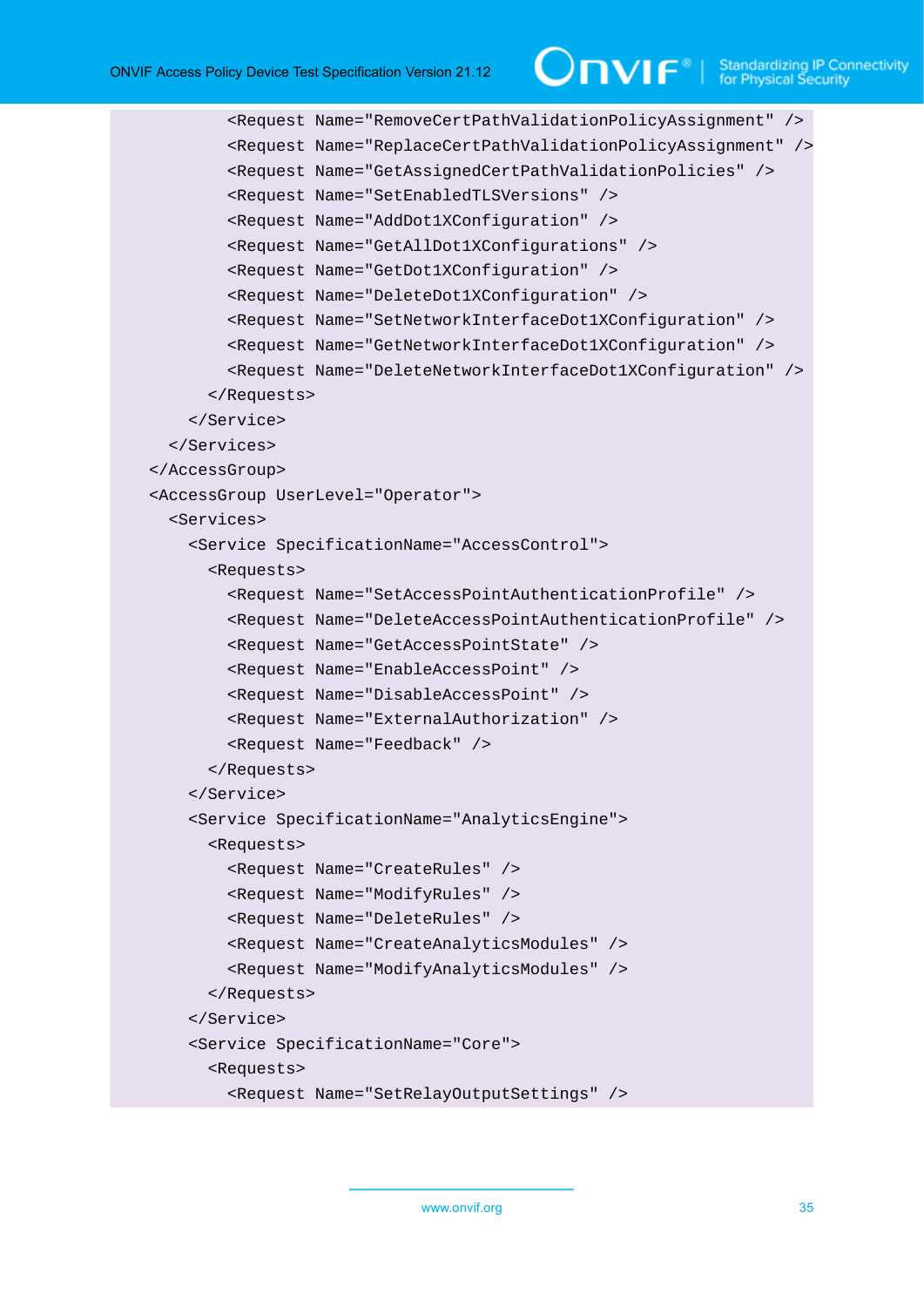# $\bigcirc$   $\mathbf{N}$   $\mathbf{F}^{\text{d}}$   $\mid$  Standardizing IP Connectivity

```
 <Request Name="SetRelayOutputState" />
     <Request Name="SendAuxiliaryCommand" />
     <Request Name="CreateStorageConfiguration" />
     <Request Name="SetStorageConfiguration" />
     <Request Name="DeleteStorageConfiguration" />
   </Requests>
 </Service>
 <Service SpecificationName="Credential">
   <Requests>
     <Request Name="GetCredentialState" />
     <Request Name="EnableCredential" />
     <Request Name="DisableCredential" />
     <Request Name="ResetAntipassbackViolation" />
     <Request Name="SetCredentialAccessProfiles" />
     <Request Name="DeleteCredentialAccessProfiles" />
   </Requests>
 </Service>
 <Service SpecificationName="DeviceIO">
   <Requests>
     <Request Name="SetVideoOutputConfiguration" />
     <Request Name="SetRelayOutputSettings" />
     <Request Name="SetRelayOutputState" />
     <Request Name="SetDigitalInputConfigurations" />
     <Request Name="SetSerialPortConfiguration" />
     <Request Name="SendReceiveSerialCommand" />
   </Requests>
 </Service>
 <Service SpecificationName="Display">
   <Requests>
     <Request Name="SetPaneConfigurations" />
     <Request Name="SetPaneConfiguration" />
     <Request Name="CreatePaneConfiguration" />
     <Request Name="DeletePaneConfiguration" />
     <Request Name="SetLayout" />
   </Requests>
 </Service>
 <Service SpecificationName="DoorControl">
   <Requests>
     <Request Name="AccessDoor" />
     <Request Name="LockDoor" />
```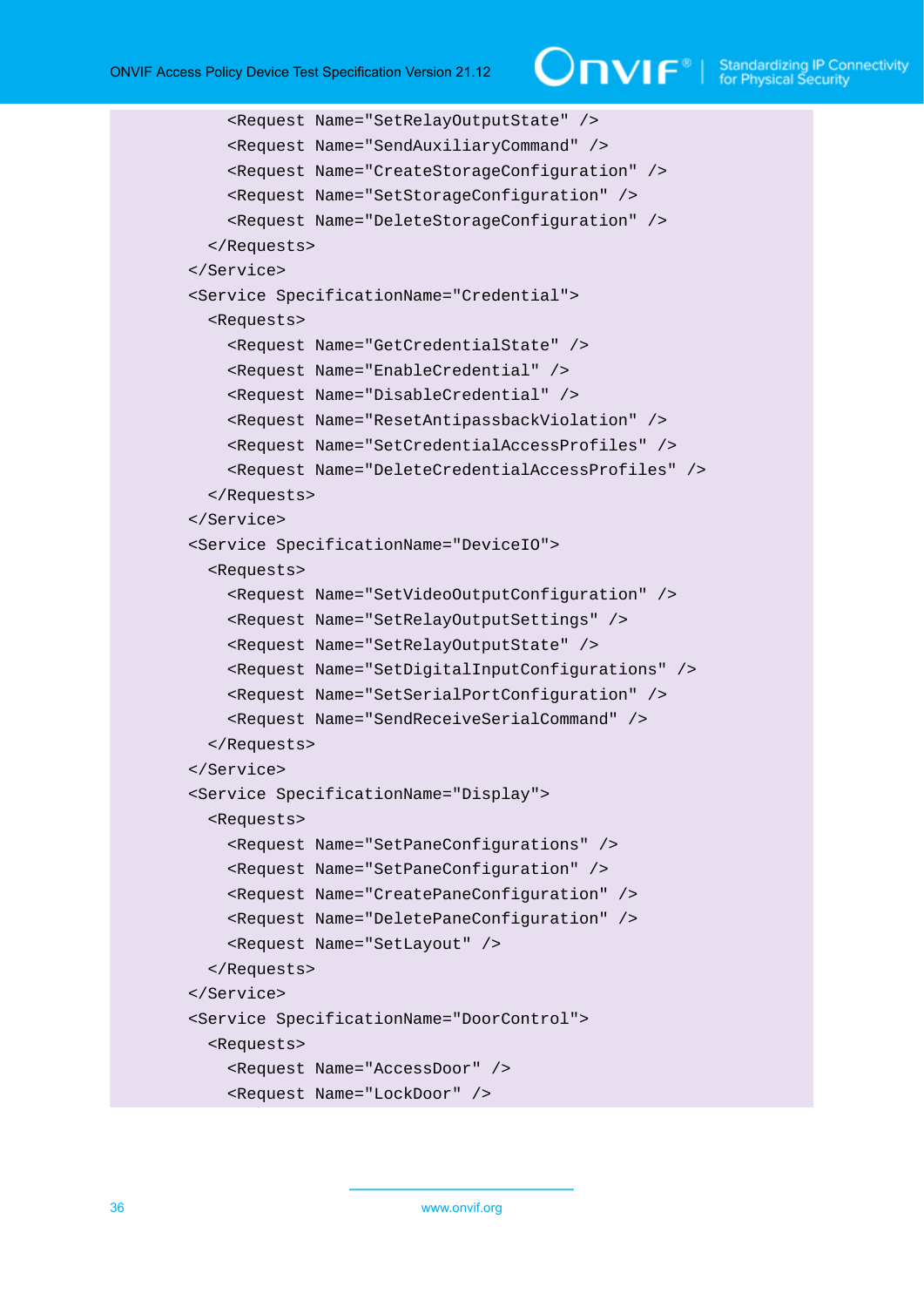```
 <Request Name="UnlockDoor" />
     <Request Name="BlockDoor" />
     <Request Name="LockDownDoor" />
     <Request Name="LockDownReleaseDoor" />
     <Request Name="LockOpenDoor" />
     <Request Name="LockOpenReleaseDoor" />
     <Request Name="DoubleLockDoor" />
   </Requests>
 </Service>
 <Service SpecificationName="Imaging">
   <Requests>
     <Request Name="SetImagingSettings" />
     <Request Name="SetCurrentPreset" />
     <Request Name="Move" />
     <Request Name="Stop" />
   </Requests>
 </Service>
 <Service SpecificationName="Media">
   <Requests>
     <Request Name="CreateProfile" />
     <Request Name="AddVideoSourceConfiguration" />
     <Request Name="AddVideoEncoderConfiguration" />
     <Request Name="AddAudioSourceConfiguration" />
     <Request Name="AddAudioEncoderConfiguration" />
     <Request Name="AddPTZConfiguration" />
     <Request Name="AddVideoAnalyticsConfiguration" />
     <Request Name="AddMetadataConfiguration" />
     <Request Name="AddAudioOutputConfiguration" />
     <Request Name="AddAudioDecoderConfiguration" />
     <Request Name="RemoveVideoSourceConfiguration" />
     <Request Name="RemoveVideoEncoderConfiguration" />
     <Request Name="RemoveAudioSourceConfiguration" />
     <Request Name="RemoveAudioEncoderConfiguration" />
     <Request Name="RemovePTZConfiguration" />
     <Request Name="RemoveVideoAnalyticsConfiguration" />
     <Request Name="RemoveMetadataConfiguration" />
     <Request Name="RemoveAudioOutputConfiguration" />
     <Request Name="RemoveAudioDecoderConfiguration" />
     <Request Name="DeleteProfile" />
     <Request Name="SetVideoSourceConfiguration" />
```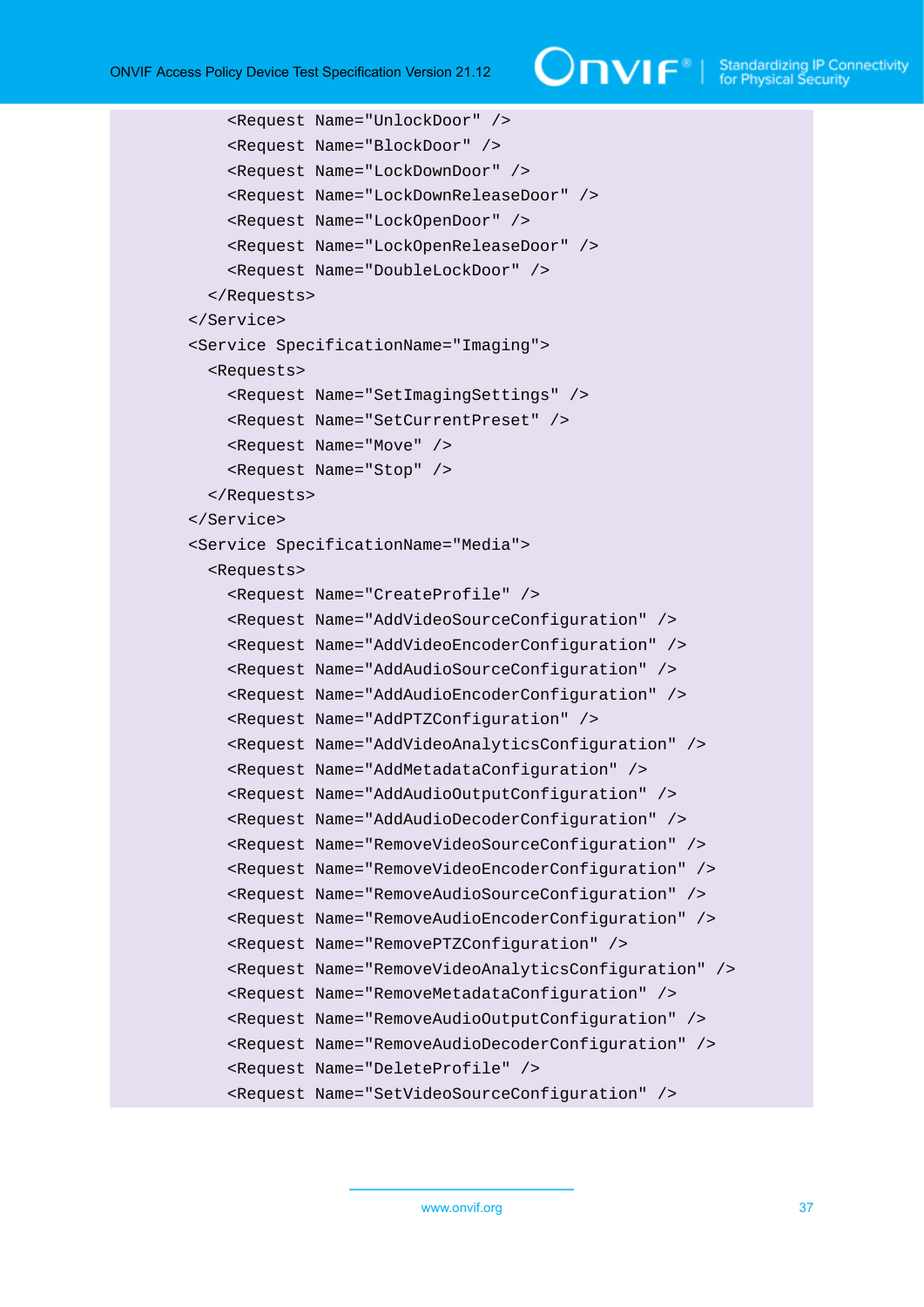```
 <Request Name="SetVideoEncoderConfiguration" />
     <Request Name="SetAudioSourceConfiguration" />
     <Request Name="SetAudioEncoderConfiguration" />
     <Request Name="SetVideoAnalyticsConfiguration" />
     <Request Name="SetMetadataConfiguration" />
     <Request Name="SetAudioOutputConfiguration" />
     <Request Name="SetAudioDecoderConfiguration" />
     <Request Name="StartMulticastStreaming" />
     <Request Name="StopMulticastStreaming" />
     <Request Name="SetSynchronizationPoint" />
     <Request Name="CreateOSD" />
     <Request Name="DeleteOSD" />
     <Request Name="SetOSD" />
   </Requests>
 </Service>
 <Service SpecificationName="Media2">
   <Requests>
     <Request Name="CreateProfile" />
     <Request Name="AddConfiguration" />
     <Request Name="RemoveConfiguration" />
     <Request Name="DeleteProfile" />
     <Request Name="CreateMultitrackConfiguration" />
     <Request Name="SetVideoSourceConfiguration" />
     <Request Name="SetAudioSourceConfiguration" />
     <Request Name="SetVideoEncoderConfiguration" />
     <Request Name="SetAudioEncoderConfiguration" />
     <Request Name="SetMetadataConfiguration" />
     <Request Name="SetAudioOutputConfiguration" />
     <Request Name="SetAudioDecoderConfiguration" />
     <Request Name="StartMulticastStreaming" />
     <Request Name="StopMulticastStreaming" />
     <Request Name="SetSynchronizationPoint" />
     <Request Name="CreateOSD" />
     <Request Name="DeleteOSD" />
     <Request Name="SetOSD" />
     <Request Name="CreateMask" />
     <Request Name="DeleteMask" />
     <Request Name="SetMask" />
   </Requests>
 </Service>
```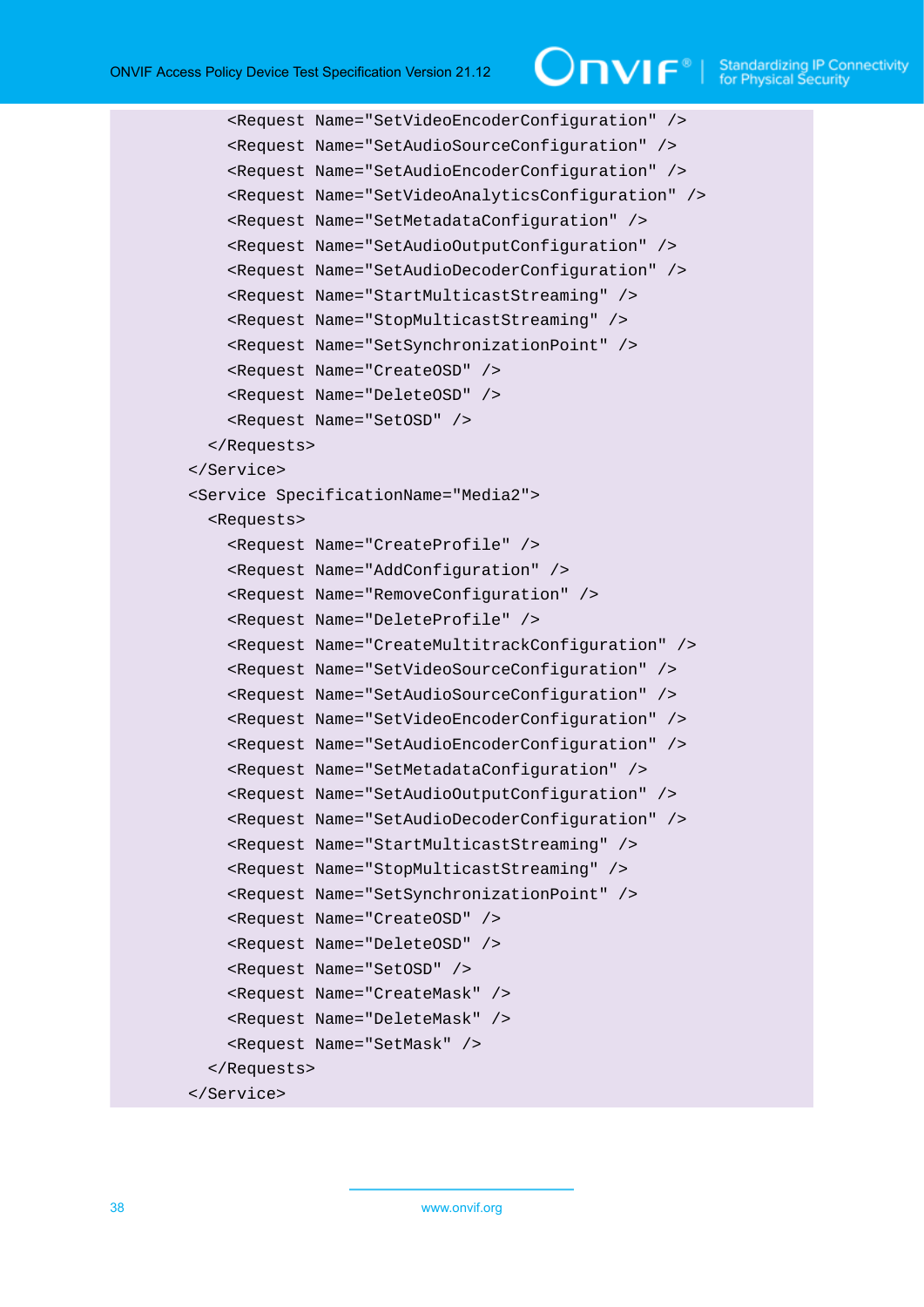```
 <Service SpecificationName="PTZ">
   <Requests>
     <Request Name="SetConfiguration" />
     <Request Name="AbsoluteMove" />
     <Request Name="RelativeMove" />
     <Request Name="ContinuousMove" />
     <Request Name="GeoMove" />
     <Request Name="Stop" />
     <Request Name="MoveAndStartTracking" />
     <Request Name="SetPreset" />
     <Request Name="GotoPreset" />
     <Request Name="RemovePreset" />
     <Request Name="GotoHomePosition" />
     <Request Name="SetHomePosition" />
     <Request Name="SendAuxiliaryCommand" />
     <Request Name="CreatePresetTour" />
     <Request Name="ModifyPresetTour" />
     <Request Name="OperatePresetTour" />
     <Request Name="RemovePresetTour" />
   </Requests>
 </Service>
 <Service SpecificationName="Receiver">
   <Requests>
     <Request Name="CreateReceiver" />
     <Request Name="DeleteReceiver" />
     <Request Name="ConfigureReceiver" />
     <Request Name="SetReceiverMode" />
   </Requests>
 </Service>
 <Service SpecificationName="RecordingControl">
   <Requests>
     <Request Name="CreateRecording" />
     <Request Name="DeleteRecording" />
     <Request Name="SetRecordingConfiguration" />
     <Request Name="CreateTrack" />
     <Request Name="DeleteTrack" />
     <Request Name="SetTrackConfiguration" />
     <Request Name="CreateRecordingJob" />
     <Request Name="DeleteRecordingJob" />
     <Request Name="SetRecordingJobConfiguration" />
```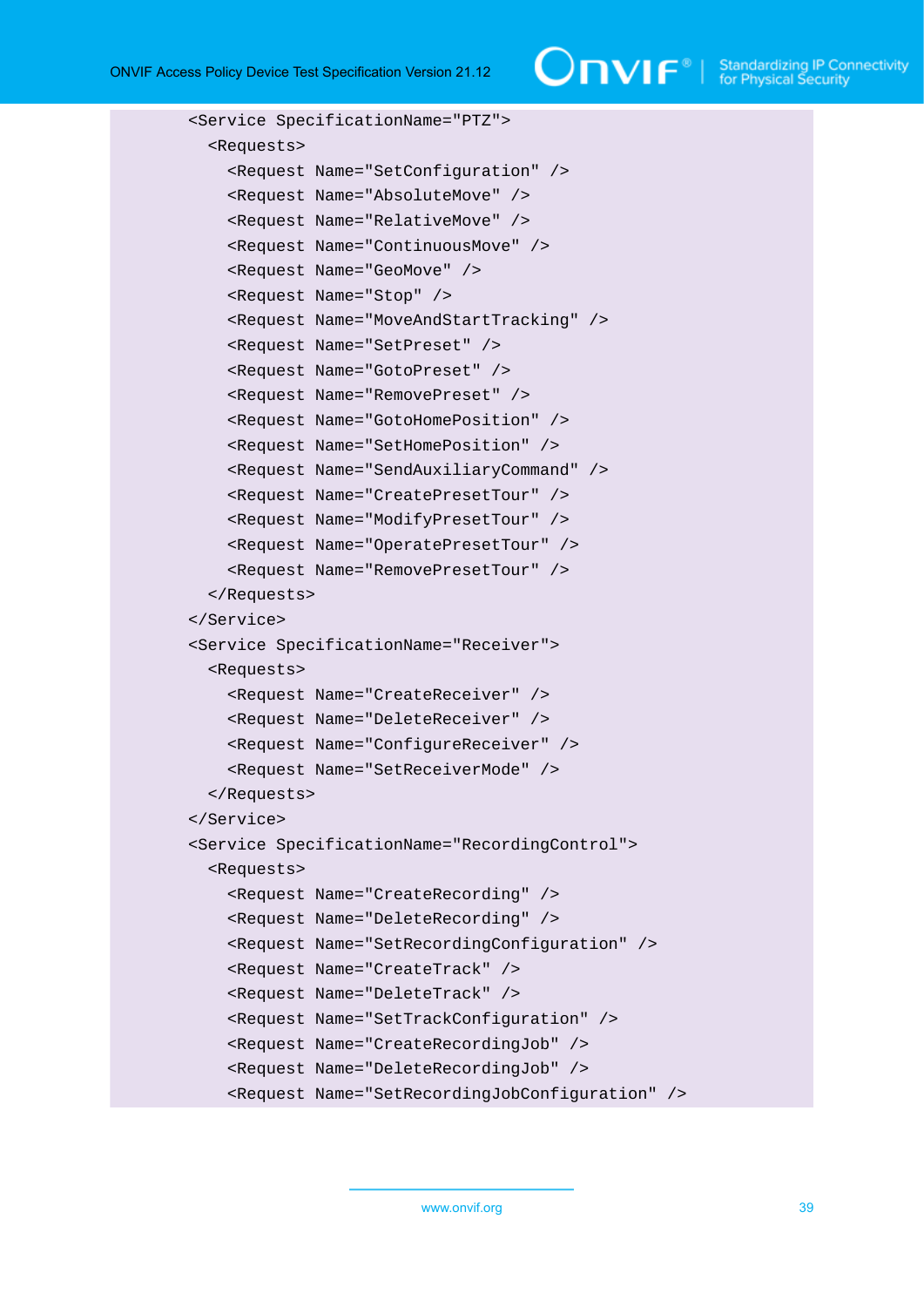# $\bigcirc$   $\mathbf{NIF}^{\text{D}}$  | Standardizing IP Connectivity

```
 <Request Name="SetRecordingJobMode" />
       </Requests>
     </Service>
     <Service SpecificationName="ReplayControl">
       <Requests>
         <Request Name="SetReplayConfiguration" />
       </Requests>
     </Service>
     <Service SpecificationName="Schedule">
       <Requests>
         <Request Name="GetScheduleState" />
       </Requests>
     </Service>
     <Service SpecificationName="Thermal">
       <Requests>
         <Request Name="SetConfiguration" />
         <Request Name="GetRadiometryConfiguration" />
         <Request Name="SetRadiometryConfiguration" />
       </Requests>
     </Service>
   </Services>
 </AccessGroup>
 <AccessGroup UserLevel="User">
   <Services>
     <Service SpecificationName="AccessControl">
       <Requests>
         <Request Name="GetAccessPointInfo" />
         <Request Name="GetAccessPointInfoList" />
         <Request Name="GetAccessPoints" />
         <Request Name="GetAccessPointList" />
         <Request Name="GetAreaInfo" />
         <Request Name="GetAreaInfoList" />
         <Request Name="GetAreas" />
         <Request Name="GetAreaList" />
       </Requests>
     </Service>
     <Service SpecificationName="AccessRules">
       <Requests>
         <Request Name="GetAccessProfileInfo" />
         <Request Name="GetAccessProfileInfoList" />
```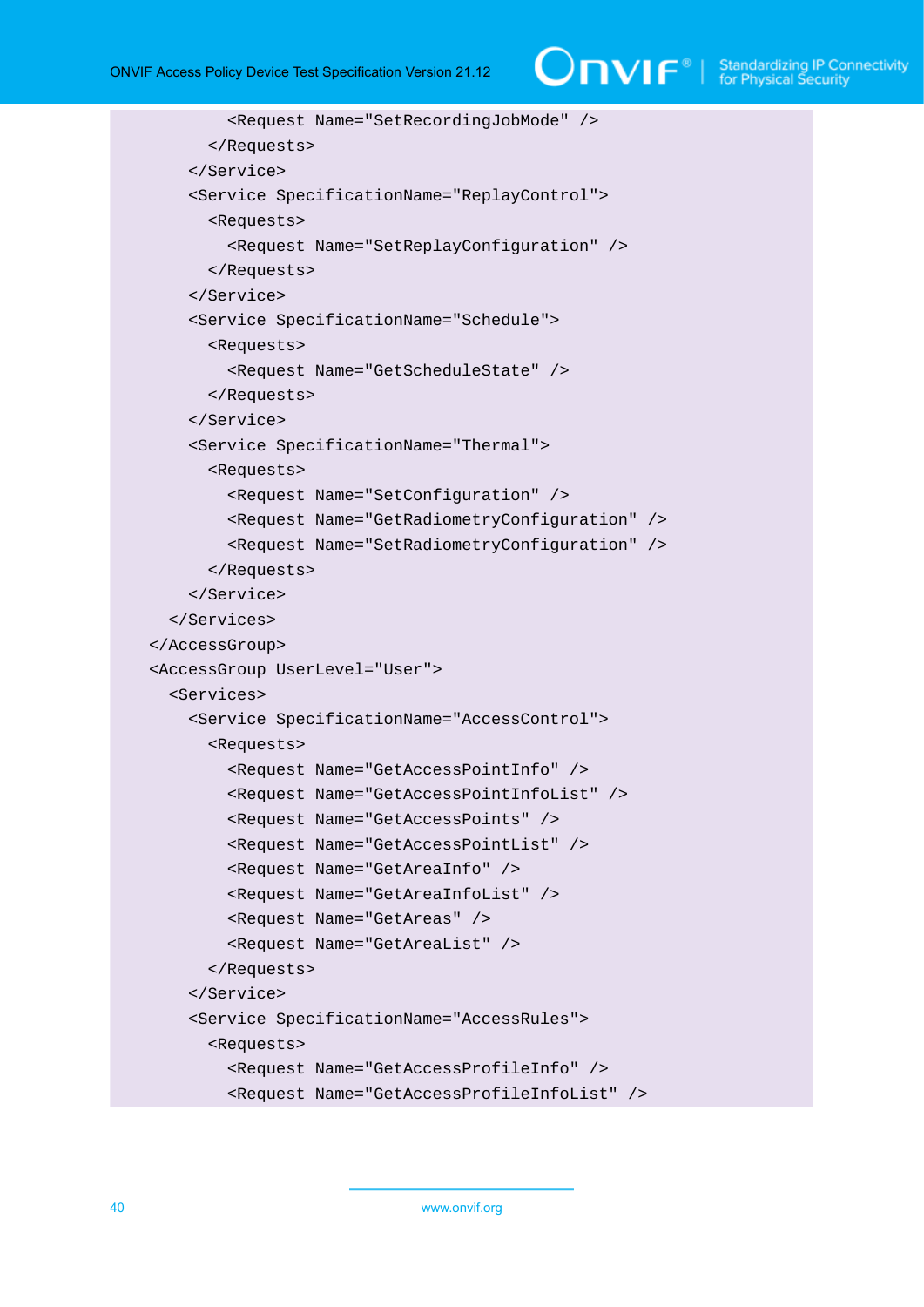```
 <Request Name="GetAccessProfiles" />
     <Request Name="GetAccessProfileList" />
   </Requests>
 </Service>
 <Service SpecificationName="ActionEngine">
   <Requests>
     <Request Name="GetSupportedActions" />
     <Request Name="GetActions" />
     <Request Name="GetActionTriggers" />
   </Requests>
 </Service>
 <Service SpecificationName="AnalyticsEngine">
   <Requests>
     <Request Name="GetSupportedRules" />
     <Request Name="GetRules" />
     <Request Name="GetRuleOptions" />
     <Request Name="GetSupportedAnalyticsModules" />
     <Request Name="GetAnalyticsModules" />
     <Request Name="GetAnalyticsModuleOptions" />
     <Request Name="GetSupportedMetadata" />
   </Requests>
 </Service>
 <Service SpecificationName="AuthenticationBehavior">
   <Requests>
     <Request Name="GetAuthenticationProfileInfo" />
     <Request Name="GetAuthenticationProfileInfoList" />
     <Request Name="GetAuthenticationProfiles" />
     <Request Name="GetAuthenticationProfileList" />
     <Request Name="GetSecurityLevelInfo" />
     <Request Name="GetSecurityLevelInfoList" />
     <Request Name="GetSecurityLevels" />
     <Request Name="GetSecurityLevelList" />
   </Requests>
 </Service>
 <Service SpecificationName="Core">
   <Requests>
     <Request Name="GetDNS" />
     <Request Name="GetNTP" />
     <Request Name="GetDynamicDNS" />
     <Request Name="GetNetworkInterfaces" />
```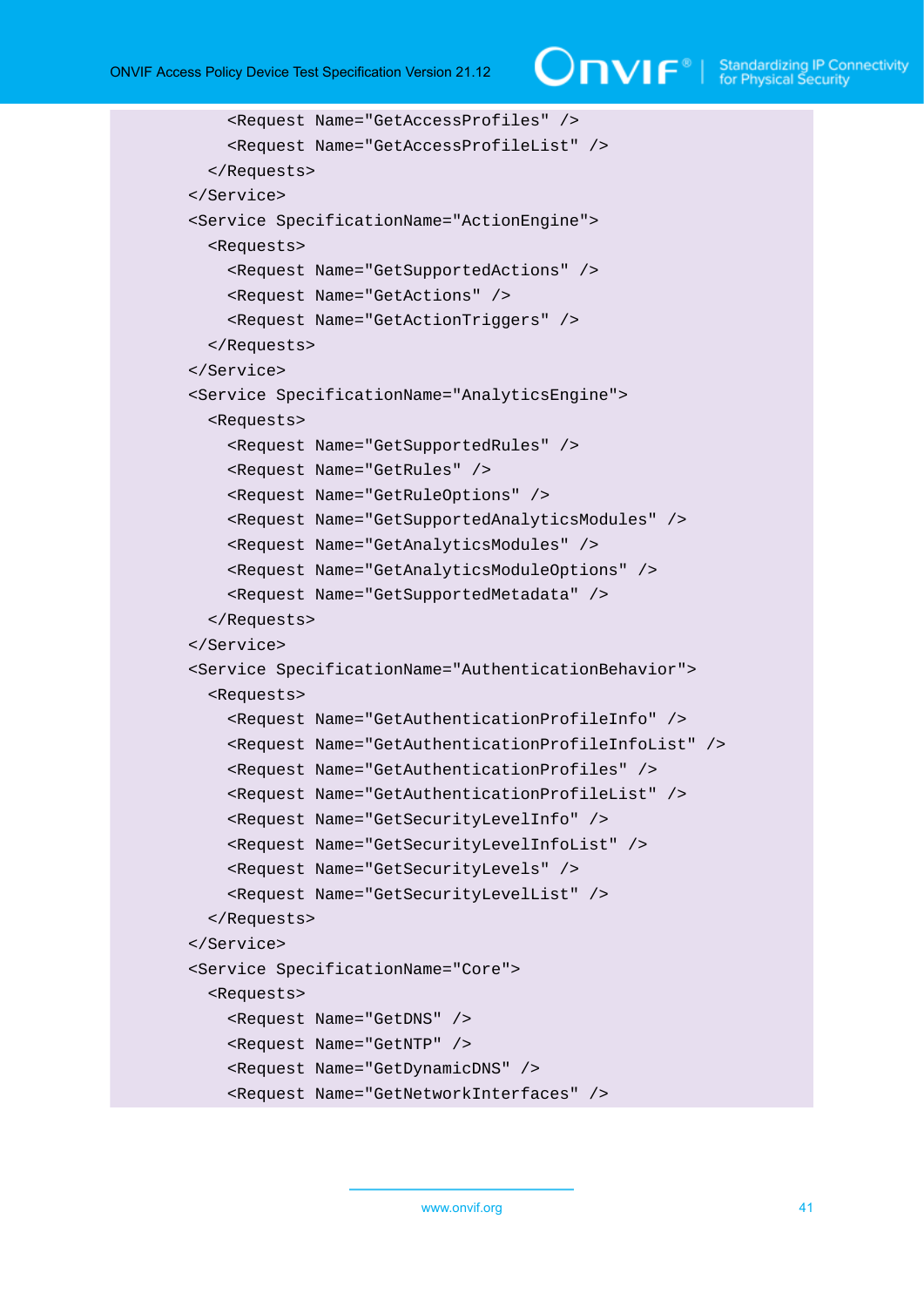# $\bigcirc$   $\bigcap$   $\bigvee$   $\bigcap$   $\bigcirc$   $\bigcirc$   $\bigcirc$  Standardizing IP Connectivity

```
 <Request Name="GetNetworkProtocols" />
     <Request Name="GetNetworkDefaultGateway" />
     <Request Name="GetZeroConfiguration" />
     <Request Name="GetIPAddressFilter" />
     <Request Name="GetDot11Capabilities" />
     <Request Name="GetDot11Status" />
     <Request Name="ScanAvailableDot11Networks" />
     <Request Name="GetDeviceInformation" />
     <Request Name="GetSystemUris" />
     <Request Name="GetScopes" />
     <Request Name="GetDiscoveryMode" />
     <Request Name="GetGeoLocation" />
     <Request Name="GetRemoteUser" />
     <Request Name="GetPasswordComplexityOptions" />
     <Request Name="GetPasswordComplexityConfiguration" />
     <Request Name="GetPasswordHistoryConfiguration" />
     <Request Name="GetAuthFailureWarningOptions" />
     <Request Name="GetAuthFailureWarningConfiguration" />
     <Request Name="GetRelayOutputs" />
     <Request Name="GetStorageConfigurations" />
     <Request Name="GetStorageConfiguration" />
     <Request Name="CreatePullPointSubscription" />
     <Request Name="PullMessages" />
     <Request Name="Renew" />
     <Request Name="Unsubscribe" />
     <Request Name="Seek" />
     <Request Name="SetSynchronizationPoint" />
     <Request Name="GetEventProperties" />
     <Request Name="GetEventBrokers" />
   </Requests>
 </Service>
 <Service SpecificationName="Credential">
   <Requests>
     <Request Name="GetCredentialInfo" />
     <Request Name="GetSupportedFormatTypes" />
     <Request Name="GetCredentialAccessProfiles" />
   </Requests>
 </Service>
 <Service SpecificationName="DeviceIO">
   <Requests>
```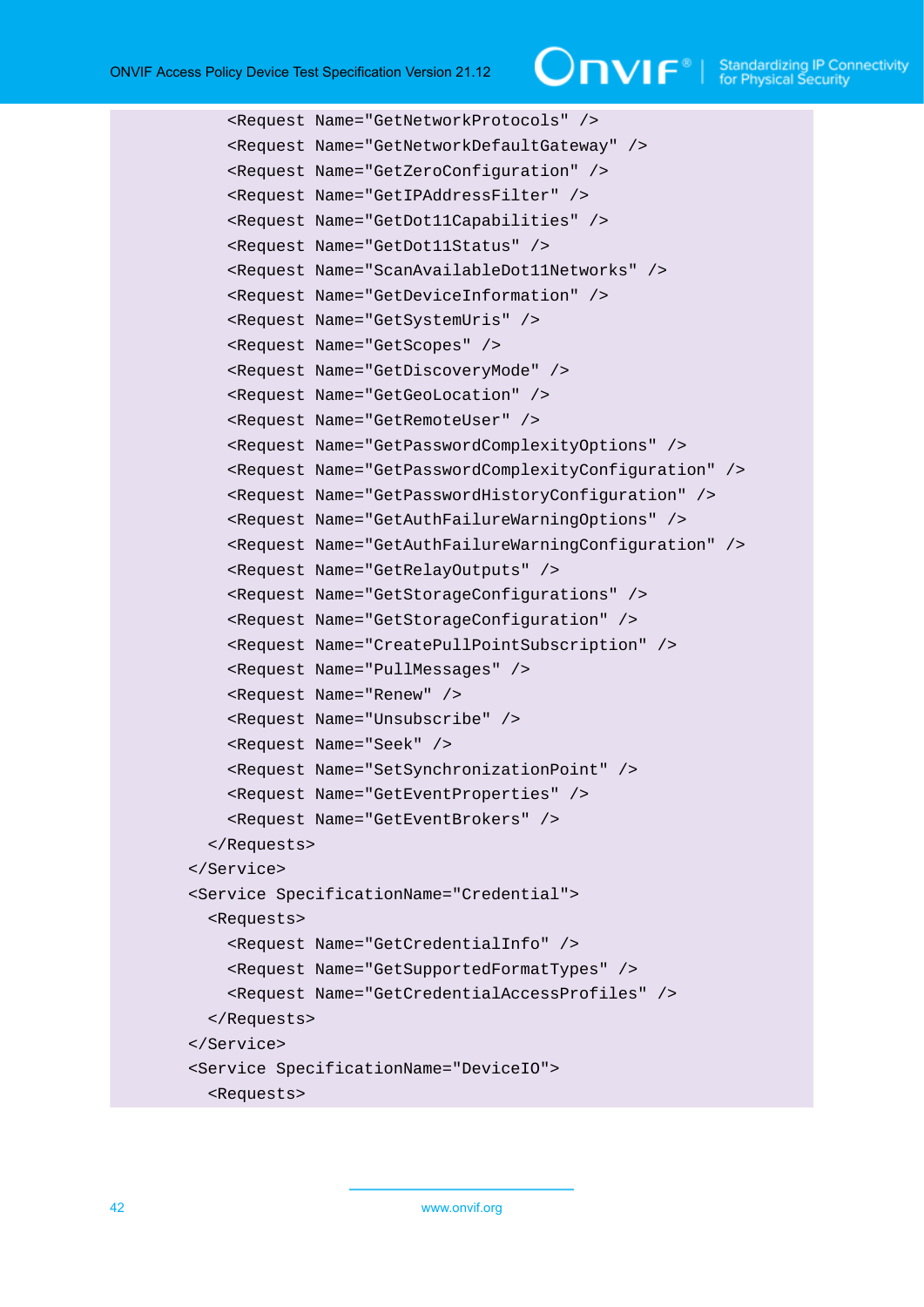# $\bigcirc$   $\blacksquare$   $\blacksquare$   $\blacksquare$   $\blacksquare$  Standardizing IP Connectivity

```
 <Request Name="GetVideoOutputs" />
     <Request Name="GetVideoOutputConfiguration" />
     <Request Name="GetVideoSources" />
     <Request Name="GetAudioOutputs" />
     <Request Name="GetAudioSources" />
     <Request Name="GetRelayOutputs" />
     <Request Name="GetDigitalInputs" />
     <Request Name="GetDigitalInputConfigurationOptions" />
     <Request Name="GetSerialPorts" />
     <Request Name="GetSerialPortConfiguration" />
     <Request Name="GetSerialPortConfigurationOptions" />
   </Requests>
 </Service>
 <Service SpecificationName="Display">
   <Requests>
     <Request Name="GetPaneConfigurations" />
     <Request Name="GetPaneConfiguration" />
     <Request Name="GetLayout" />
     <Request Name="GetDisplayOptions" />
   </Requests>
 </Service>
 <Service SpecificationName="DoorControl">
   <Requests>
     <Request Name="GetDoorInfo" />
     <Request Name="GetDoorInfoList" />
     <Request Name="GetDoors" />
     <Request Name="GetDoorList" />
     <Request Name="GetDoorState" />
   </Requests>
 </Service>
 <Service SpecificationName="Imaging">
   <Requests>
     <Request Name="GetPresets" />
     <Request Name="GetCurrentPreset" />
     <Request Name="GetMoveOptions" />
     <Request Name="GetStatus" />
   </Requests>
 </Service>
 <Service SpecificationName="Media">
   <Requests>
```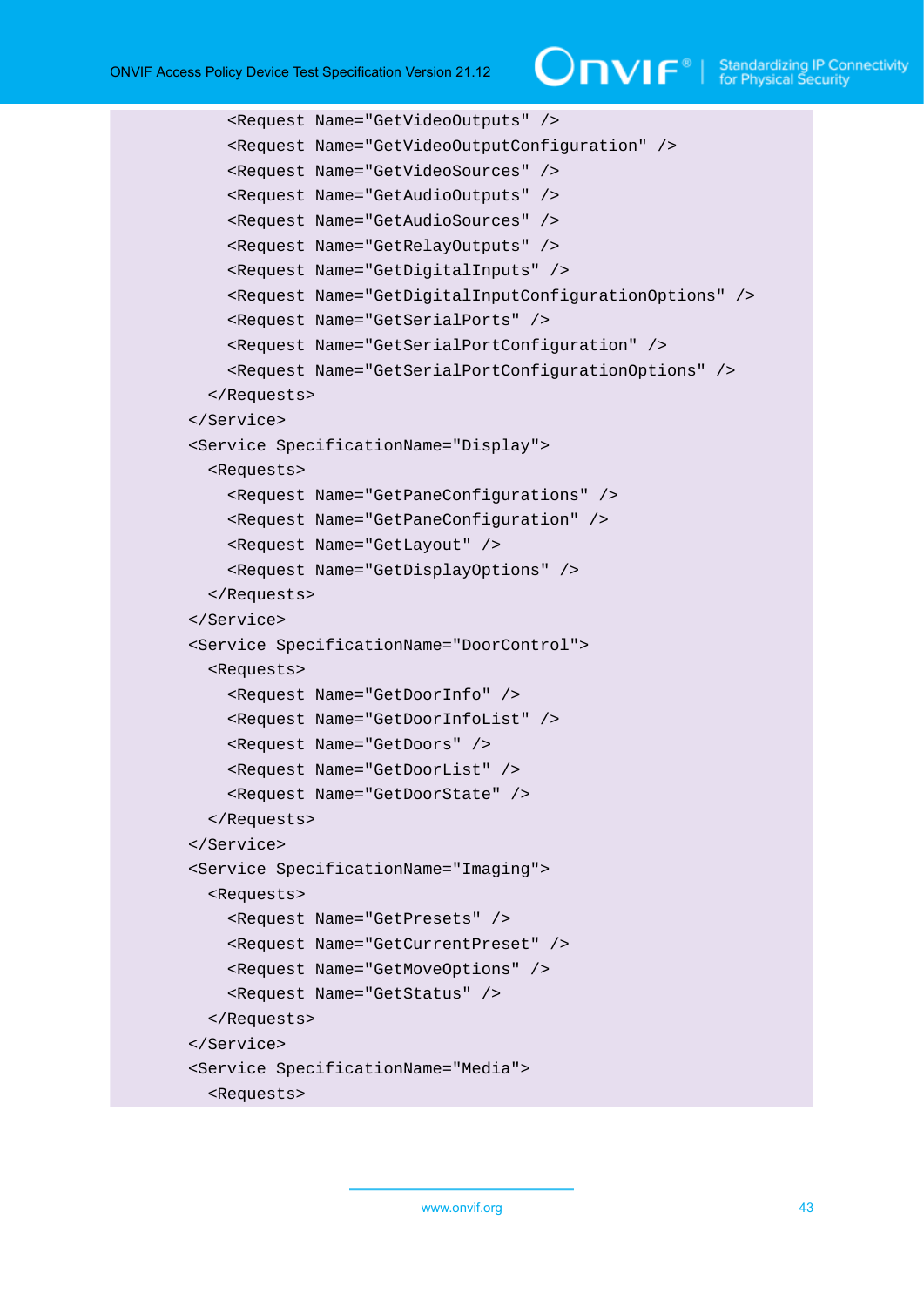# $\bigcirc$   $\mathsf{TVIF}^{\mathsf{B}}$   $\mid$  Standardizing IP Connectivity

```
 <Request Name="GetProfiles" />
 <Request Name="GetProfile" />
 <Request Name="GetVideoSources" />
 <Request Name="GetVideoSourceConfigurations" />
 <Request Name="GetVideoSourceConfiguration" />
 <Request Name="GetCompatibleVideoSourceConfigurations" />
 <Request Name="GetVideoSourceConfigurationOptions" />
 <Request Name="GetVideoEncoderConfigurations" />
 <Request Name="GetVideoEncoderConfiguration" />
 <Request Name="GetCompatibleVideoEncoderConfigurations" />
 <Request Name="GetVideoEncoderConfigurationOptions" />
 <Request Name="GetGuaranteedNumberOfVideoEncoderInstances" />
 <Request Name="GetAudioSources" />
 <Request Name="GetAudioSourceConfigurations" />
 <Request Name="GetAudioSourceConfiguration" />
 <Request Name="GetCompatibleAudioSourceConfigurations" />
 <Request Name="GetAudioSourceConfigurationOptions" />
 <Request Name="GetAudioEncoderConfigurations" />
 <Request Name="GetAudioEncoderConfiguration" />
 <Request Name="GetCompatibleAudioEncoderConfigurations" />
 <Request Name="GetAudioEncoderConfigurationOptions" />
 <Request Name="GetVideoAnalyticsConfigurations" />
 <Request Name="GetVideoAnalyticsConfiguration" />
 <Request Name="GetCompatibleVideoAnalyticsConfigurations" />
 <Request Name="GetMetadataConfigurations" />
 <Request Name="GetMetadataConfiguration" />
 <Request Name="GetCompatibleMetadataConfigurations" />
 <Request Name="GetMetadataConfigurationOptions" />
 <Request Name="GetAudioOutputs" />
 <Request Name="GetAudioOutputConfigurations" />
 <Request Name="GetAudioOutputConfiguration" />
 <Request Name="GetCompatibleAudioOutputConfigurations" />
 <Request Name="GetAudioOutputConfigurationOptions" />
 <Request Name="GetAudioDecoderConfigurations" />
 <Request Name="GetAudioDecoderConfiguration" />
 <Request Name="GetCompatibleAudioDecoderConfigurations" />
 <Request Name="GetAudioDecoderConfigurationOptions" />
 <Request Name="GetStreamUri" />
 <Request Name="GetSnapshotUri" />
 <Request Name="GetVideoSourceModes" />
```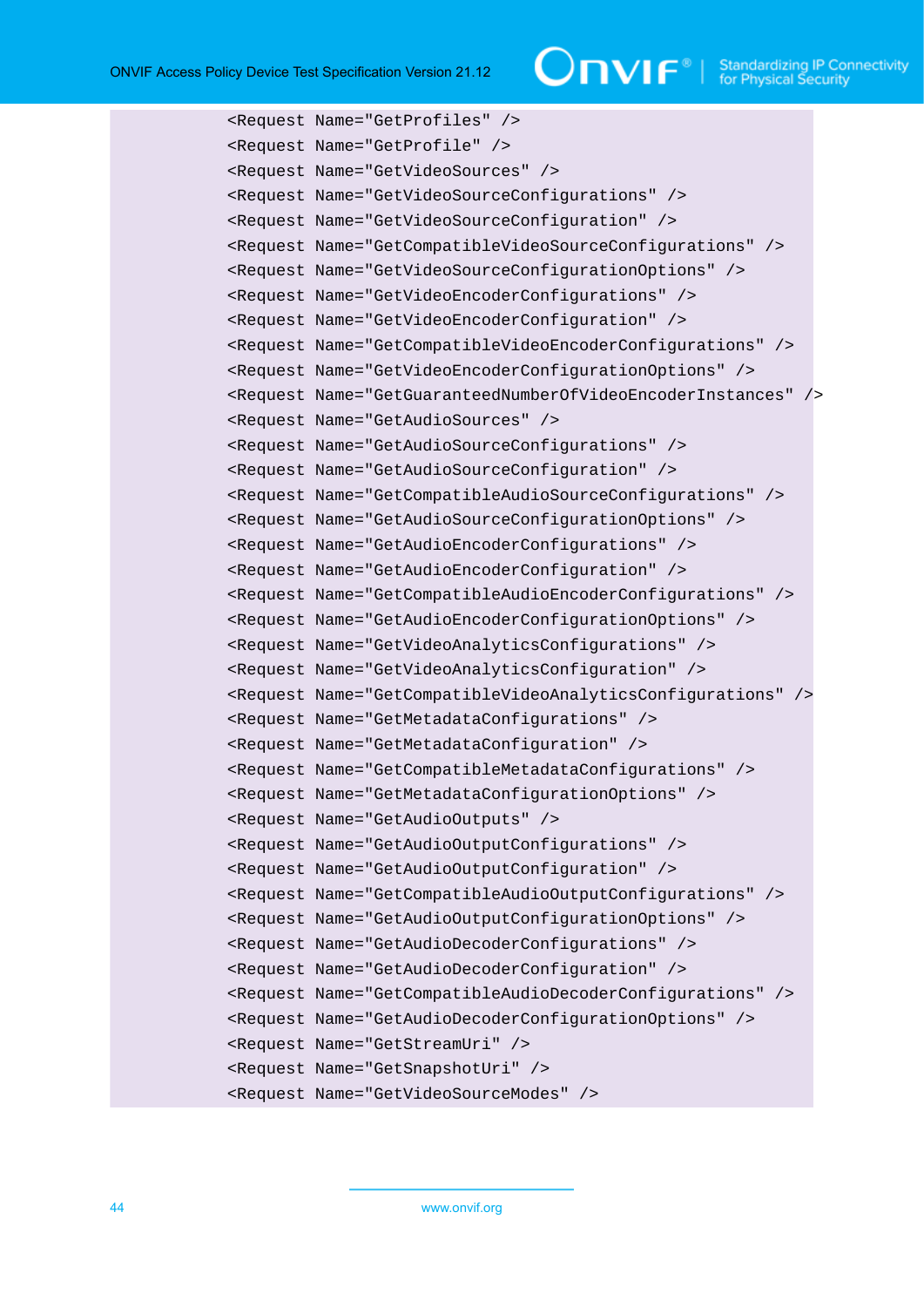ONVIF Access Policy Device Test Specification Version 21.12

```
 <Request Name="GetOSDs" />
     <Request Name="GetOSD" />
     <Request Name="GetOSDOptions" />
   </Requests>
 </Service>
 <Service SpecificationName="Media2">
   <Requests>
     <Request Name="GetProfiles" />
     <Request Name="GetVideoSourceConfigurations" />
     <Request Name="GetAudioSourceConfigurations" />
     <Request Name="GetVideoEncoderConfigurations" />
     <Request Name="GetAudioEncoderConfigurations" />
     <Request Name="GetMetadataConfigurations" />
     <Request Name="GetAudioOutputConfigurations" />
     <Request Name="GetAudioDecoderConfigurations" />
     <Request Name="GetAnalyticsConfigurations" />
     <Request Name="GetVideoSourceConfigurationOptions" />
     <Request Name="GetAudioSourceConfigurationOptions" />
     <Request Name="GetVideoEncoderConfigurationOptions" />
     <Request Name="GetAudioEncoderConfigurationOptions" />
     <Request Name="GetMetadataConfigurationOptions" />
     <Request Name="GetAudioOutputConfigurationOptions" />
     <Request Name="GetAudioDecoderConfigurationOptions" />
     <Request Name="GetVideoEncoderInstances" />
     <Request Name="GetStreamUri" />
     <Request Name="GetSnapshotUri" />
     <Request Name="GetVideoSourceModes" />
     <Request Name="GetOSDs" />
     <Request Name="GetOSDOptions" />
     <Request Name="GetMasks" />
     <Request Name="GetMaskOptions" />
   </Requests>
 </Service>
 <Service SpecificationName="Provisioning">
   <Requests>
     <Request Name="GetUsage" />
   </Requests>
 </Service>
 <Service SpecificationName="PTZ">
   <Requests>
```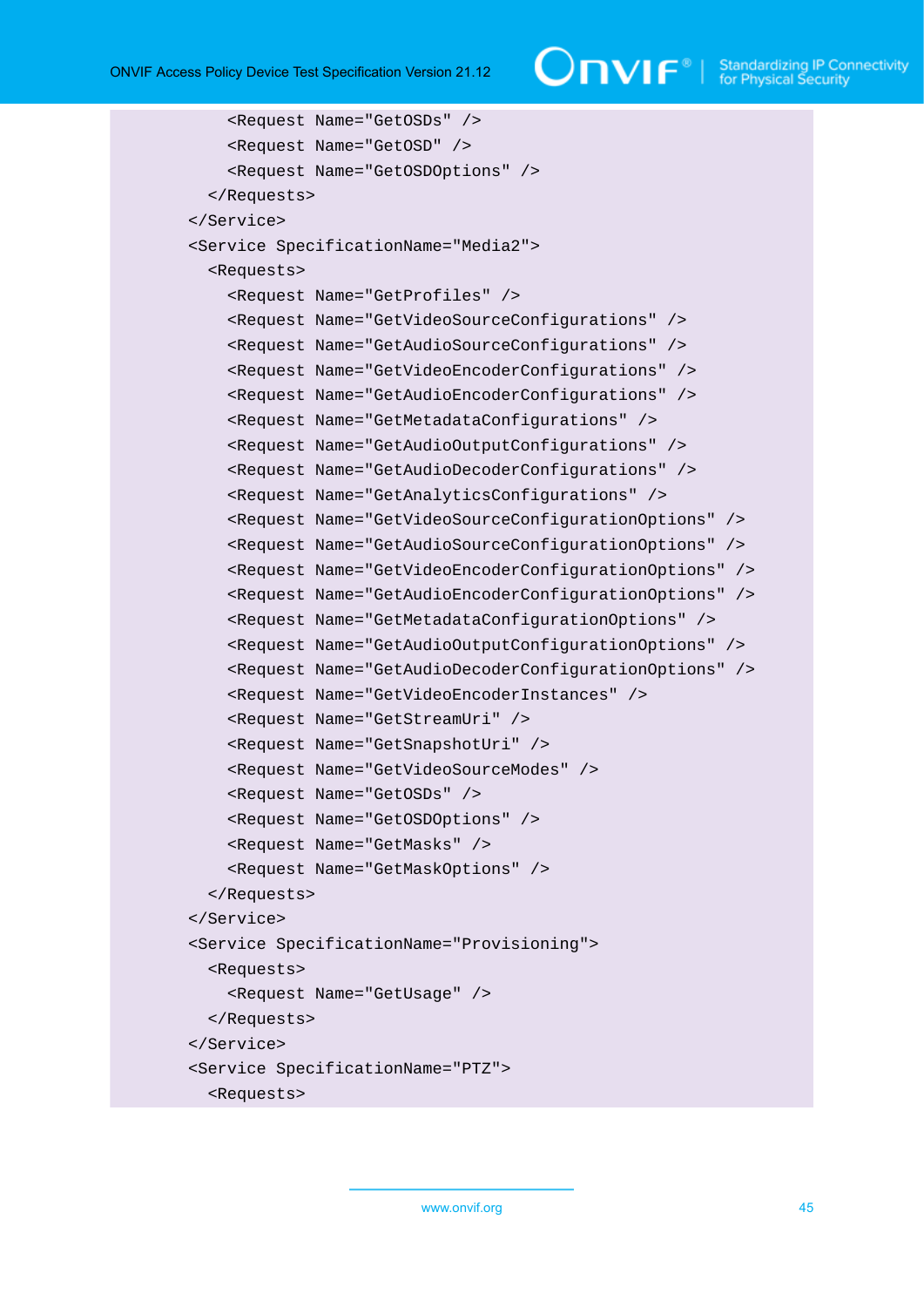```
 <Request Name="GetNodes" />
     <Request Name="GetNode" />
     <Request Name="GetConfigurations" />
     <Request Name="GetConfiguration" />
     <Request Name="GetConfigurationOptions" />
     <Request Name="GetCompatibleConfigurations" />
     <Request Name="GetStatus" />
     <Request Name="GetPresets" />
     <Request Name="GetPresetTours" />
     <Request Name="GetPresetTour" />
     <Request Name="GetPresetTourOptions" />
   </Requests>
 </Service>
 <Service SpecificationName="RecordingControl">
   <Requests>
     <Request Name="GetRecordings" />
     <Request Name="GetRecordingConfiguration" />
     <Request Name="GetTrackConfiguration" />
     <Request Name="GetRecordingJobs" />
     <Request Name="GetRecordingJobConfiguration" />
     <Request Name="GetRecordingJobState" />
     <Request Name="GetRecordingOptions" />
     <Request Name="ExportRecordedData" />
     <Request Name="StopExportRecordedData" />
     <Request Name="GetExportRecordedDataState" />
   </Requests>
 </Service>
 <Service SpecificationName="RecordingSearch">
   <Requests>
     <Request Name="GetRecordingSummary" />
     <Request Name="GetRecordingInformation" />
     <Request Name="GetMediaAttributes" />
     <Request Name="FindRecordings" />
     <Request Name="GetRecordingSearchResults" />
     <Request Name="FindEvents" />
     <Request Name="GetEventSearchResults" />
     <Request Name="FindPTZPosition" />
     <Request Name="GetPTZPositionSearchResults" />
     <Request Name="FindMetadata" />
     <Request Name="GetMetadataSearchResults" />
```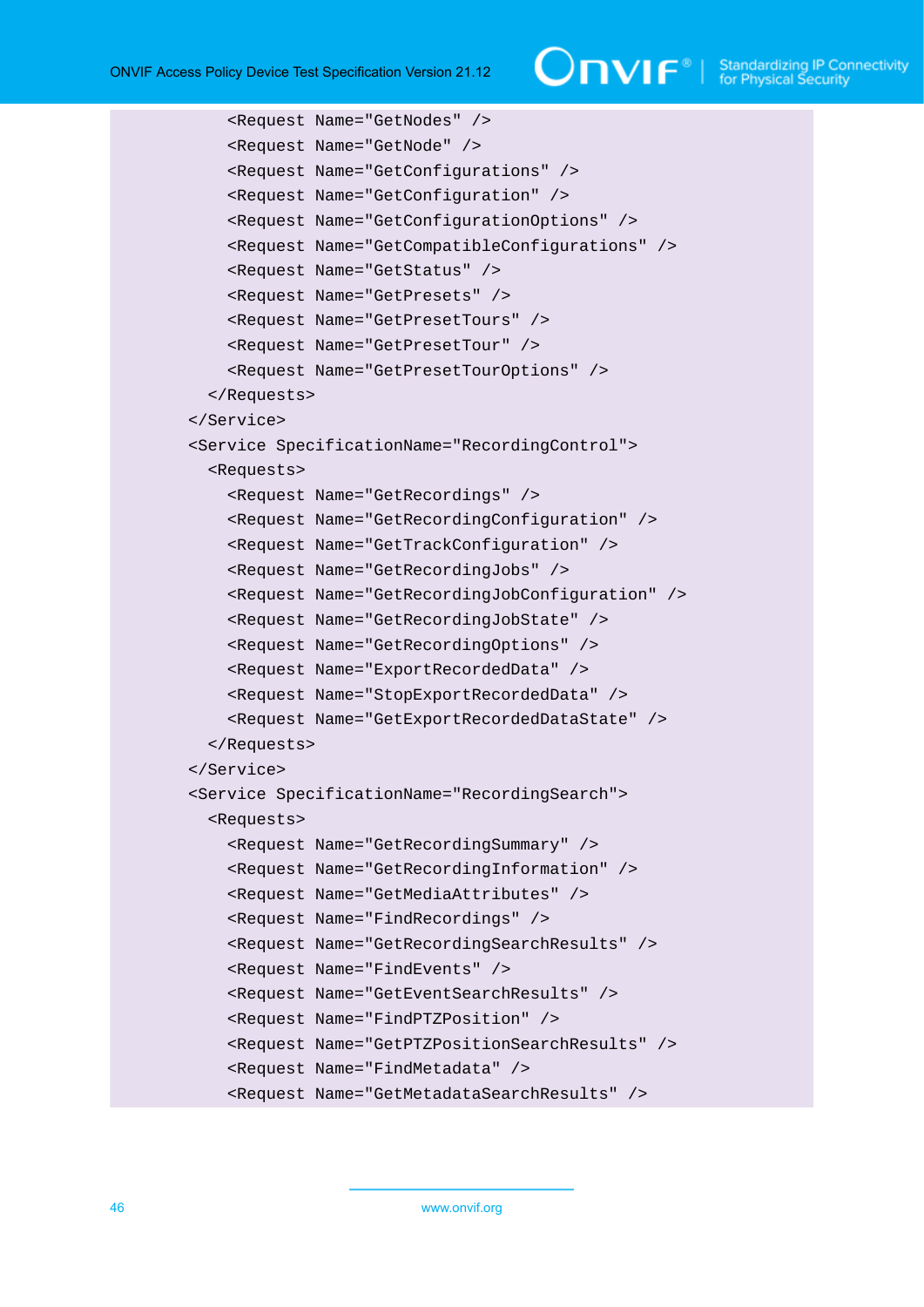$\bigcirc$   $\bigcap$   $\bigvee$   $\bigcap$   $\bigcirc$   $\bigwedge$   $\bigcirc$  Standardizing IP Connectivity

```
 </Requests>
     </Service>
     <Service SpecificationName="ReplayControl">
       <Requests>
         <Request Name="GetReplayUri" />
         <Request Name="GetReplayConfiguration" />
       </Requests>
     </Service>
     <Service SpecificationName="Schedule">
       <Requests>
         <Request Name="GetScheduleInfo" />
         <Request Name="GetScheduleInfoList" />
         <Request Name="GetSchedules" />
         <Request Name="GetScheduleList" />
         <Request Name="GetSpecialDayGroupInfo" />
         <Request Name="GetSpecialDayGroupInfoList" />
         <Request Name="GetSpecialDayGroups" />
         <Request Name="GetSpecialDayGroupList" />
       </Requests>
     </Service>
     <Service SpecificationName="Security">
       <Requests>
         <Request Name="CreatePKCS10CSR" />
         <Request Name="GetClientAuthenticationRequired" />
         <Request Name="GetCnMapsToUser" />
         <Request Name="GetEnabledTLSVersions" />
       </Requests>
     </Service>
     <Service SpecificationName="Thermal">
       <Requests>
         <Request Name="GetConfiguration" />
         <Request Name="GetConfigurationOptions" />
         <Request Name="GetConfigurations" />
         <Request Name="GetRadiometryConfigurationOptions" />
       </Requests>
     </Service>
   </Services>
 </AccessGroup>
 <AccessGroup UserLevel="Anonymous">
   <Services>
```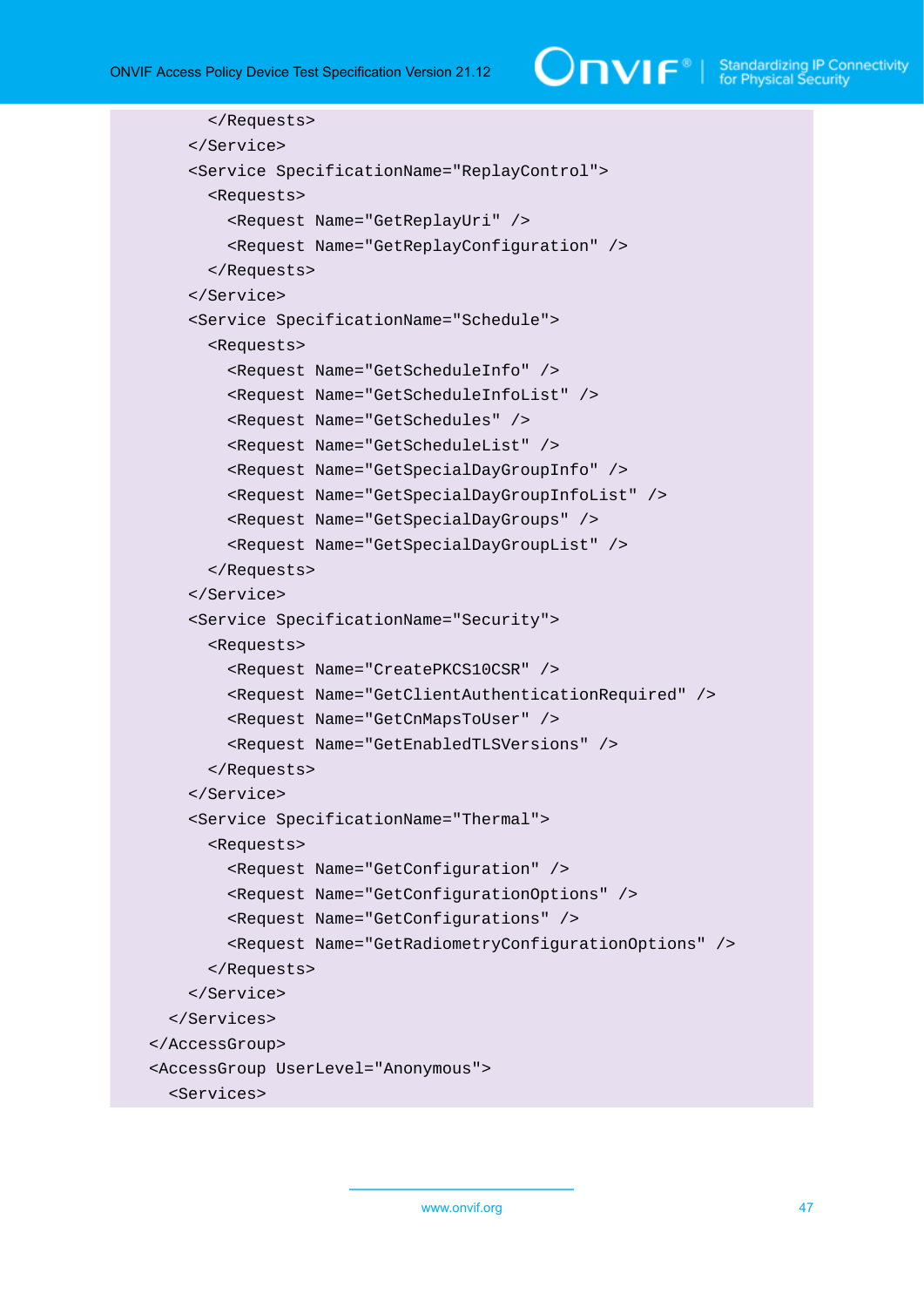# $\bigcirc$   $\blacksquare$   $\blacksquare$   $\blacksquare$   $\blacksquare$  Standardizing IP Connectivity

```
 <Service SpecificationName="AccessControl">
   <Requests>
     <Request Name="GetServiceCapabilities" />
   </Requests>
 </Service>
 <Service SpecificationName="AccessRules">
   <Requests>
     <Request Name="GetServiceCapabilities" />
   </Requests>
 </Service>
 <Service SpecificationName="ActionEngine">
   <Requests>
     <Request Name="GetServiceCapabilities" />
   </Requests>
 </Service>
 <Service SpecificationName="AnalyticsEngine">
   <Requests>
     <Request Name="GetServiceCapabilities" />
   </Requests>
 </Service>
 <Service SpecificationName="ApplicationManagement">
   <Requests>
     <Request Name="GetCapabilities" />
   </Requests>
 </Service>
 <Service SpecificationName="AuthenticationBehavior">
   <Requests>
     <Request Name="GetServiceCapabilities" />
   </Requests>
 </Service>
 <Service SpecificationName="Core">
   <Requests>
     <Request Name="GetWsdlUrl" />
     <Request Name="GetServices" />
     <Request Name="GetServiceCapabilities" />
     <Request Name="GetCapabilities" />
     <Request Name="GetHostname" />
     <Request Name="GetSystemDateAndTime" />
     <Request Name="GetEndpointReference" />
   </Requests>
```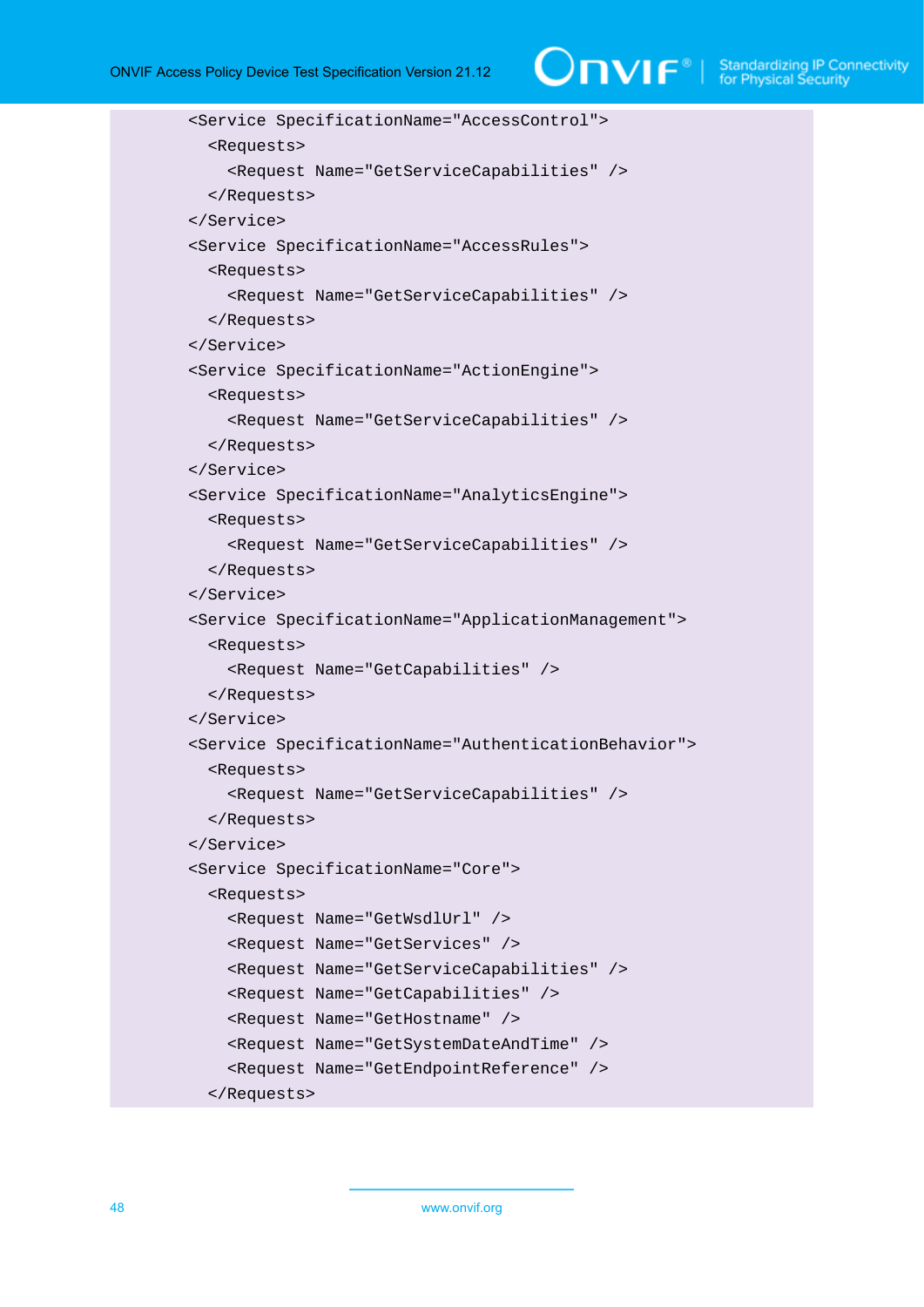```
 </Service>
 <Service SpecificationName="Credential">
   <Requests>
     <Request Name="GetServiceCapabilities" />
   </Requests>
 </Service>
 <Service SpecificationName="DeviceIO">
   <Requests>
     <Request Name="GetRelayOutputOptions" />
     <Request Name="GetServiceCapabilities" />
   </Requests>
 </Service>
 <Service SpecificationName="Display">
   <Requests>
     <Request Name="Capabilities" />
   </Requests>
 </Service>
 <Service SpecificationName="DoorControl">
   <Requests>
     <Request Name="GetServiceCapabilities" />
   </Requests>
 </Service>
 <Service SpecificationName="Imaging">
   <Requests>
     <Request Name="GetServiceCapabilities" />
   </Requests>
 </Service>
 <Service SpecificationName="Media">
   <Requests>
     <Request Name="GetServiceCapabilities" />
   </Requests>
 </Service>
 <Service SpecificationName="Media2">
   <Requests>
     <Request Name="GetServiceCapabilities" />
   </Requests>
 </Service>
 <Service SpecificationName="Provisioning">
   <Requests>
     <Request Name="GetServiceCapabilities" />
```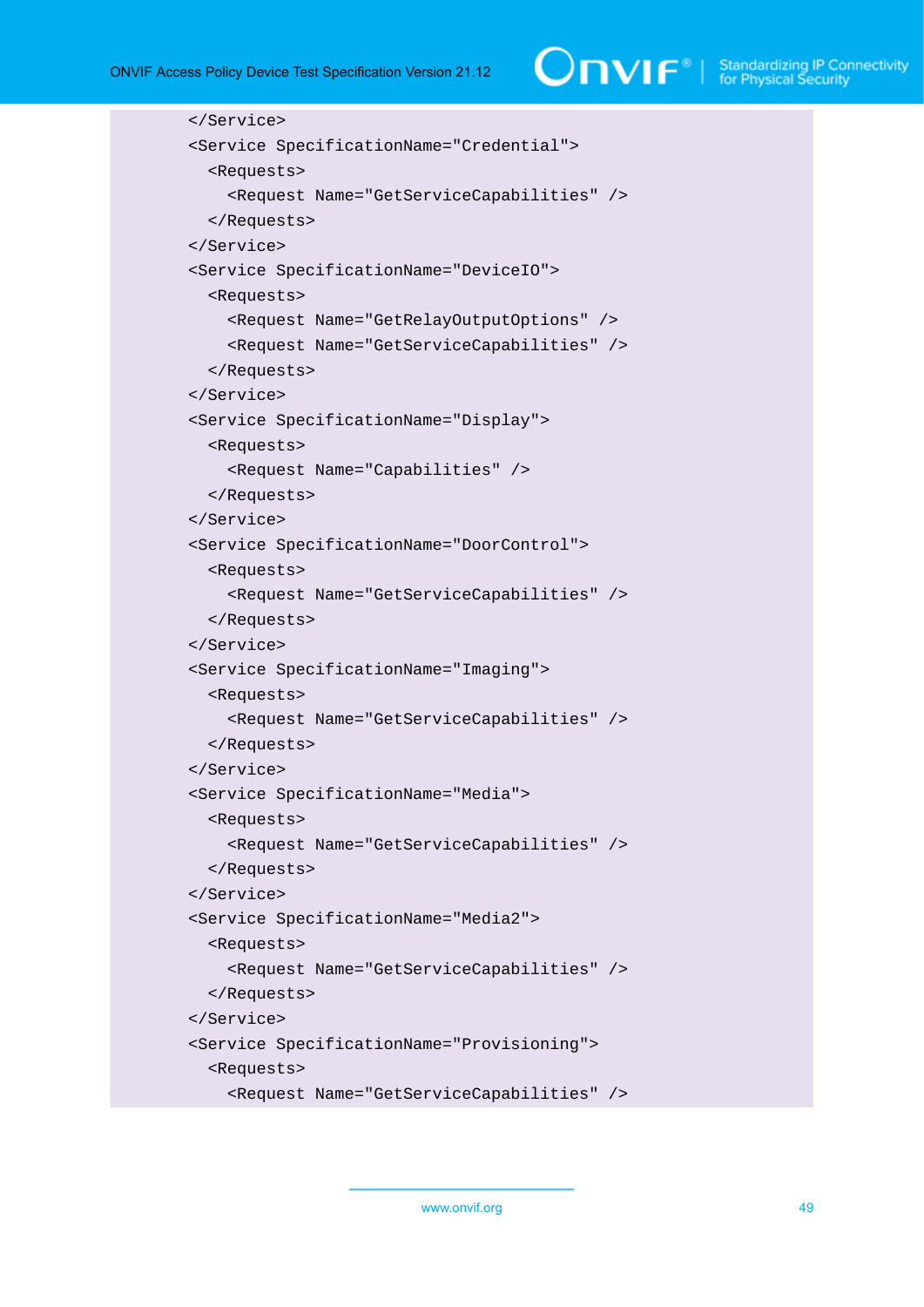```
 </Requests>
 </Service>
 <Service SpecificationName="PTZ">
   <Requests>
     <Request Name="GetServiceCapabilities" />
   </Requests>
 </Service>
 <Service SpecificationName="Receiver">
   <Requests>
     <Request Name="GetServiceCapabilities" />
   </Requests>
 </Service>
 <Service SpecificationName="RecordingControl">
   <Requests>
     <Request Name="GetServiceCapabilities" />
   </Requests>
 </Service>
 <Service SpecificationName="RecordingSearch">
   <Requests>
     <Request Name="GetServiceCapabilities" />
   </Requests>
 </Service>
 <Service SpecificationName="ReplayControl">
   <Requests>
     <Request Name="GetServiceCapabilities" />
   </Requests>
 </Service>
 <Service SpecificationName="Schedule">
   <Requests>
     <Request Name="GetServiceCapabilities" />
   </Requests>
 </Service>
 <Service SpecificationName="Security">
   <Requests>
     <Request Name="GetServiceCapabilities" />
   </Requests>
 </Service>
 <Service SpecificationName="Thermal">
   <Requests>
     <Request Name="GetServiceCapabilities" />
```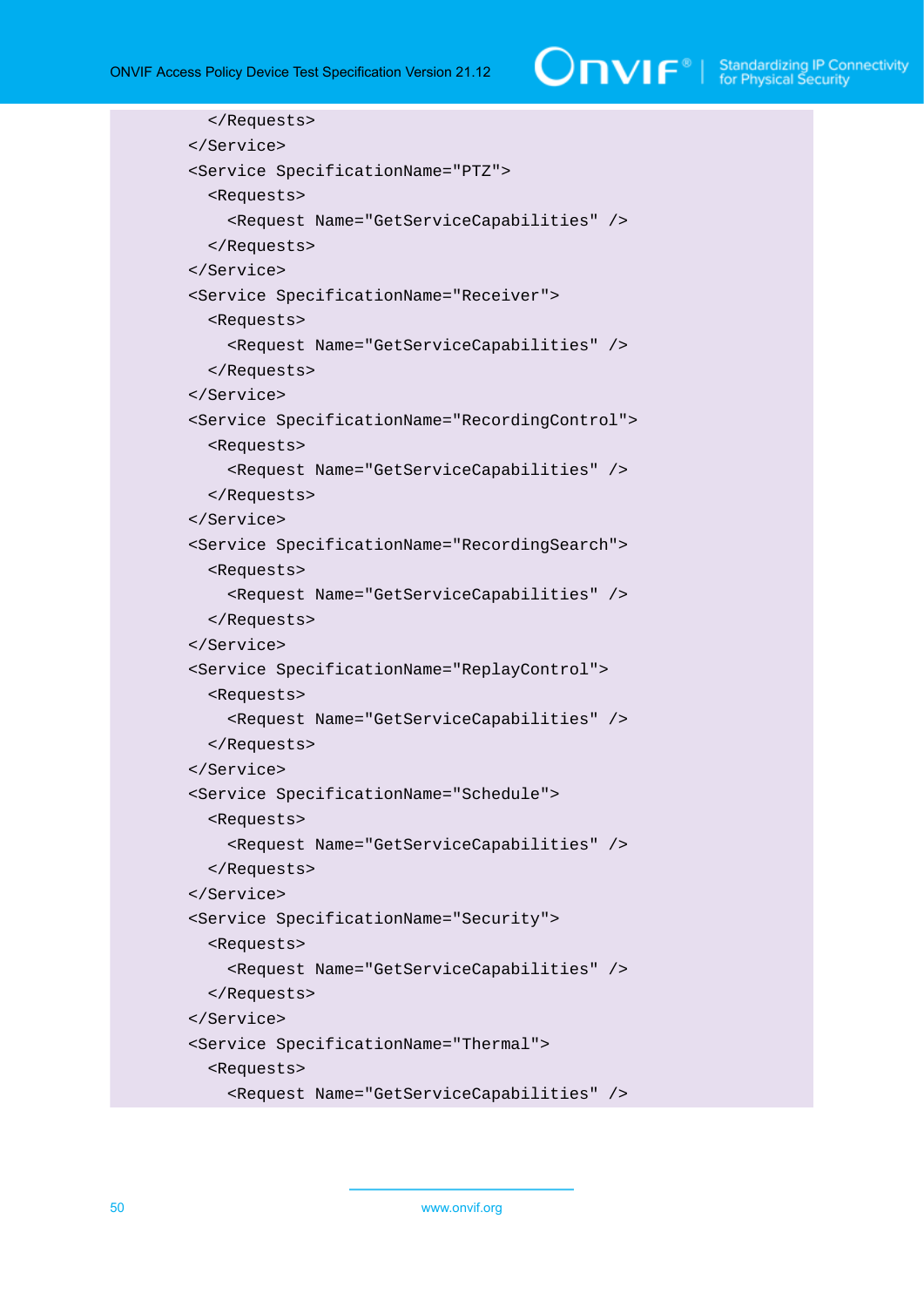

```
 </Requests>
         </Service>
       </Services>
     </AccessGroup>
   </AccessGroups>
</AccessPolicyDefinition>
```
# <span id="page-50-0"></span>A.3 Create user with defined user level

### **Name:** HelperCreateUserLevel

**Procedure Purpose:** Helper procedure to create user with predefined user level or change existing with new one.

**Pre-requisite:** GetServices command is supported by the DUT. Maximum Username Length is supported by the DUT as indicated by the Capabilities.Security.MaxUsernameLength, Maximum Password Length is supported by the DUT as indicated by the Capabilities.Security.MaxPasswordLength.

**Input:** The user level (*userLevel*) of user to be created (*userLevel* shall have User or Operator value).

**Returns:** The user login (*userLogin*) with predefined user level and corresponding user password (*password*).

### **Procedure:**

- 1. ONVIF Client gets the service capabilities (out *cap*) by following the procedure mentioned in [Annex A.4.](#page-52-0)
- 2. If *cap* does not contain Security.MaxPasswordLength or Security.MaxUserNameLength, FAIL the test and skip other steps.
- 3. ONVIF Client invokes **GetUsers**.
- 4. The DUT responds with a **GetUsersResponse** message with parameters
	- User list := userList
- 5. If there is user with user level userLevel in userList:
	- 5.1. Set the following:
		- *passwordLength* := cap.Security.MaxPasswordLength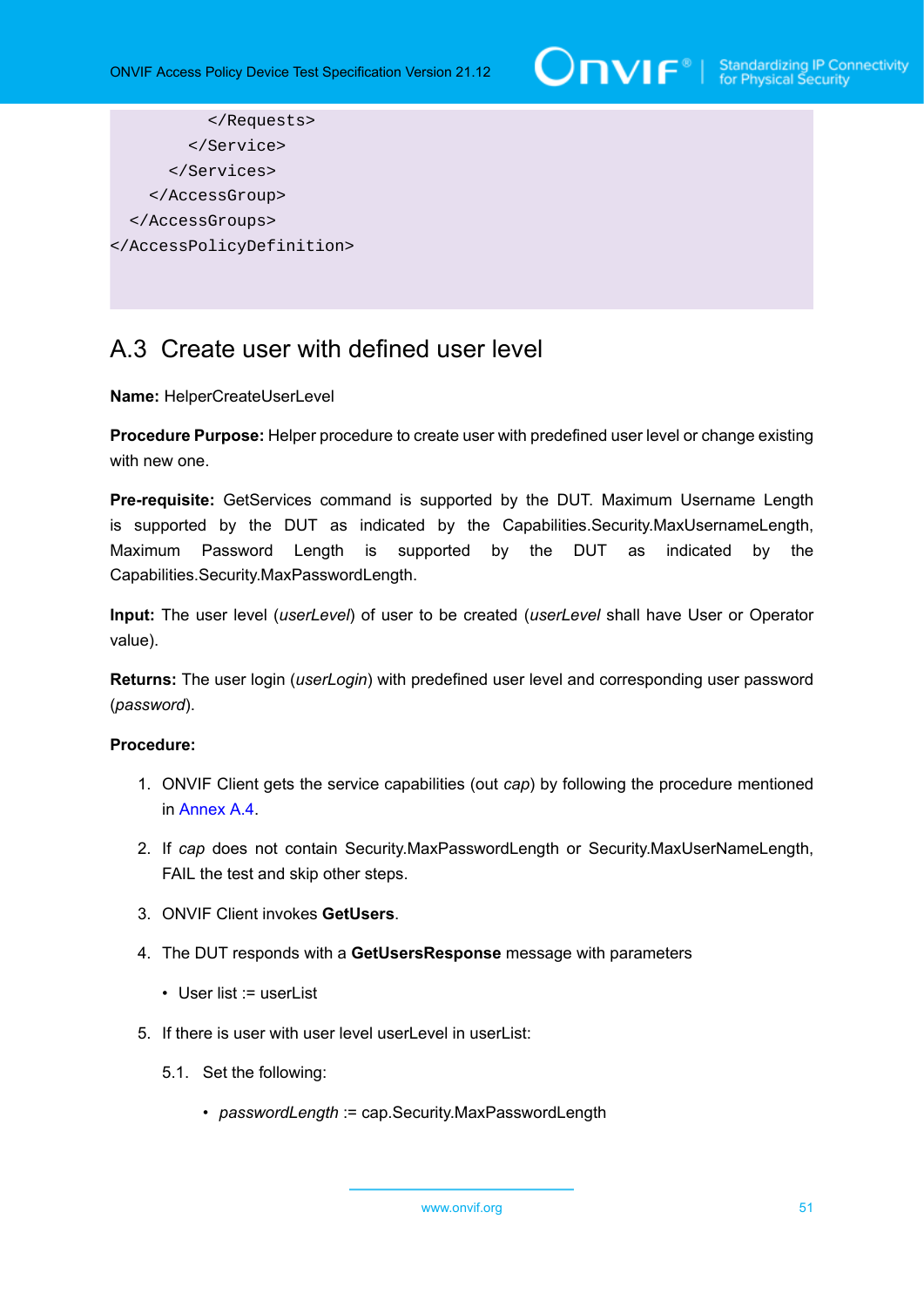• *userLogin* := Username of user with user level equal to userLevel from *userList*

 $\mathsf{D}\mathbf{N}\mathsf{I}\mathsf{F}^\ast$ 

- *password* := random string, contains passwordLength ASCII characters
- 5.2. ONVIF Client invokes **SetUser** with parameters
	- User[0].Username := *userLogin*
	- User[0].Password := *password*
	- User[0].UserLevel := *userLevel*
	- Extension skipped
- 5.3. If the DUT responds with **SetUserResponse** message, skip other steps.
- 5.4. If the DUT returns env:Sender\ter:OperationProhibited\ter:Password SOAP 1.2 fault:
	- 5.4.1. Set the following:
		- *password* := random string, contains *password*Length ASCII characters
	- 5.4.2. Go to the step 6.2.
- 5.5. If DUT returns other SOAP 1.2 fault, FAIL the test and skip other steps.
- 6. If there are no users with user level *userLevel* in *userList*:
	- 6.1. Set the following:
		- *userLoginLength* := *cap*.Security.MaxUserNameLength
		- *passwordLength* := *cap*.Security.MaxPasswordLength
		- *userLogin* := random string, contains *userLoginLength* low case alphbet characters, differs from usernames listed in *userList*
		- *password* := random string, contains *passwordLength* ASCII characters
	- 6.2. ONVIF Client invokes **CreateUsers** with parameters
		- User[0].Username := *userLogin*
		- User[0].Password := *password*
		- User[0].UserLevel := *userLevel*
		- Extension skipped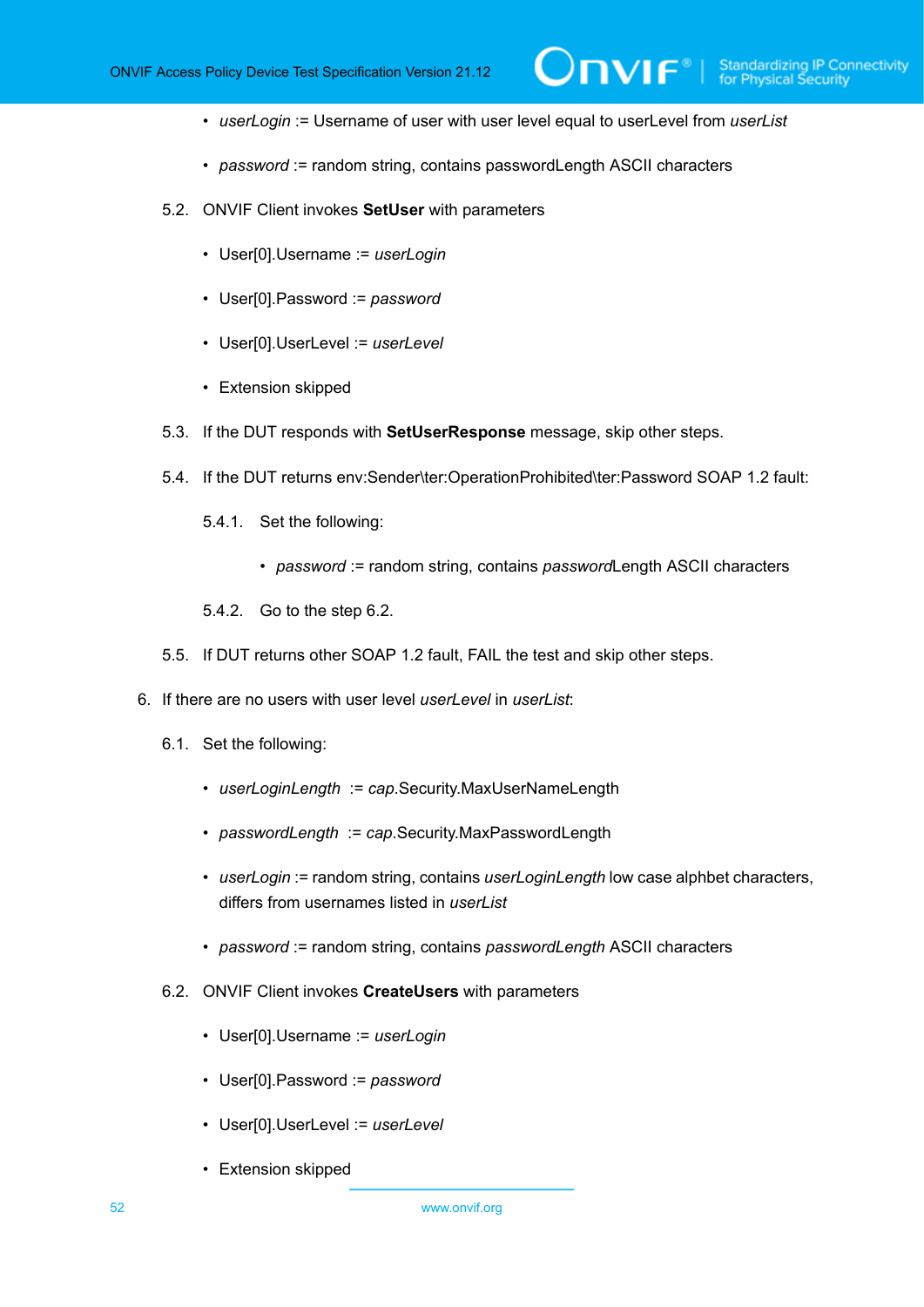6.3. If the DUT responds with **CreateUsersResponse** message, skip other steps.

- 6.4. If the DUT returns env:Sender\ter:OperationProhibited\ter:Password SOAP 1.2 fault:
	- 6.4.1. Set the following:
		- *password* := random string, contains *passwordLength* ASCII characters

 $\mathsf{D}\mathbf{n}\mathsf{V}$ lf $^{\circ}$ l

- 6.4.2. Go to the step 7.2.
- 6.4.3. If the DUT returns other SOAP 1.2 fault, FAIL the test and skip other steps.

#### **Procedure Result:**

## **PASS –**

• The DUT passed all assertions.

#### **FAIL –**

- The DUT did not send **GetServiceCapabilitiesResponse** message.
- The DUT did not send **GetUsersResponse** message.

**Note:** ONVIF client uses password values from Management tab for CreateUsers and StUser operations if 'Provide own passwords' is active on Management tab.

## <span id="page-52-0"></span>A.4 Get service capabilities

**Name:**HelperGetServiceCapabilities

**Procedure Purpose:** Helper procedure to get device service capabilities.

**Pre-requisite:** None.

**Input:** None.

**Returns:** The service capabilities (*cap*).

### **Procedure:**

- 1. ONVIF Client invokes **GetServiceCapabilities**.
- 2. The DUT responds with a **GetServiceCapabilitiesResponse** message with parameters
	- Capabilities =: *cap*

## **Procedure Result:**